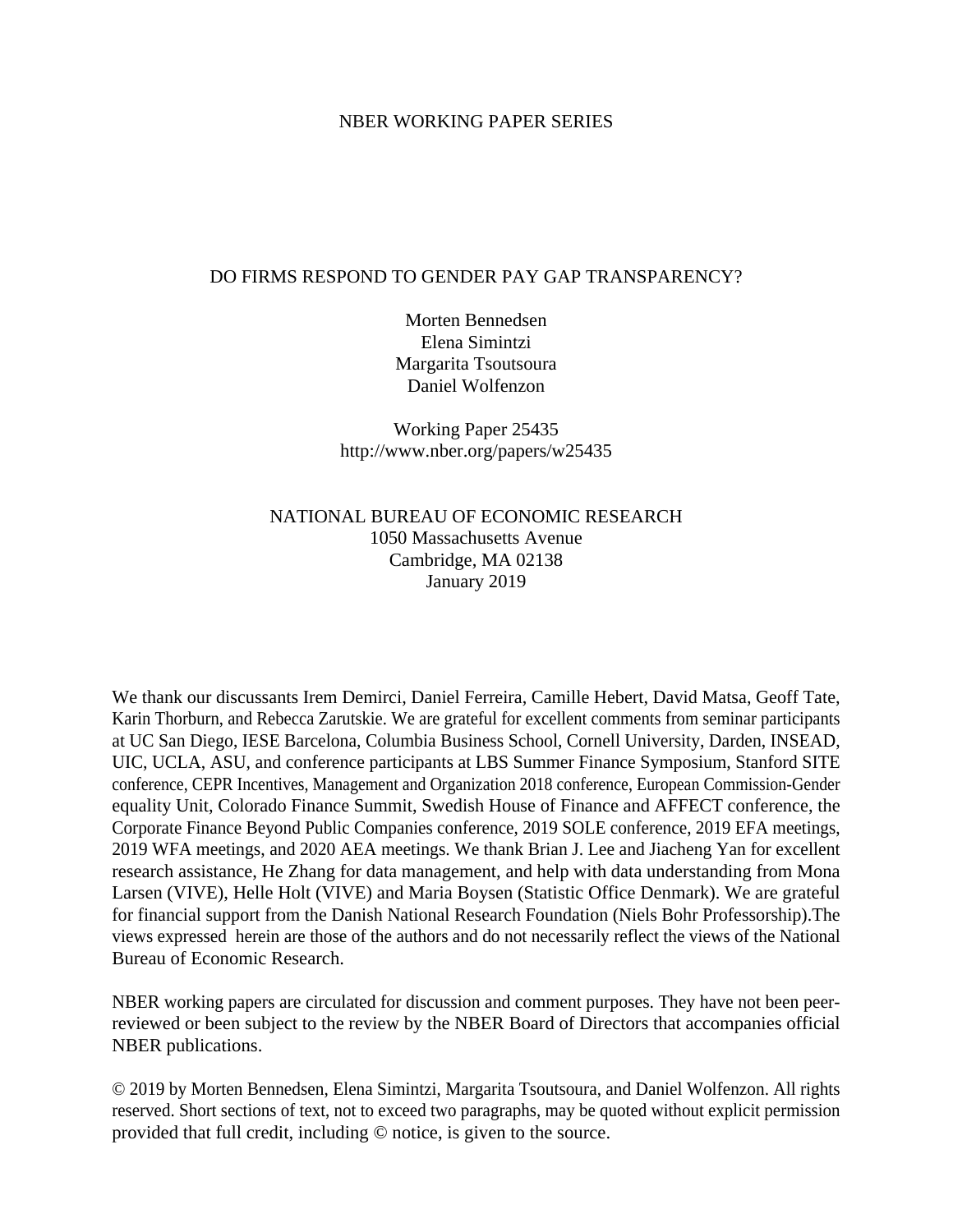Do Firms Respond to Gender Pay Gap Transparency? Morten Bennedsen, Elena Simintzi, Margarita Tsoutsoura, and Daniel Wolfenzon NBER Working Paper No. 25435 January 2019, Revised April 2020 JEL No. G18,G28,J16

#### **ABSTRACT**

We examine the effect of pay transparency on gender pay gap and firm outcomes. This paper exploits a 2006 legislation change in Denmark that requires firms to provide gender disaggregated wage statistics. Using detailed employee-employer administrative data and a difference-in-differences and difference-in-discontinuities designs, we find the law reduces the gender pay gap, primarily by slowing the wage growth for male employees. The gender pay gap declines by approximately two percentage points, or a 13% reduction relative to the pre-legislation mean. Despite the reduction of the overall wage bill, the wage-transparency mandate does not affect firm profitability, likely because of the offsetting effect of reduced firm productivity.

Morten Bennedsen Department of Economics INSEAD Fontainebleau France Morten.BENNEDSEN@insead.edu

Elena Simintzi University of North Carolina at Chapel Hill Kenan-Flagler Business School Chapel Hill, NC United States Elena\_Simintzi@kenan-flagler.unc.edu

Margarita Tsoutsoura SC Johnson College of Business Cornell University Ithaca, NY 14853 and NBER tsoutsoura@cornell.edu

Daniel Wolfenzon Graduate School of Business Columbia University Uris Hall, Room 808 3022 Broadway New York, NY 10027 and NBER dw2382@columbia.edu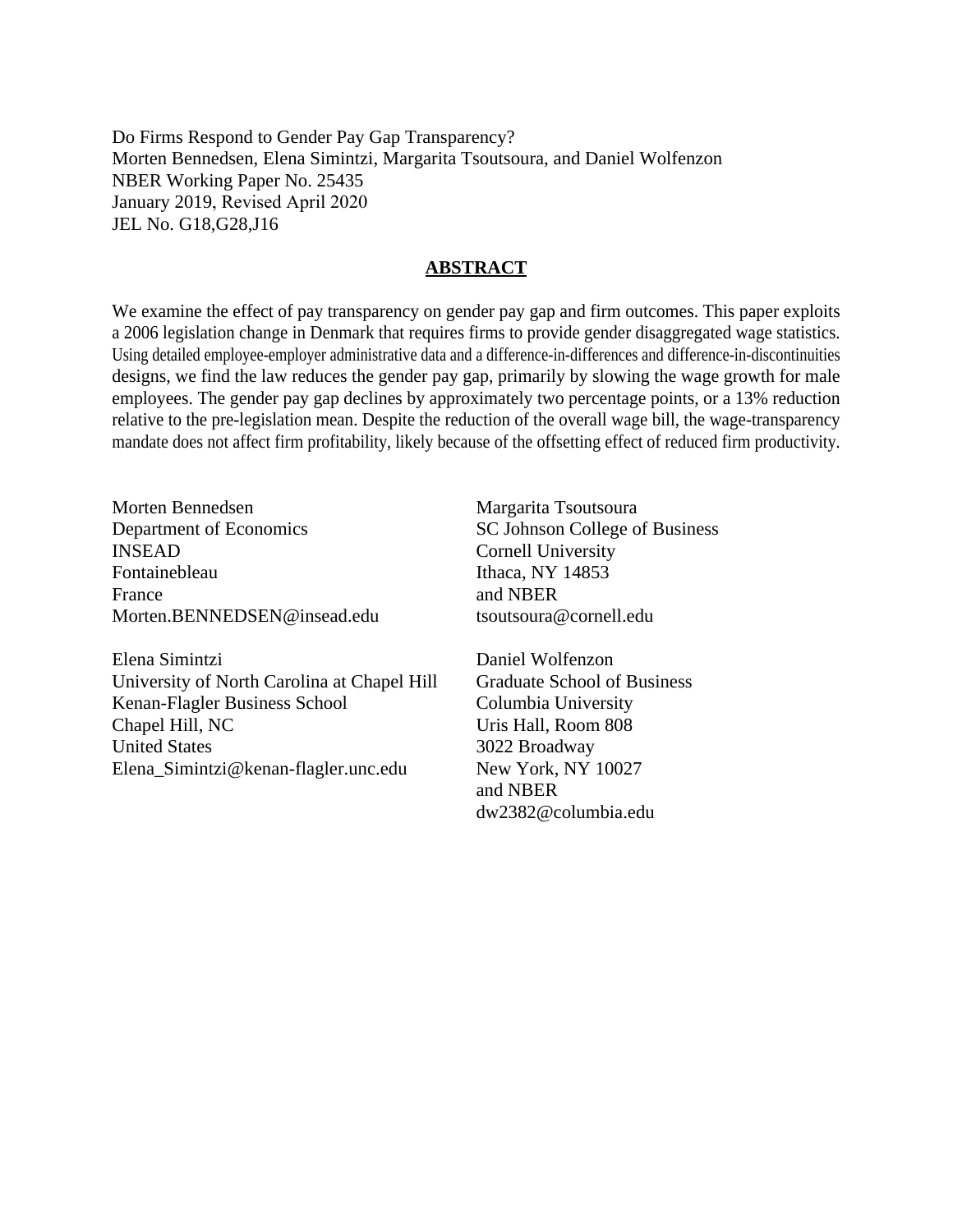# **I Introduction**

Gender pay disparities characterize labor markets in most developed countries (Goldin, 2014; Blau and Kahn, 2017). When a man earns \$100, a woman earns \$77 in the US (Goldin, 2014), \$78.5 in Germany, \$79 in the UK, and \$83.8, on average, across EU countries (Eurostat, 2016). Recent proposals across many countries focus on pay transparency to promote equal pay.<sup>1</sup> However, evidence on the effect of transparency on gender pay disparities on employee and firm outcomes is limited. In this paper, we draw insights from a regulation in Denmark that increased transparency by requiring companies to inform employees of average wages by gender and occupation.

The debate about the consequences of disclosing gender wage gaps is ongoing. Governments often propose transparency as a tool to encourage firms to reduce the wage gap between men and women. Unions and employee groups representing women also seem to believe secrecy about pay contributes significantly to unequal pay for women.<sup>2</sup> Opponents of pay transparency argue disclosing gender pay comes as a challenge to firms because it lacks practical utility, increases administrative burden, and violates employee privacy.<sup>3</sup>

The effect of transparency on the gender pay gap and firm outcomes is ultimately an empirical question. Whether transparency will provide sufficient incentives for firms

<sup>&</sup>lt;sup>1</sup>In the UK, employers of firms with more than 250 employees have to publish gender-based wage statistics from April 2018. In Germany, employees have the right to know the median salary for a group of comparable employees in firms with more than 200 employees. An executive order signed by the US government in 2016 required large companies to report salary data broken down by gender starting in 2017, but the succeeding administration overturned the rule.

<sup>2</sup>AFL-CIO runs a petition campaign as a response to the halt of the equal pay initiative that would have required large corporations to report pay data by gender to the Equal Employment Opportunity Commission. https://actionnetwork.org/petitions/tell-the-eeoc-we-need-the-equal-pay-datacollection?source=website. The Institute for Women's Policy Research in a survey documents 60% of employees are discouraged or prohibited from sharing wage information, and concludes pay secrecy is an important determinant of the gender gap in earnings (IWPR, 2014).

<sup>3</sup>See, for example, a letter representing employers against a bill in California that requires large firms in the state to file reports detailing the gender pay gap for people working in the same position. http://blob.capitoltrack.com/17blobs/e3526ab2-1360-4461-a1d3-b0580abe6172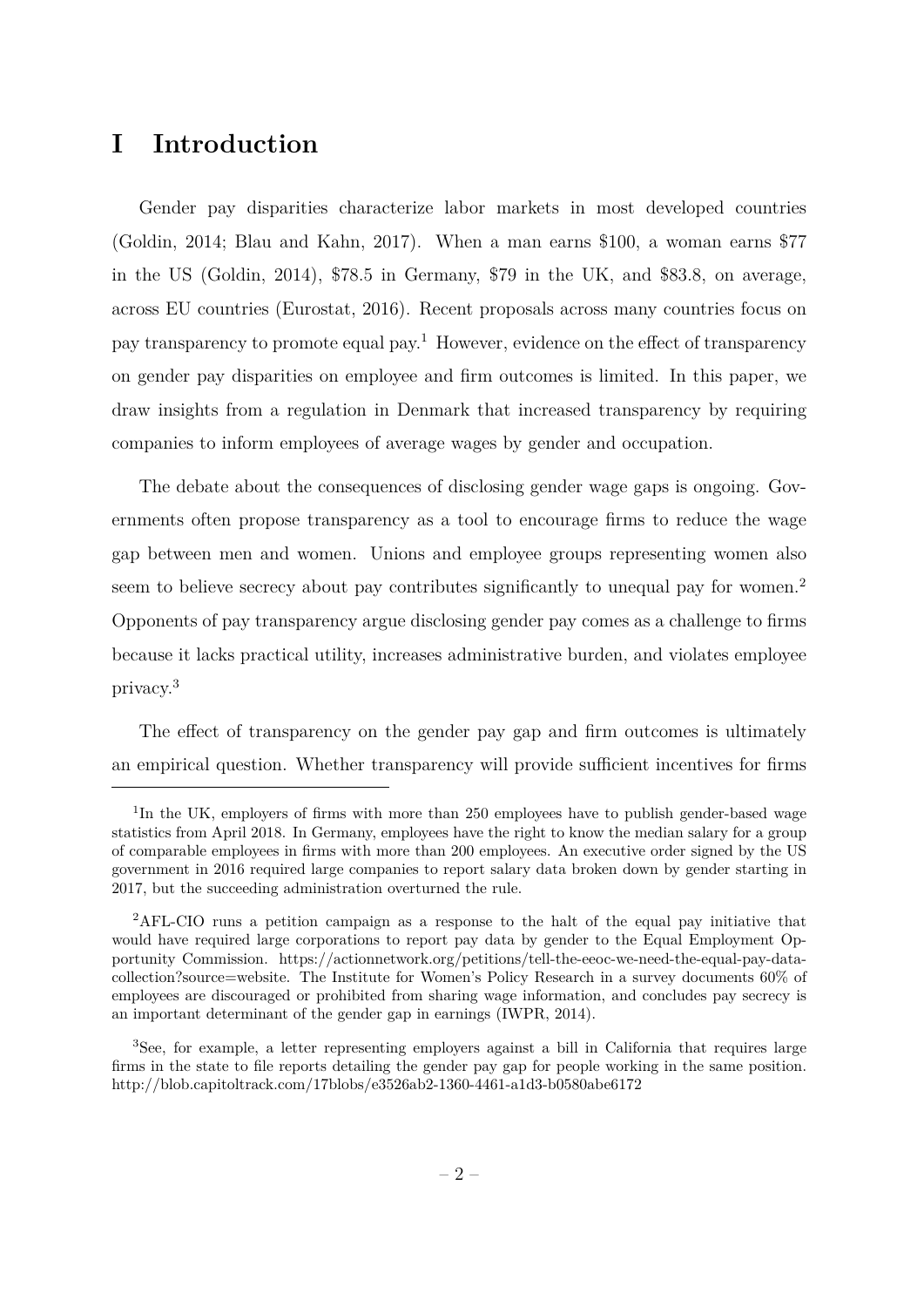to adjust their compensation policies is unclear. Moreover, these wage adjustments might have unintended consequences for firm outcomes, such as firm productivity and, eventually, profitability.

Studying this question empirically requires addressing two key challenges: finding exogenous variation in wage transparency at the firm level and obtaining information on wages and employment at the individual level. For the source of exogenous variation, we exploit a 2006 legislation change in Denmark that requires firms with more than 35 employees to report salary data broken down by gender for employee groups large enough for individual's anonymity to be protected. Firms must inform their employees of wage gaps between men and women and explain the design of the statistics and the wage concept used. For data on wages and employment at the individual level, we use administrative records from the Danish Statistics matched employee-employer dataset.

In our research design, we compare employees in firms above the 35-employee threshold with employees in firms below. Because firm size can influence wage dynamics and firm outcomes, our sample includes only employees in firms in a narrow band around 35 employees. Specifically, we estimate a difference-in-differences model (diff-in-diff) where treated employees are those working in firms that employ 35-50 employees prior to the introduction of the law and the control employees are those working in firms with 20-34 workers.

In our specifications, we control for a variety of time-varying firm and individual characteristics (age, work experience, firm size), year fixed effects, interacted individual and firm fixed effects, and interacted firm and year fixed effects. By including individualfirm fixed effects, we control for time-invariant person characteristics, time-invariant firm characteristics, and the match between firms and workers. In essence, these fixed effects allow us to compare the *same employee at the same firm* before and after the regulation. By including firm-year fixed effects, we absorb any time-varying shocks at the firm level that may be correlated with wages.

In terms of the effect of transparency on firm compensation policies, we find that after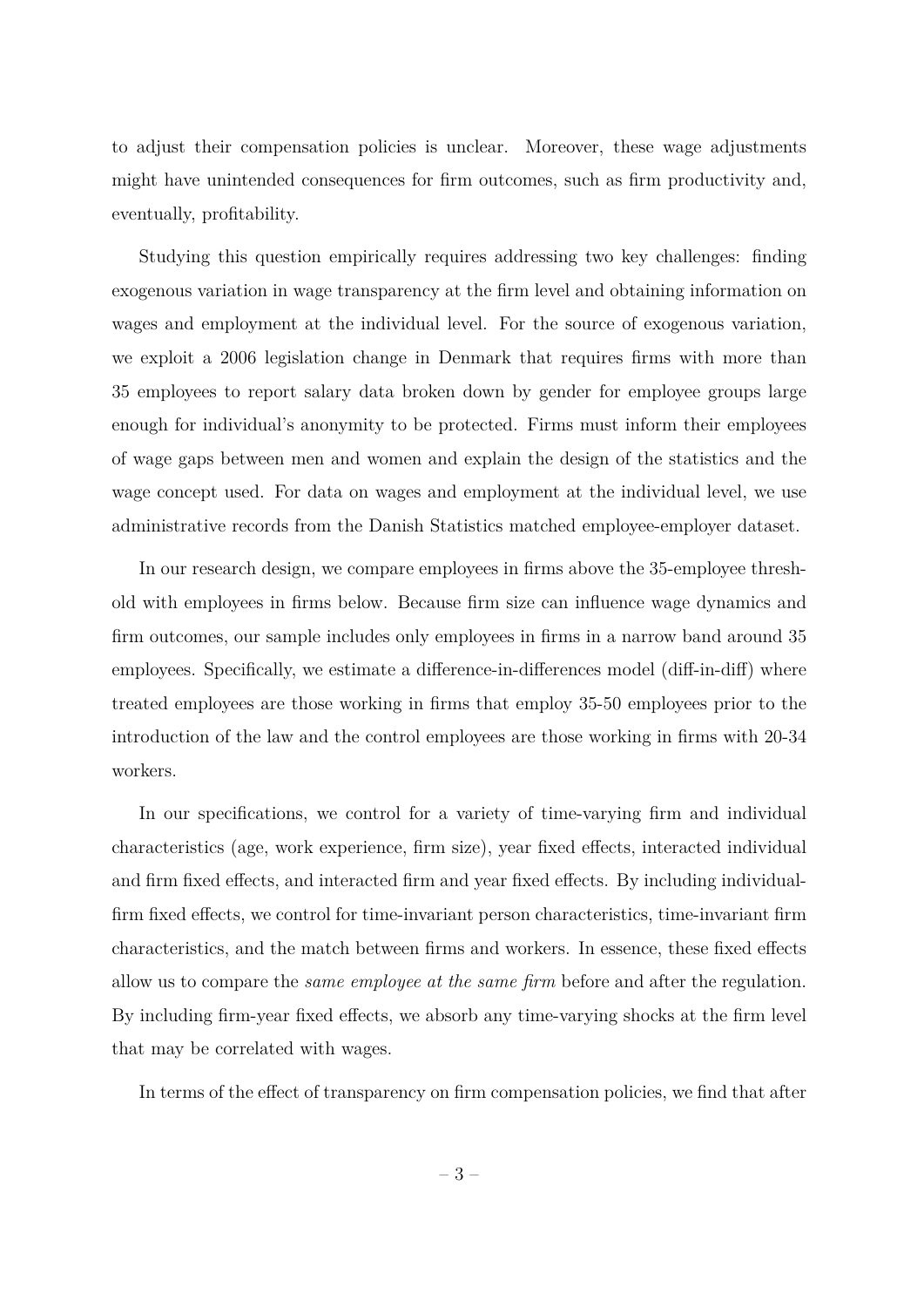the passage of the law, wages of male employees in treated firms grow 1.7 percentage points slower than wages of male employees in control firms. The effect is statistically significant at the 1% level and economically important. By contrast, female wages in treated firms increase by 0.3 percentage points more than for female employees in control firms, although this difference is not statistically significant. Examining the dynamic effects, we find no evidence of pre-treatment trends, whereas we observe a sharp drop in male wages in treated firms in 2006, which increasingly persists until up to year 2008.

Moving to a firm-level analysis, we confirm the reduction of the wage gap. We find the average ratio of male to female wages (gender pay gap) declines by 1.9 percentage points in treated firms relative to control firms, following the law passage, a 13% reduction relative to the pre-treatment mean. We also show the average decline is more pronounced at the bottom and the middle of the wage distribution.

We also find similar results when we employ a difference-in-discontinuities design (diff-in-disc) following (Grembi, Nannicini, and Troiano, 2016). This approach takes the difference between the pre-treatment and post-treatment discontinuity at 35 employees. As such, the diff-in-disc allows us to difference out the effect of any potential pre-existing discontinuity at 35 employees. In addition, by focusing only on the effect at the threshold, this method circumvents concerns with the diff-in-diff method that the control firms might not be a good counterfactual for treated firms. Using this approach, we find that male employee wages grow by 1.1 percentage points less for firms above the threshold, and this difference is significant at the  $1\%$  level. Consistent with our diff-in-diff analysis, the decline in male wages starts in 2006 and gradually increases until the end of the sample. By contrast, we find a positive but insignificant change for female employee wages following the policy change.

After documenting the effect of the law on employee wages, we investigate how transparency affects employee reallocation and promotions. We show treated firms hire more female employees than do control firms. This finding is in line with an argument that female employees might be more willing to seek employment in firms where the gender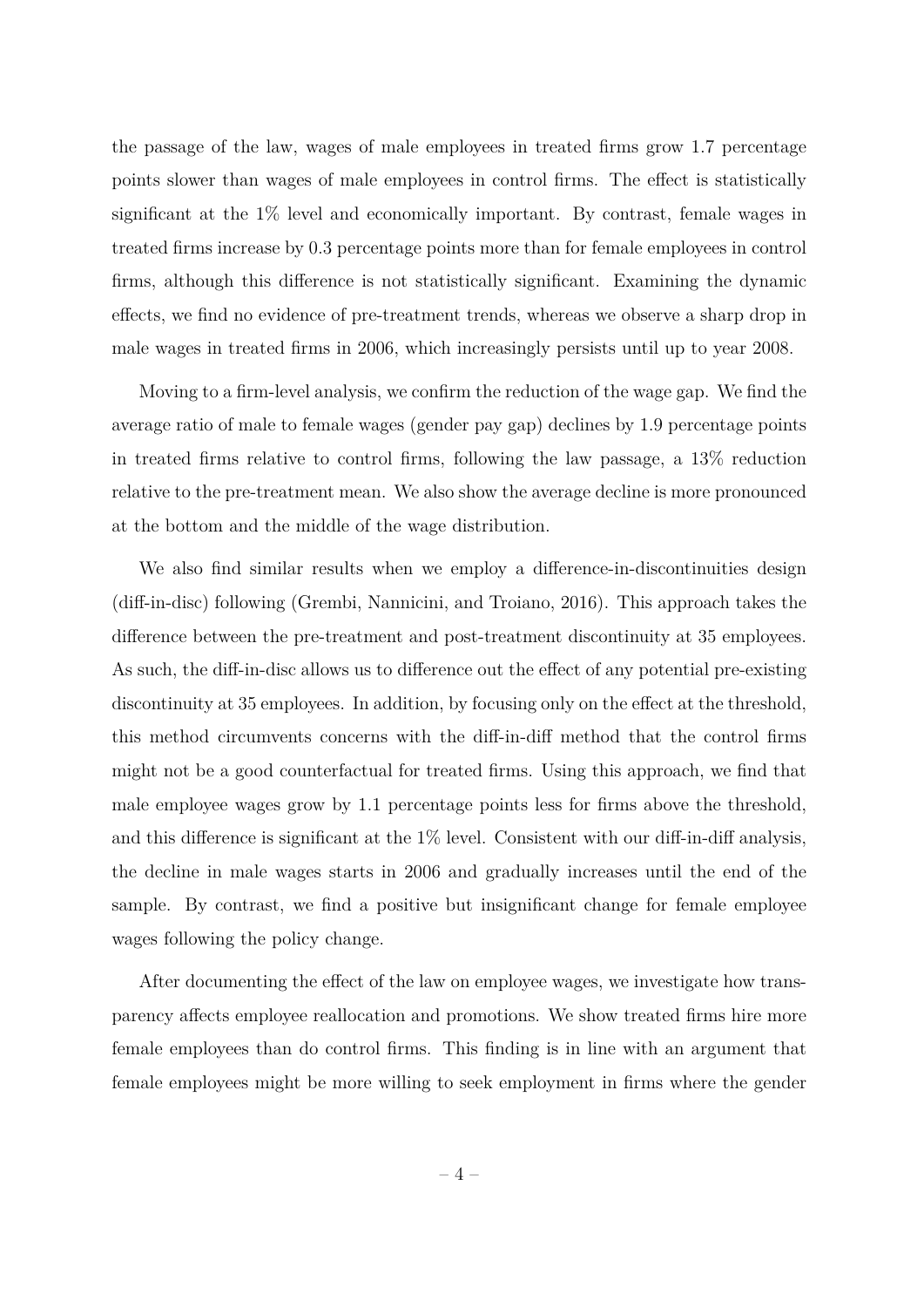pay gap is reduced. We also find male employees are less likely to join treated firms, consistent with the fact that wage policies are less attractive for male employees in these firms following the legislation. We do not find that female or male employees are more likely to leave treated firms after the law passage. We also find the law has effects on promotion decisions that favor female employees. We find women are more likely to be promoted to higher-paid positions within the firm, whereas we do not find any significant change in the promotion probability for male employees.

In additional tests, we examine the implications of gender pay transparency on wage bill, firm productivity, and profits. Consistent with our employee-level analysis, we find the average wage per employee is reduced in treated firms relative to control firms. Despite the reduction in the average wages, we do not find any effect on firm profitability, which could be potentially explained by a decline in labor productivity, because previous research has shown that employees who learn they are earning less than their peers become less productive (Akerlof and Yellen, 1990; Breza, Kaur, and Shamdasani, 2018). We find a negative effect on productivity in some of our specifications.

The paper contributes to the literature on the effects of pay transparency. Breza, Kaur, and Shamdasani (2018) use a sample of workers in an Indian manufacturing plant to show information on peers' salaries generates negative feelings, reduces job satisfaction, and negatively affects labor productivity.<sup>4</sup> Cullen and Perez-Truglia (2017) and Cullen and Perez-Truglia (2018) show employees have misperceptions about the salaries of their peers and their superiors and change their behavior when they learn their true salaries. In the context of mandated pay disclosure on the public sector, Card, Mas, Moretti, and Saez (2012) use a sample of government employees in California to show that after government employee salaries are published online, aggregate worker satisfaction drops. These studies mostly focus on job satisfaction and employee productivity and not on wages or firm outcomes, as we do in this paper.

<sup>4</sup>Perez-Truglia (2016) shows how online access of the general public to tax income information in Norway increases relative well-being and life satisfaction for the rich. This finding suggests the disclosure regulation might have a direct effect on employee well-being.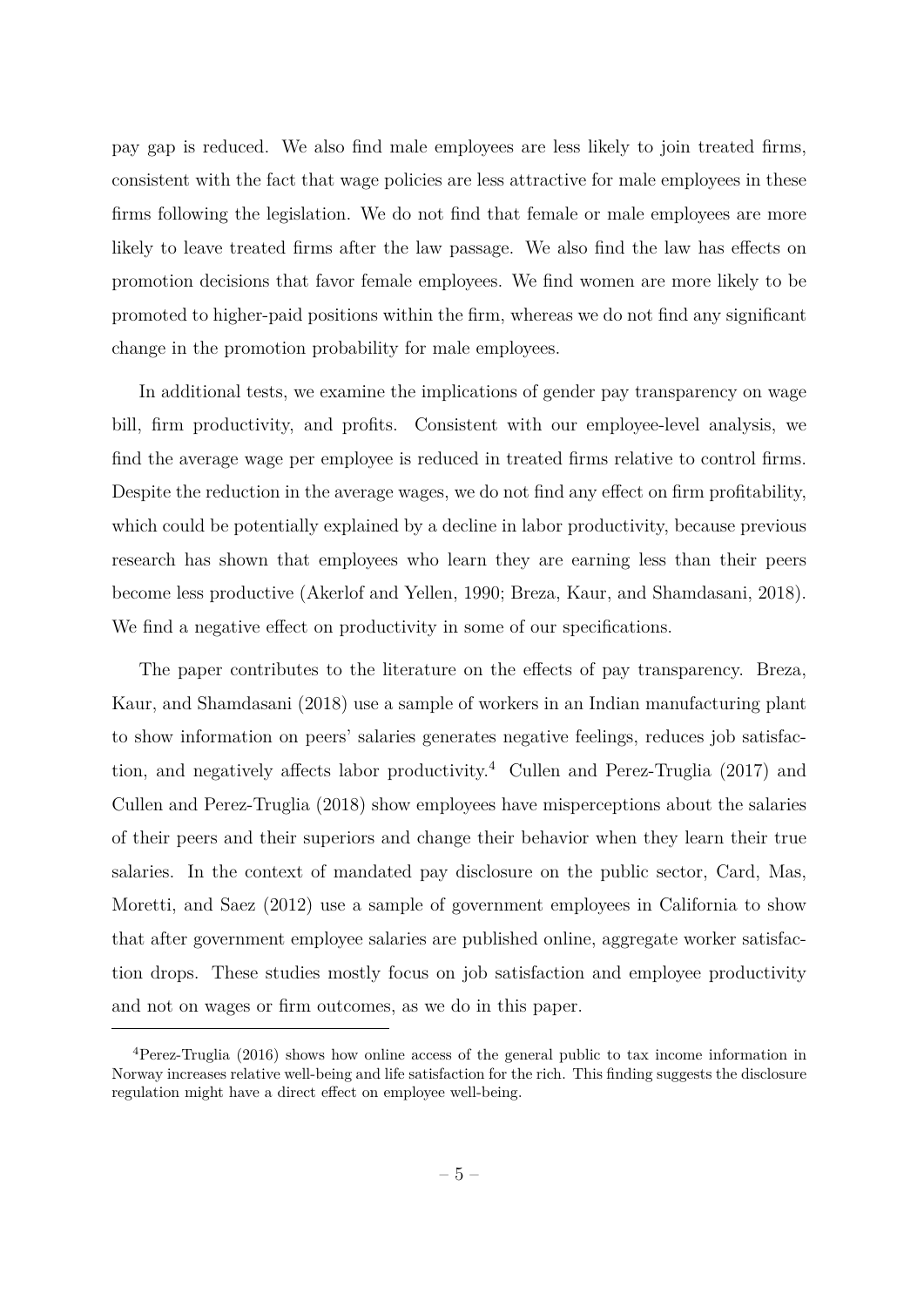Focusing on how transparency affects wage setting in organizations, Cullen and Pakzad-Hurson (2019) argue that higher transparency results in more equal but lower wages, thereby resulting in higher profits for employers. They test the predictions of their model using data from online markets for low-skill, temporary jobs and an online field experiment. Mas (2017) shows top earners in municipal jobs experience a drop in wages following the public disclosure of wages, which he argues is primarily due to public aversion to visibly exorbitant salaries. These papers focus on the effect of transparency on the distribution of wages, and their main focus is not on the gender wage gap. In addition, these papers analyze the wages of either temporary employees or public sector employees, and wage setting for regular employment contracts in the private sector is likely different. For example, in the public sector, public pressure and public aversion to high compensation or inequalities might play a larger role than in the private sector.

In a recent paper, Baker, Halberstam, Kroft, Mas, and Messacar (2019) show that disclosing the wages of university faculty in Canada reduced the gender pay gap, driven primarily by universities where faculty are unionized. In contrast in this paper we provide evidence based on private firms.

A related literature examines the effect of information sharing on executive compensation. Shue (2013) finds that exchange of information through peer interactions affects managerial pay. Mas (2016) uses data from the Great Depression to find that a mandated pay disclosure of executive compensation led to an increase in the average CEO pay relative to other highly-paid executives in the firm. More generally, Hermalin and Weisbach (2012) argue that an increase in disclosure requirements about the firm can affect firm value and CEO compensation. Whereas these papers focus on executives, we are interested in how transparency can affect wage and firm outcomes throughout the organization.

Our paper lastly contributes to a growing literature on gender and organizations that points to biases that women face in the professional workforce. Hospido, Laeven, and Lamo (2019) show gender differences exist in career progression and promotions in central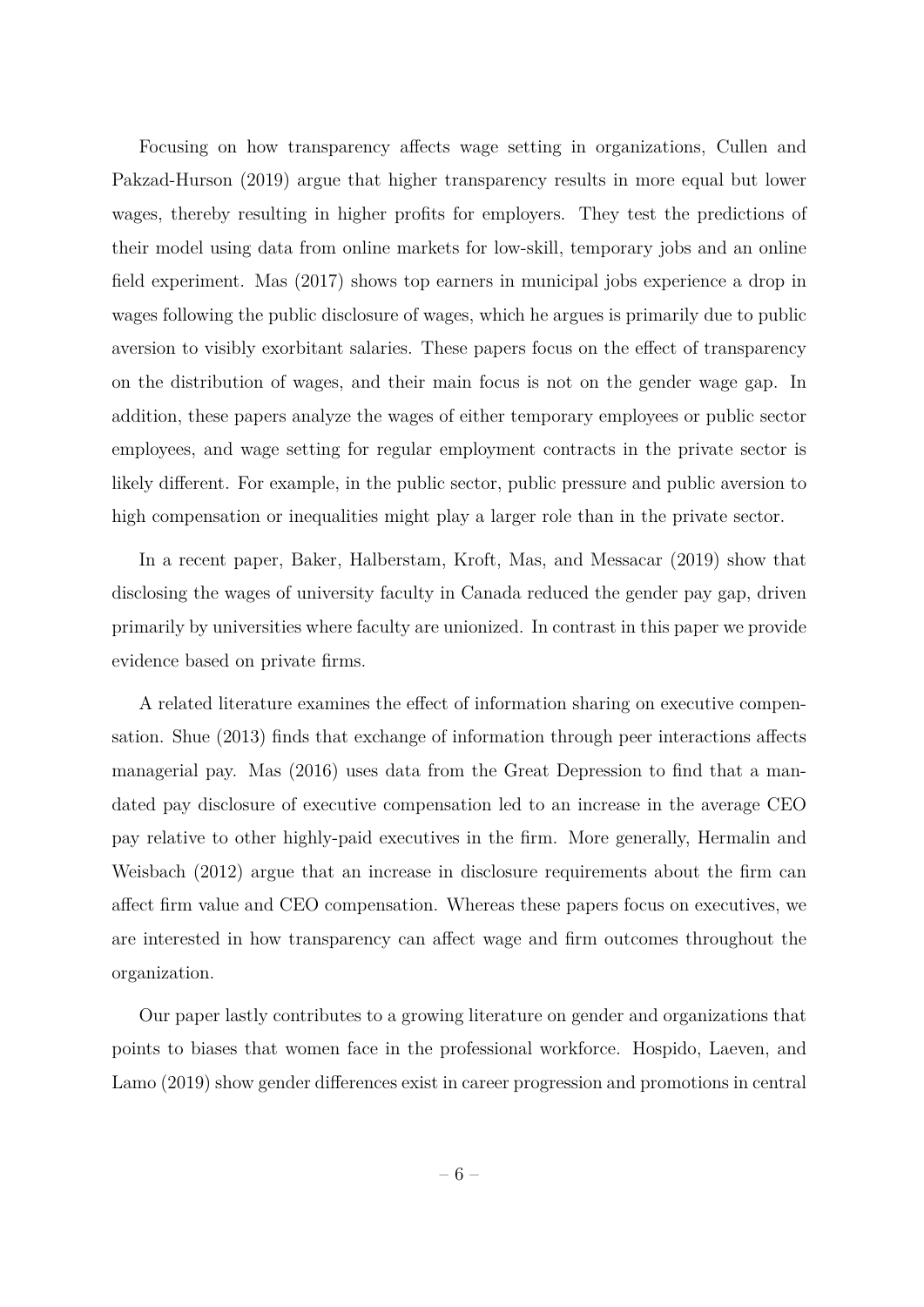banking. Egan, Matvos, and Seru (2017) show female advisers face harsher outcomes following misconduct, but this effect is mitigated in firms with more female executives. Adams and Ragunathan (2017) show gender barriers tend to discourage women from working in finance. Duchin, Simutin, and Sosyura (2018) show female division managers are allocated less capital, especially in firms where CEOs grew up in male-dominated families. Tate and Yang (2015) show male leadership cultivates a less female-friendly culture within firms. Our findings suggest regulatory mandates on pay transparency, as a means to overcome biases against women in the workforce, may be effective in closing the gender pay gap.

# **II The Law**

On June 9, 2006, Denmark adopted Act no. 562, which required firms to report gender-based disaggregated statistics. The goal of the law was "to promote visibility and information about wage differentials."<sup>5</sup> The law stated that an employer with a minimum of 35 employees and at least 10 employees of each gender within an occupation classification code (six-digit DISCO code) shall each year prepare gender-segregated wage statistics for the purpose of consulting and informing the employees of wage gaps between men and women in the firm.<sup>6</sup> The statistics had to be made available to the employees through the employee representatives; they did not need to be made available to the general public. The law also offered an alternative choice to employers by permitting them to replace gender-based wage statistics with an internal report on equal pay. This report had to include a description of the conditions that are important for determining wages, and establish an action plan for equal pay to be implemented.

During the campaign for the snap election in February 2005, the government promised

<sup>&</sup>lt;sup>5</sup>Indeed, in a survey conducted thee years after the law implementation, companies stated that "the law has sharpened their attention about pay and any pay gaps" (Holt and Larsen, 2011).

<sup>&</sup>lt;sup>6</sup>The requirement does not extend to companies in the fields of farming, gardening, forestry, and fishery.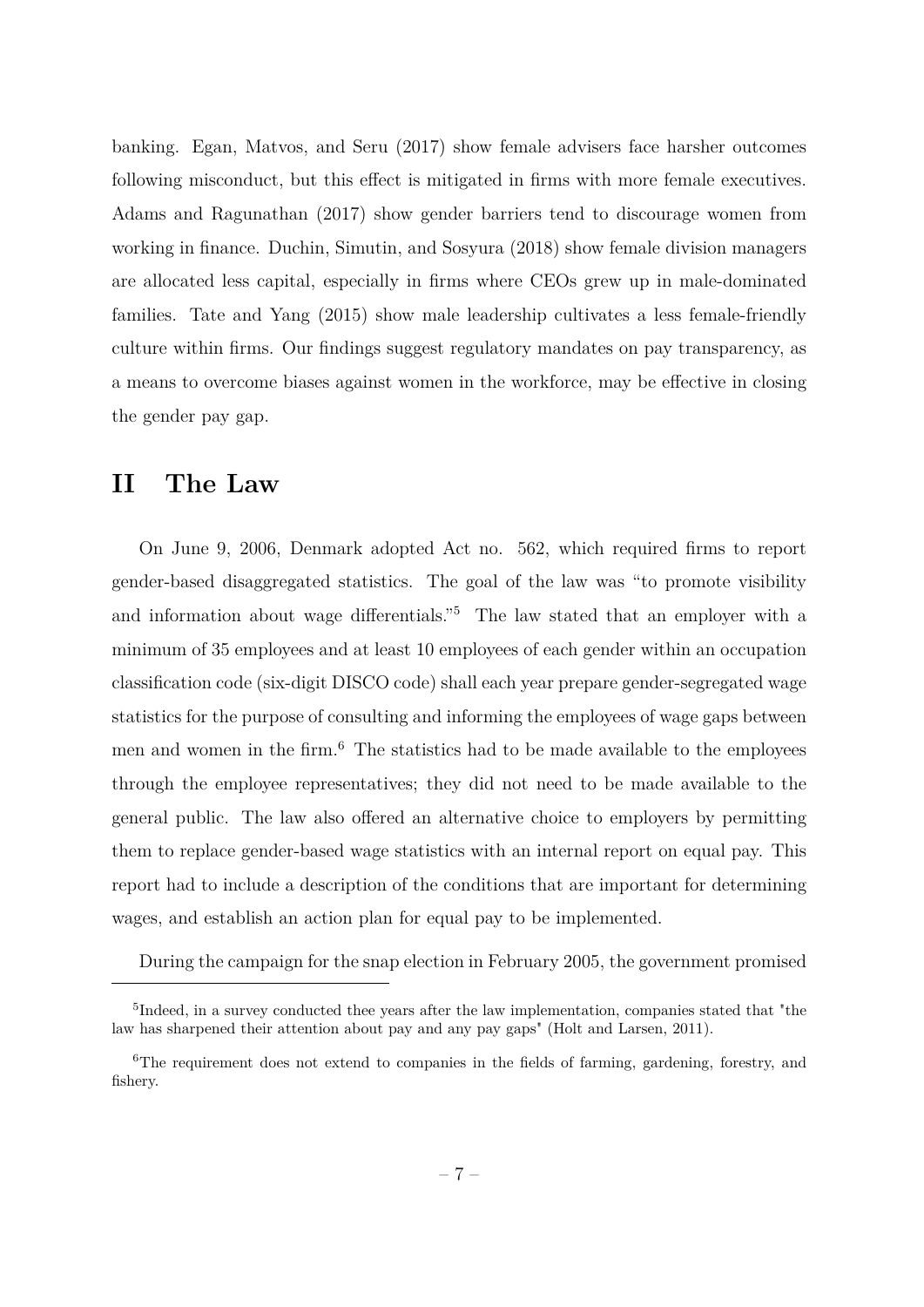to introduce a law that would require firms with more than 35 employees to produce gender-disaggregated wage statistics.<sup>7</sup> This campaign promise was generally viewed as an attempt by the government to get a better standing among female voters (NordjyskeStiftstidende, 2007). The campaign promise surprised most observers because the same administration had stalled a similar proposal years earlier.

After winning the election in February, little discussion addressed fulfilling this promise, but eight months after the re-election, in October 2005, the government announced it would introduce a bill to amend the Equal Pay Act. The Ministry of Economics introduced the bill to Parliament in December 2005. The proposal was adopted on June 2006, and the new provisions came into force in January 2007. In Appendix II, we provide additional details on the timeline and implementation of the law.

# **III How Might Transparency Affect the Gender Pay Gap?**

We now discuss mechanisms through which transparency may affect firms' gender pay gap and worker outcomes. An extensive literature provides evidence of the gender pay gap and explores potential causes. (Goldin (2014) and Blau and Kahn (2017) provide a detailed survey of the literature). A large portion of the gender pay gap can be explained by several observable characteristics such as education, experience, hours worked, occupation or industry, and geographical location, among others. Blau and Kahn (2017) find 91.6% of the gender pay gap in 2010 in the US can be attributed to these observable factors. In our empirical analysis, we do not capture changes in the gender wage gap driven by these observable factors, because, as we explain in section V.1, we control for observable characteristics and exploit within-firm-employee variation.

The gender pay gap might be driven by unobservable factors (the "unexplained" component) such as differences in risk aversion or bargaining power between male and

<sup>&</sup>lt;sup>7</sup>The snap election was announced on January 18, one year earlier than scheduled, and took place on February 8.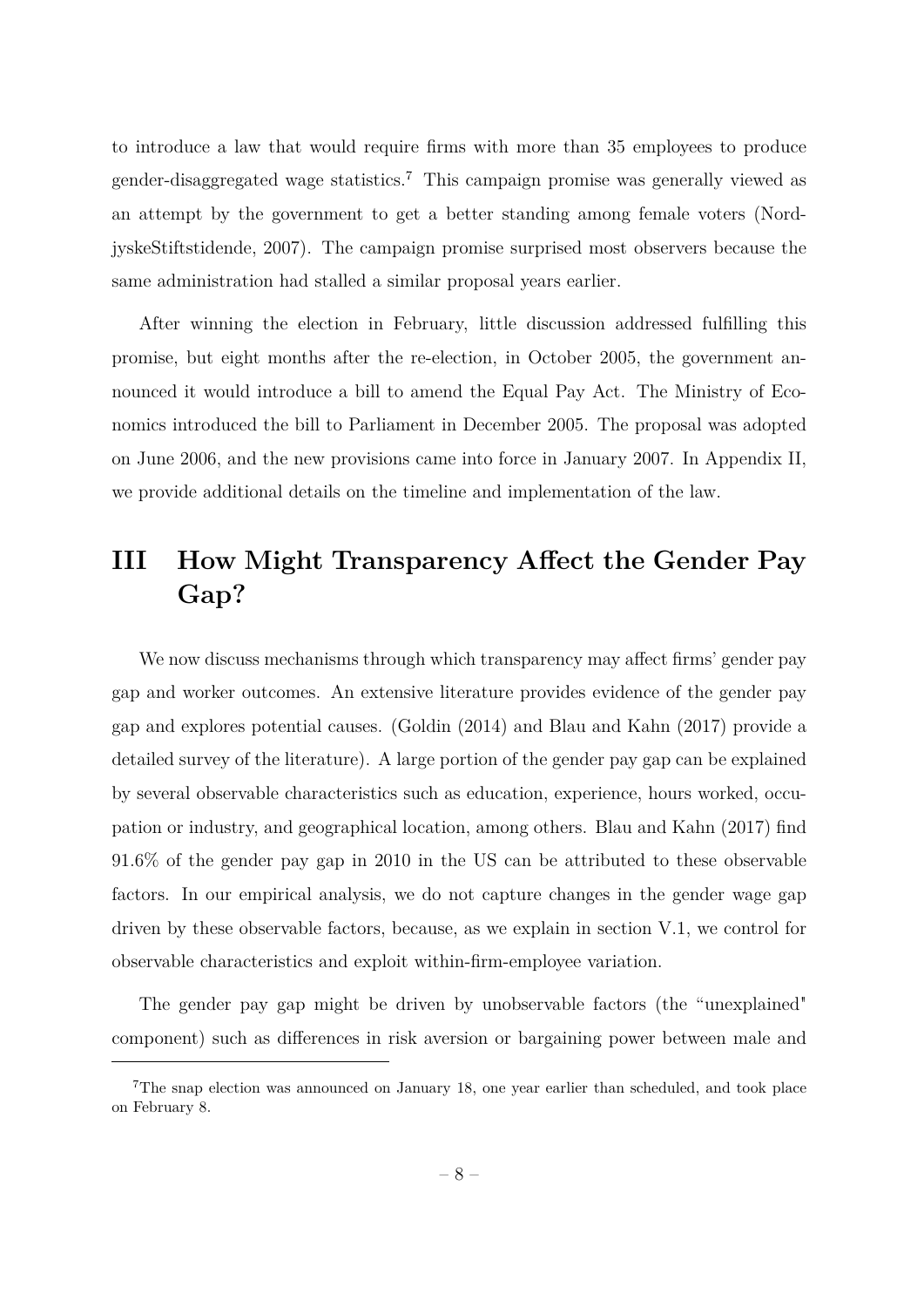female employees. Below, we discuss some of these explanations with respect to our results.

A number of studies propose the differences in bargaining power and the willingness to bargain between men and women contribute to the gender pay gap. Hall and Krueger (2012) find women are roughly half as likely as men to bargain for wages. Babcock and Laschever (2003) find women are less informed of the market value of their work than men and are less likely to negotiate. Transparency, by increasing the information of employees about their peers' wages, affects the bargaining process. In a recent paper, Cullen and Pakzad-Hurson (2019) provide a dynamic bargaining model of wage negotiations as a function of transparency. In their model, when transparency is high, firms are reluctant to offer high wages to an employee, because doing so will affect negotiation with other employees. As a result, overall wages decline and dispersion in wages is reduced.

Employees might bargain harder not only because knowledge of their peers' salary is useful in negotiation, but also because they dislike unequal wages. Cullen and Perez-Truglia (2017) and Cullen and Perez-Truglia (2018) show employees have large misperceptions about the salary of their peers. Once transparency is increased, employees who realize the gender pay gap is higher than they thought might be encouraged to put more pressure on firms to reduce it.

Alternatively, managers could be averse to being associated with unequal compensation. As a result, they act to reduce the gender gap when compensation is known. Indeed, the rationale behind the UK introducing wage-transparency regulation in 2017 was supposed to work by shaming firms into action. Although in Denmark, firms are not required to make salaries public as in the UK, this same mechanism can be at work, because all employees as well as some external stakeholders learn about the wages.

In addition, the closing of the gender wage gap once information about wages is available to employees might be profit maximizing. Prior literature shows employees who learn they are earning less than their peers become less productive (Akerlof and Yellen, 1990; Breza, Kaur, and Shamdasani, 2018). Hence, an optimal response of managers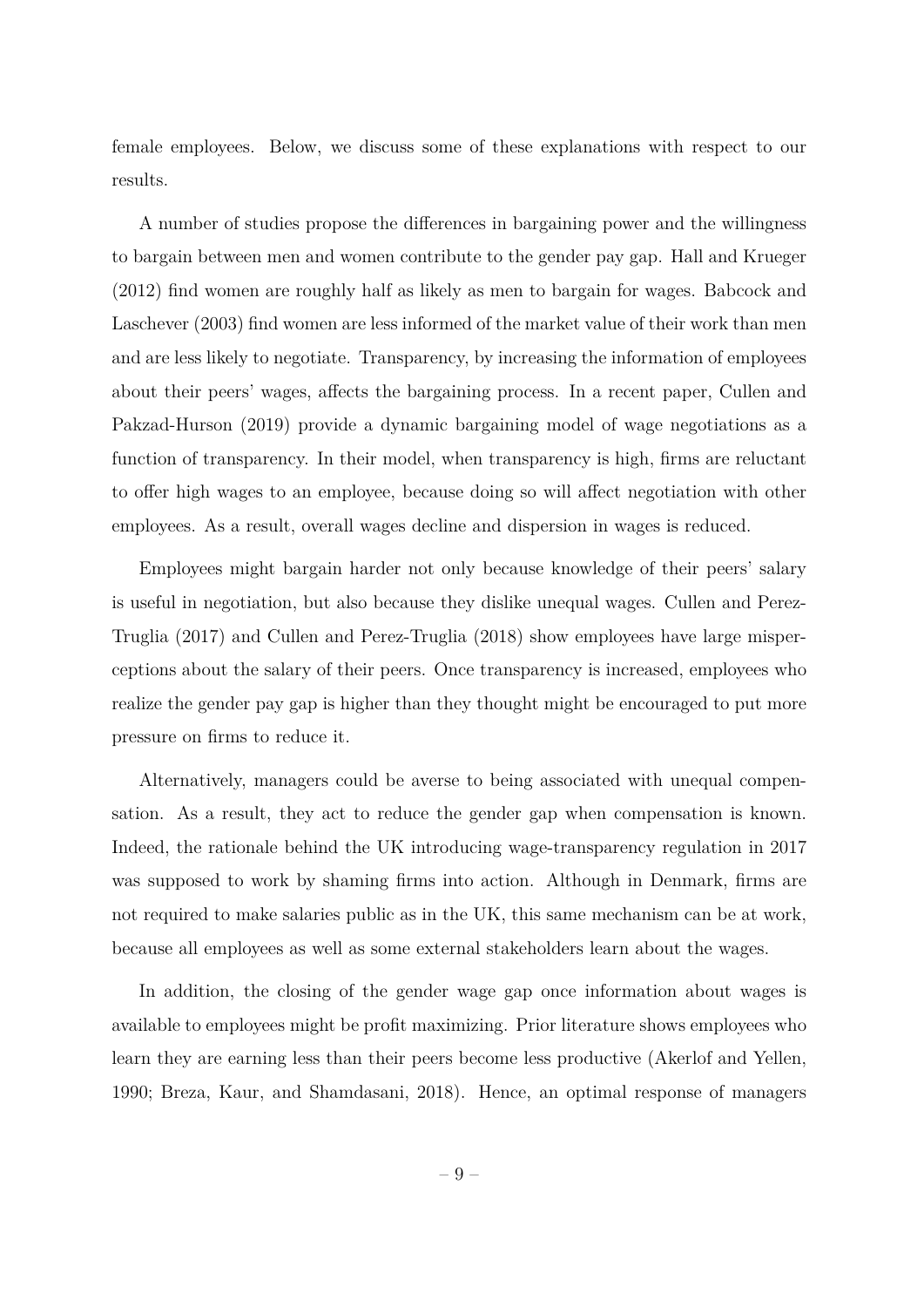to increased transparency is to adjust wages and reduce the discrepancies to avoid the lower effort provision (Cullen and Pakzad-Hurson, 2019).

The above mechanisms are related to transparency leading to a change in the information environment. An alternative mechanism is that firms learn the intentions of the government. Specifically, the enactment of the law might create expectations that additional legislation would be related to gender pay equality in the future, causing firms to reduce the gender pay gap in anticipation.

## **IV Data and Summary Statistics**

## **IV.1 Data and sample description**

Our main dataset is the matched employer-employee dataset from the Integrated Database for Labor Market Research (IDA database) at Statistics Denmark. In addition to the employer's identification number (CVR), and employee identification number (CPR), the IDA dataset contains detailed information for employees' compensation, demographics, and occupation. For compensation, we have information on employees' wages and bonuses. Furthermore, for each employee, we observe their age, gender, and education, as well as their position in the firm hierarchy.

This information is combined with firm-level outcomes from the Danish Business Register. This dataset covers all firms incorporated in Denmark and includes the information these firms are required to file with the Ministry of Economics and Business Affairs, including the value of total assets, number of employees, and revenues. Even though most firms in this dataset are privately held, external accountants audit firm financial information in compliance with Danish corporate law. We link information in the firm-level dataset to the matched employer-employee dataset using the firm identifier (CVR number).

We start with the universe of limited-liability firms in Denmark and their employees included in the IDA dataset. For ease of comparison, for the employee-level outcomes,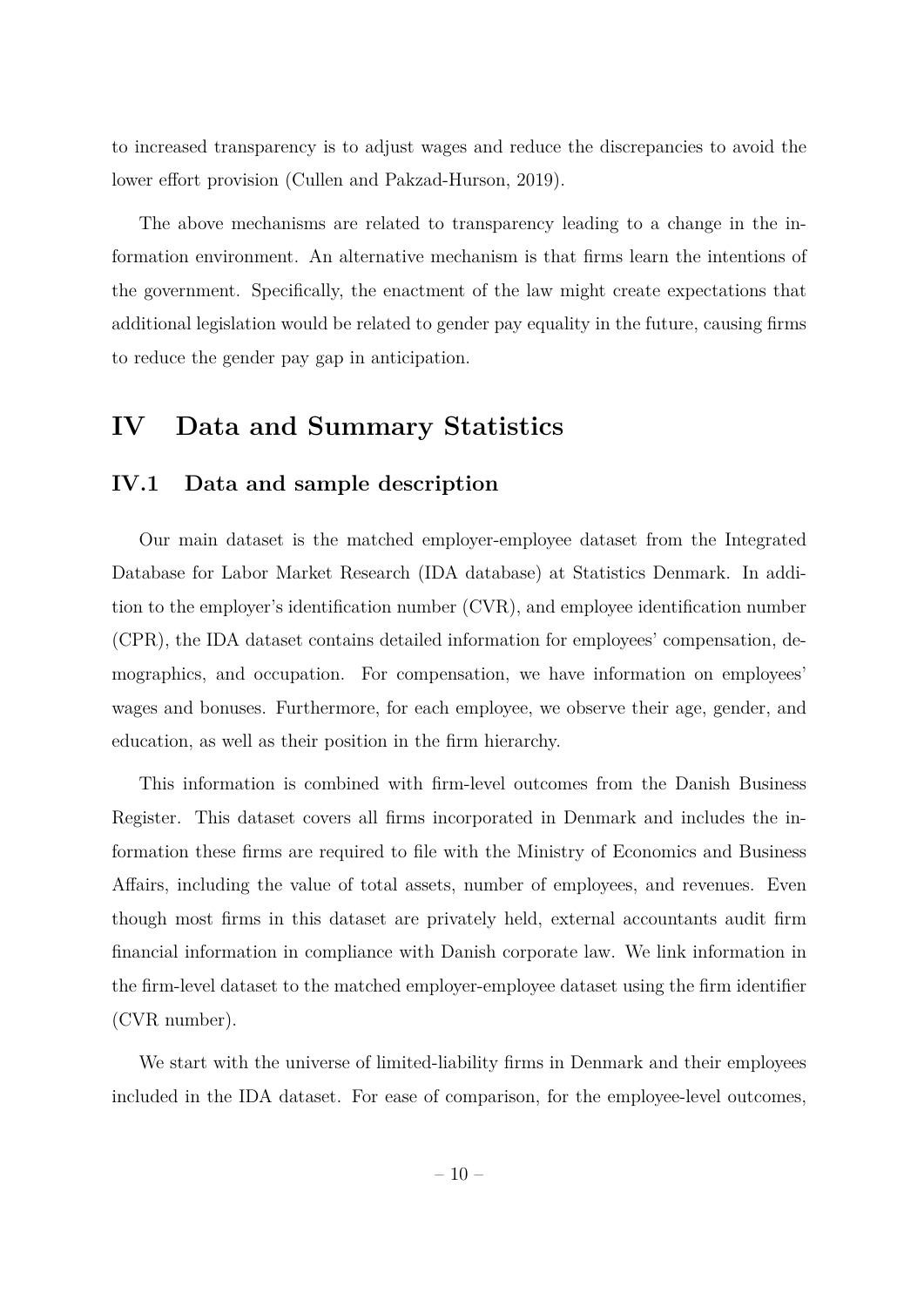we focus on full-time workers, excluding CEOs and boards of directors. We drop firms in industries unaffected by the policy (farming, gardening, forestry, and fishery). We require firms to have financial information, which results in dropping 0.8% of firm-years in the sample. We end up with a panel of employee-firm-years over the 2003-2008 period, which we use to test whether transparency on wages by gender has real effects on firms' compensation policies.

We perform a difference-in-difference-in-differences analysis where we compare the effect of the regulation on male wages (i.e., difference between the change in male wages in treated firms relative to control firms) to its effect on female wages. We define treated firms to be firms that employ 35-50 employees prior to the introduction of the law, and control firms to be those that employ 20-34 workers. We take a narrow window around the 35-employee cutoff so that the control firms are close in size to the treated firms, and hence likely to be a valid counterfactual.

We define treated and control groups based on the 35-employee threshold and do not take into account the criterion that firms should have at least 10 male and 10 female employees in one six-digit DISCO code. The reason is that firms do not typically have DISCO code information. As a result, firms in practice often do not follow the occupational-codes recommendation to report disaggregated wage statistics, or ignore them altogether.<sup>8</sup> This observation is consistent with the information we obtained from the Confederation of Danish Employers (DA), the largest employer association, covering 24,200 employers and about a third of Danish employees in the private sector. In fact, according to the DA, 35% of firms that reported gender disaggregated wage statistics through them did not satisfy the second criterion; yet, all of these firms had more than 35 employees. In addition, this finding is consistent with how the law was interpreted more widely. The description of the law by the EU and the International Labor Organization (ILO) only mentions the criterion that firms above the 35-employee threshold must

<sup>&</sup>lt;sup>8</sup>In Appendix II, we provide a number of examples of firms that did not follow the DISCO requirement.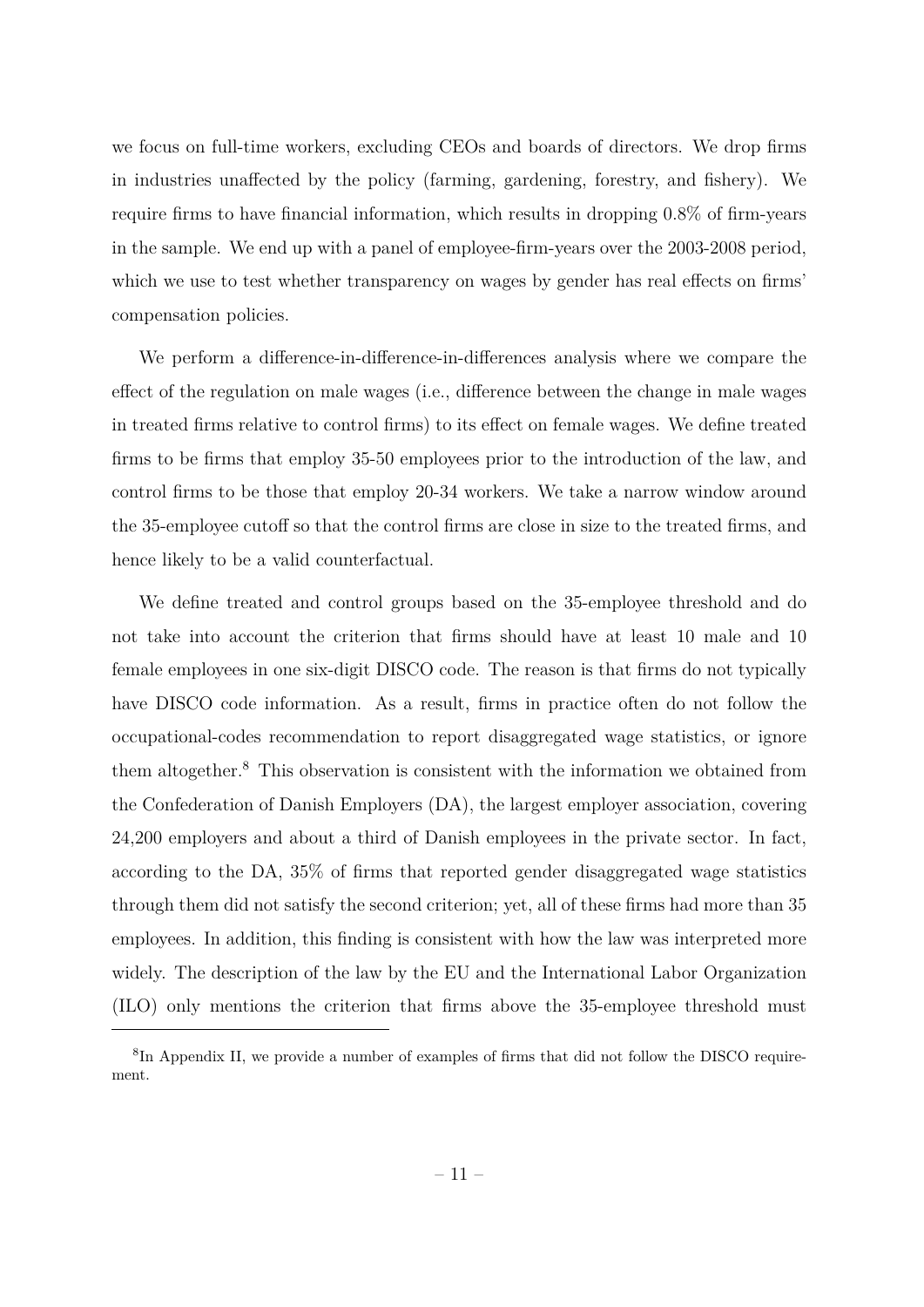comply.<sup>9</sup>

## **IV.2 Summary statistics**

Table 1 presents summary statistics for the treated and control firms in our sample over the 2003-2005 period prior to the law passage. Panel A presents employee-level characteristics, and Panel B presents firm-level characteristics.<sup>10</sup> The average annual (hourly) wage for employees in the treated firms is \$54,500 (\$34.4), whereas for the control group it is \$53,000 (\$33.5). The average employee in the sample is 40 years old and has 17 years of work experience in both treated and control groups. On average, 25% of employees in treated and control groups hold a college degree. Consistent with the well-documented employer size-wage effect (Brown and Medoff, 1989; Idson and Oi, 1999), the average individual wage in treated firms is higher than that in control firms. However, the average employee is similar in terms of other observable characteristics between treated and control firms.

Treated firms are larger than control firms by construction. For example, as shown in Panel B, the average treated firm has 42 employees pre-treatment, assets of \$7.2 million, sales of \$11.68 million, and pays total wages of \$2.3 million compared to 26 employees, \$5.8 million in assets, \$7.73 million in sales, and \$1.4 million in wages for control firms. However, firms are similar in terms of their pre-treatment productivity, cost structures, and the gender composition of their employees with 70% of employees, on average, who are male.

Panel B also shows the "unexplained" part of the pre-law gender wage gap for treated

<sup>9</sup>The European commission directorate for internal policies issued a report on policies on Gender Equality in Denmark describing the law: "Since 2007, companies with 35 employees or more should carry out gender disaggregated pay statistics and elaborate status reports on the efforts to promote equal pay in the workplace." (European Commission, 2015). ILO describes the law as: "Employers employing 35 or more workers are required to prepare annually gender-disaggregated statistics or, alternatively, an equal pay report and action plan."

<sup>&</sup>lt;sup>10</sup>In Internet Appendix Table IA1, we present the industry composition for the overall sample, as well as for the treated and control groups separately. Our sample spans all major industry categories, whereas both groups are equally represented across all industries around the 35-employee cutoff.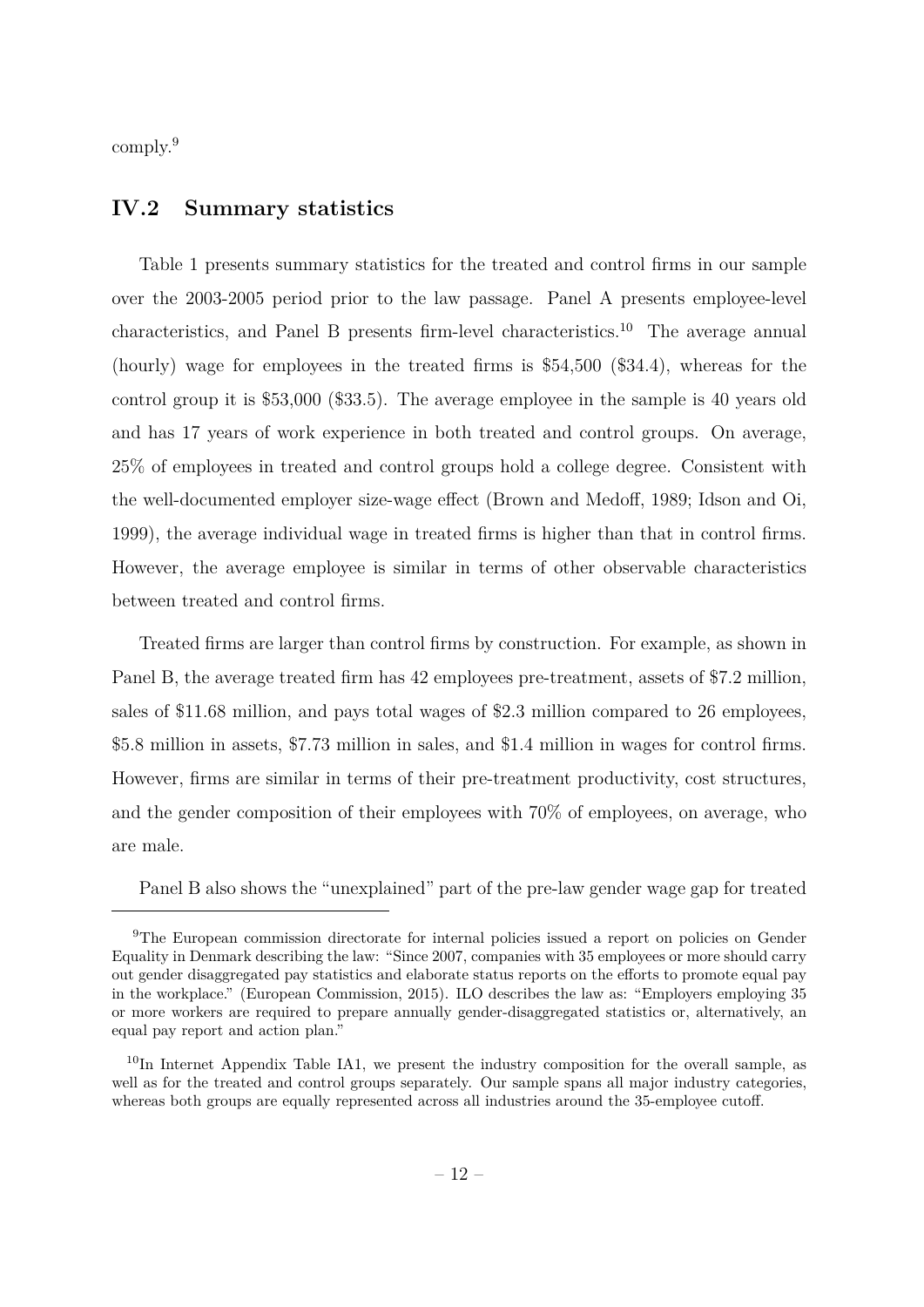and control firms.<sup>11</sup> When we do not control for observables, we find, on average, a gender pay gap of 18.7% prior to the regulation. When we instead control for observables, we estimate, on average, a pre-treatment gender pay gap of 15.4%, which is not statistically significant between treated and control firms.<sup>12</sup>

In Table 2, we show univariate tests that demonstrate the main effect of the regulation on wages. We calculate the average log wage in years 2006-2008 minus the average log wage in 2003-2005, the three years prior to the passage of the law. To control for compositional changes, we keep only observations in which the employee works at the same firm as he did in 2005.

Wages increase for all employees, irrespective of their gender in both the treated and the control group. However, male employee wages grow by 1.65 percentage points less in treated firms than in control firms, and this difference is statistically significant at the 1% level. By contrast, we find no significant differences in female wage growth between treated and control firms. These univariate comparisons suggest the reform requiring wage transparency resulted in a 1.96-percentage-points-lower wage growth for male employees than for female employees.

Another interesting observation is the rate at which the wage gap changes in treated and control firms. In control firms, the wage growth rate of male and female employees is similar. The difference is -0.0012, but it is not statistically significant. That is, no change in the wage gap occurs in control firms. However, in treated firms, the growth

<sup>&</sup>lt;sup>11</sup>We calculate the gender pay gap as the estimate of the coefficient  $(\gamma_i)$  on a male dummy in the following log wage regression estimated at the individual level in our baseline sample over 2003-2005:  $log\,wage_{ijt} = \alpha_j + \sum_{n=1}^{N} \gamma_n \times 1(n = j) \times male_i + \alpha_k + \alpha_t + \beta X_i + \epsilon_{ijt}$ , where i is an individual, j is a firm, *k* is an occupation, *N* is the total number of firms, and *t* represents a year.  $\alpha_j$ ,  $\alpha_k$ , and  $\alpha_t$ are firm, occupation, and year fixed effects, respectively.  $X_i$  consists of individual controls that include age, work experience, education, and number of children. Standard errors are two-way clustered on the person and firm level.

<sup>&</sup>lt;sup>12</sup>To examine whether our estimates are in line with other studies for Denmark, we run an additional analysis for the overall population in Denmark in 2005, where we find an average "unexplained" gender pay gap of 12%. This finding is consistent with the estimates of the gender pay gap for Denmark by (Kleven, Landais, and Søgaard, 2018; Gallen, Lesner, and Vejlin, 2019). Gallen, Lesner, and Vejlin (2019) find an unexplained gender pay gap in 2010 of approximately 12%. Kleven, Landais, and Søgaard (2018) report a raw (no controls) gender pay gap of about 20%.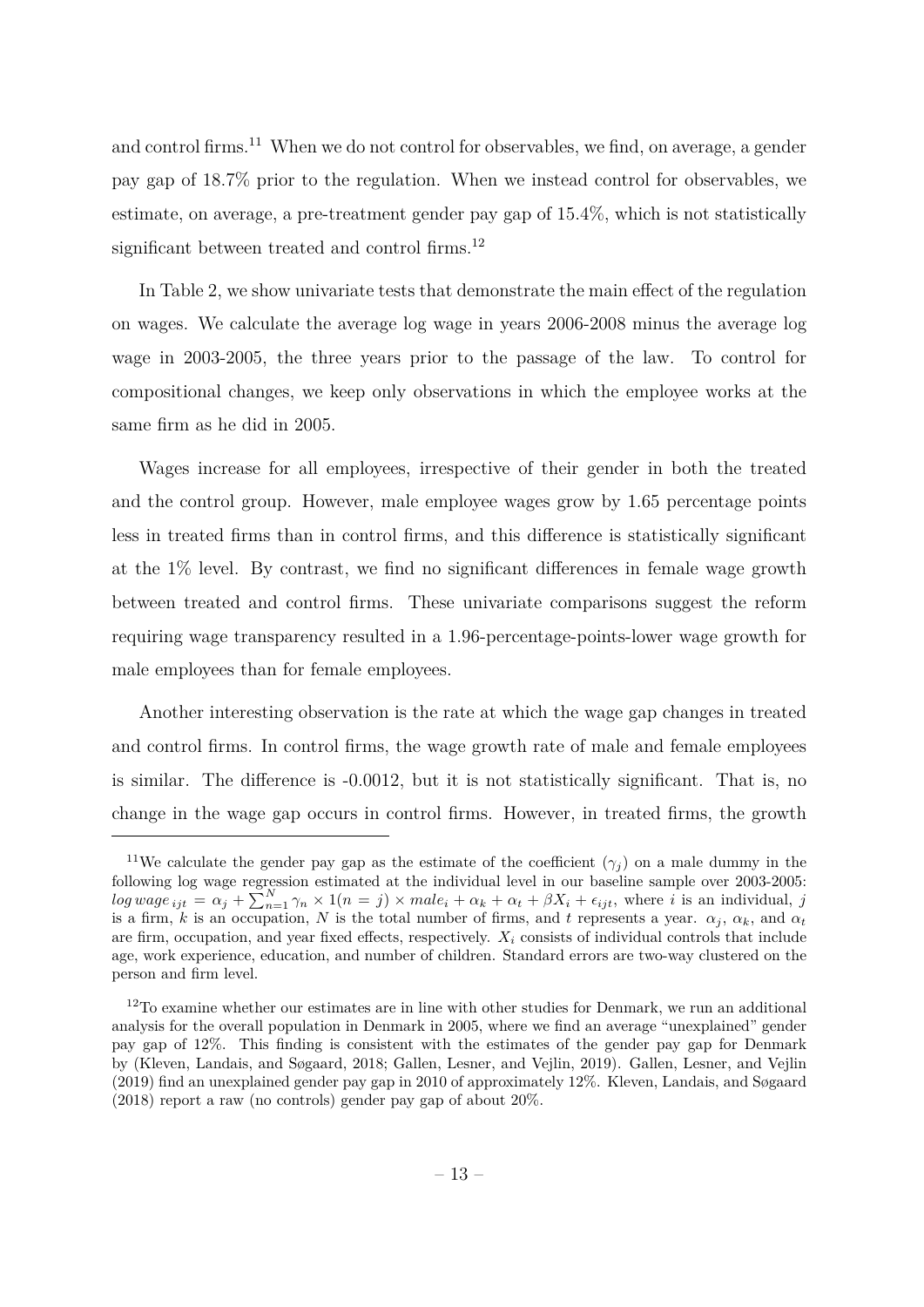rate of male employees is lower than that of female employees. The difference is -2.08 percentage points, and it is significant at the 1% level. The fact that male wages grow more slowly than female wages in treated firms implies a reduction in the gender pay gap of around two percentage points. This reduction is economically meaningful. The level of the "unexplained" pay gap prior to the reform was 15.4% based on the mean salaries of men and women. Thus, the pay gap is reduced by about 13% following the law.

An alternative way to visualize the effect of the law on wages is to focus on the discontinuity created by the law at 35 employees. For each employee, we construct the change in log wage from 2005 to 2008. We averaged across all employees in firms with a given employee size. We plot this average separately for male and females in Appendix Figure A1. We also fit a third-order polynomial on each side of the discontinuity. We observe a clear discontinuous drop at the 35-employee threshold for male employees, but not for female employees. This observation is consistent with the results in Table 2.

# **V Effect of Transparency on Wages**

### **V.1 DIDID estimates**

We next turn to a multivariate regression analysis and estimate the effect of disclosing gender pay disparities on individual wages. We estimate the following OLS regression in which the coefficient of interest is  $\delta$ <sup>:13</sup>

$$
log(wage)_{ijt} = \alpha_{ij} + \alpha_t + \gamma_1 X_{jt} + \gamma_2 Z_{it}
$$
  
+  $\beta_1 I(Treated_{ij} \times Post_t)$   
+  $\beta_2 I(Post_t \times Male_i)$   
+  $\delta I(Treated_{ij} \times Post_t \times Male_i) + \varepsilon_{ijt}$ , (1)

<sup>&</sup>lt;sup>13</sup>Equation 1 is our preferred specification. In the tables, we also report diff-in-diff specifications separately for male and female employees.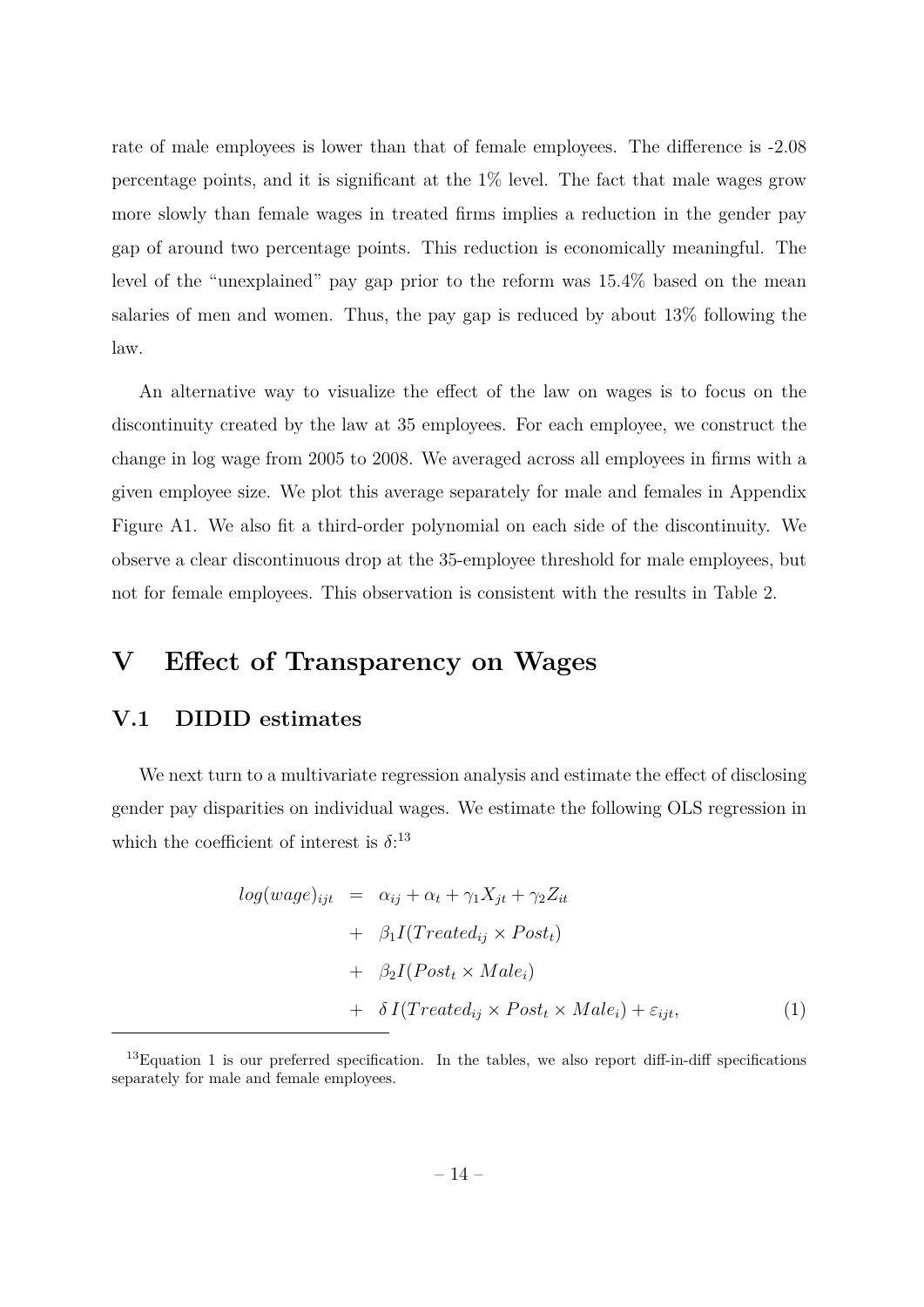where j, i, and t index firms, individuals, and years; *P ost* takes a value of 1 for 2006, 2007, and 2008 and a value of 0 for years 2003, 2004 and 2005;<sup>14</sup> *Treated* takes a value of 1 for firms that employ 35-50 employees prior to the introduction of the law and 0 for firms that employ 20-34 workers. The terms  $Male_i$ ,  $Treated_j$ ,  $Post_t$ , and  $Treated_{ij} \times Male_i$ are not shown, because their coefficients are absorbed by the fixed effects. *Xjt* and  $Z_{ijt}$  capture time-varying firm- and individual-level control variables, respectively.  $X_{it}$ controls for firm size proxied by sales (log-transformed). *Zit* controls for time-varying individual characteristics (age, work experience), following Blau and Kahn (2017).  $\alpha_t$  is year fixed effects to absorb aggregate macroeconomic shocks.

We also include interacted individual and firm fixed effects,  $\alpha_{ij}$ . By including these fixed effects, we control for time-invariant person characteristics (e.g., skill, education), time-invariant firm characteristics, and the match between firms and workers.<sup>15</sup> Essentially, we compare the *same employee at the same firm* before and after the regulation. That is, our estimation results are free of composition effects.<sup>16</sup> Standard errors are double clustered at the individual and the firm level.<sup>17</sup>

Table 3 reports the results. Column 1 compares the change in wages of male employees in treated firms relative to control firms. Column 2 repeats this analysis comparing instead wages for female employees. We find that wages of male employees in treated firms grow 1.7 percentage points more slowly than wages of male employees in control firms. This magnitude is similar to that in our univariate results in Table 2. The effect

<sup>&</sup>lt;sup>14</sup>The results are robust if we drop 2006, the year in which the law was passed.

<sup>&</sup>lt;sup>15</sup>Individual fixed effects largely overlap with occupation fixed effects; therefore, our estimates remain unchanged when we additionally control for occupation fixed effects.

<sup>&</sup>lt;sup>16</sup>To further confirm that compositional changes are not explaining our findings, we repeat our analysis in Internet Appendix Table IA2 by keeping only observations in which the employee works at the same firm as he did in 2005.

<sup>&</sup>lt;sup>17</sup>In our empirical strategy, we measure differences between control and treatment groups. General equilibrium effects might attenuate our measurement of the true effect of the regulation. For example, if a large number of treated firms lower wages for male employees, wages for male employees could decrease in control firms as well, as the outside option of the latter decreases. In Internet Appendix Table IA3, we test for spillover effects and do not find supportive evidence.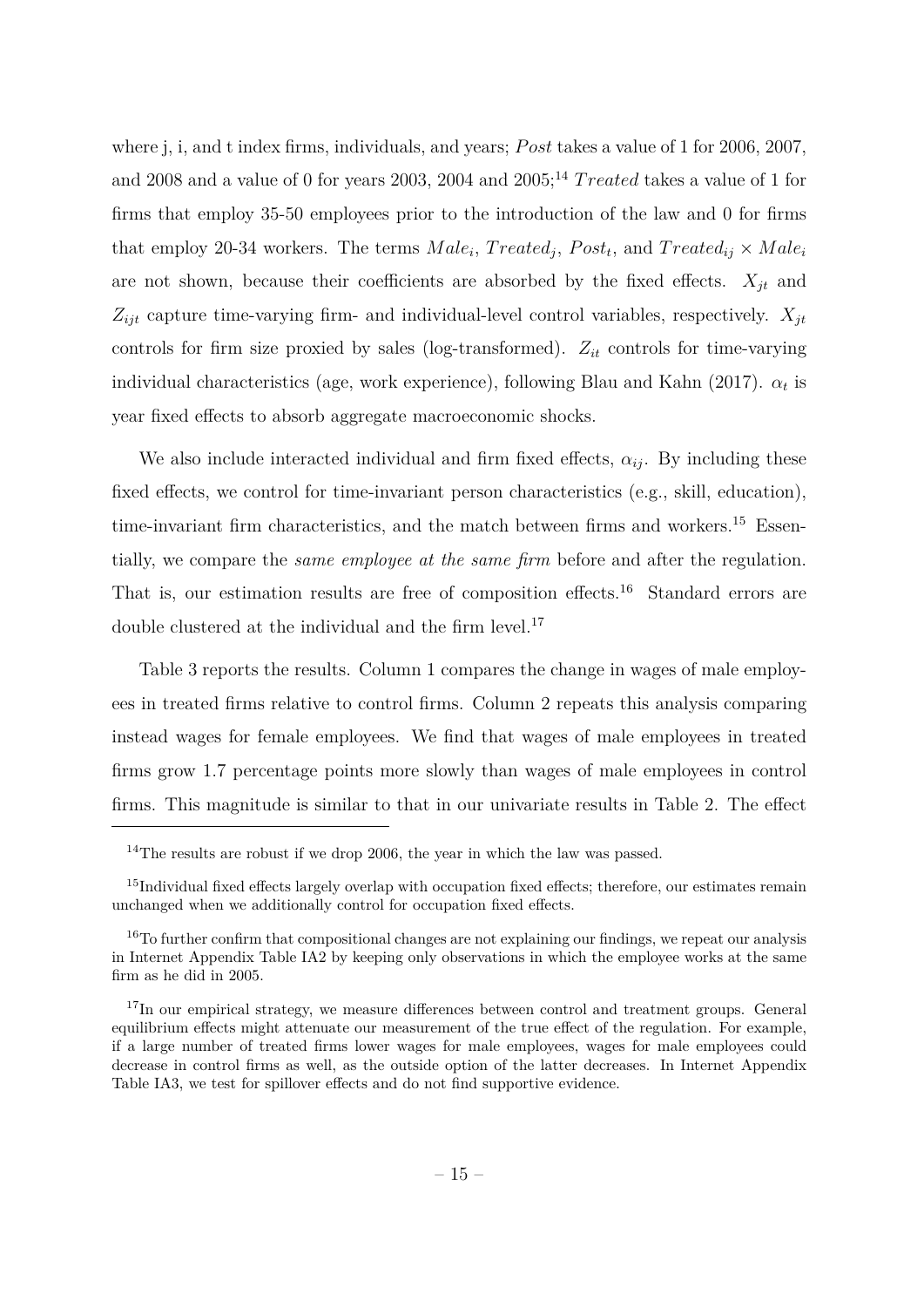is statistically significant at the  $1\%$  level. On the contrary, we find a positive, but not significant, coefficient on treated firms' female wages relative to control firms in column 2. In column 3, we estimate the triple-differences model of equation 1 that compares the effect of the law on wages of male relative to female employees. The triple-difference coefficient shows male wage growth is two percentage points lower than female wage growth, and the effect is statistically significant at the  $1\%$  level. In column 4, we additionally control for interacted firm×year-fixed effects that absorb any time-varying changes at the firm level that could be driving our results.<sup>18</sup> The triple-difference coefficient is not qualitatively affected.

In columns 5-8, we repeat our estimation, additionally controlling for individual timevarying characteristics (age and experience) and firm size (proxied by logarithm of sales) to account for the well-documented employer size-wage effect whereby larger firms pay higher wages (e.g., Brown and Medoff, 1989; Idson and Oi, 1999). Including firm size is important in our setting given that the treated group includes larger firms by construction. At the same time, acknowledging that firm size is likely an endogenous control that could potentially bias our estimates is important. The fact that the estimated coefficients remain virtually unchanged after controlling for firm size is reassuring.

One potential concern with our result is that it could be driven by differential changes in working hours, with men reducing their hours more than women while the compensation per hour remains the same. Prior literature (e.g., Card, Mas, Moretti, and Saez, 2012; Cullen and Perez-Truglia, 2017; Breza, Kaur, and Shamdasani, 2018) show employees change the number of hours worked when they receive feedback about their relative salary. To address this concern, in Internet Appendix Table IA4 Panel A, we replicate Table 3 using hours worked as the outcome variable. Indeed, we find a negative and significant effect on hours worked for both male and female employees in treated firms relative to controls. The estimated coefficient for female employees is larger than for males, although the difference is not statistically significant. This result indicates a re-

 $18$ Firm×year fixed effects subsume the coefficient on  $TreatedxPost$ .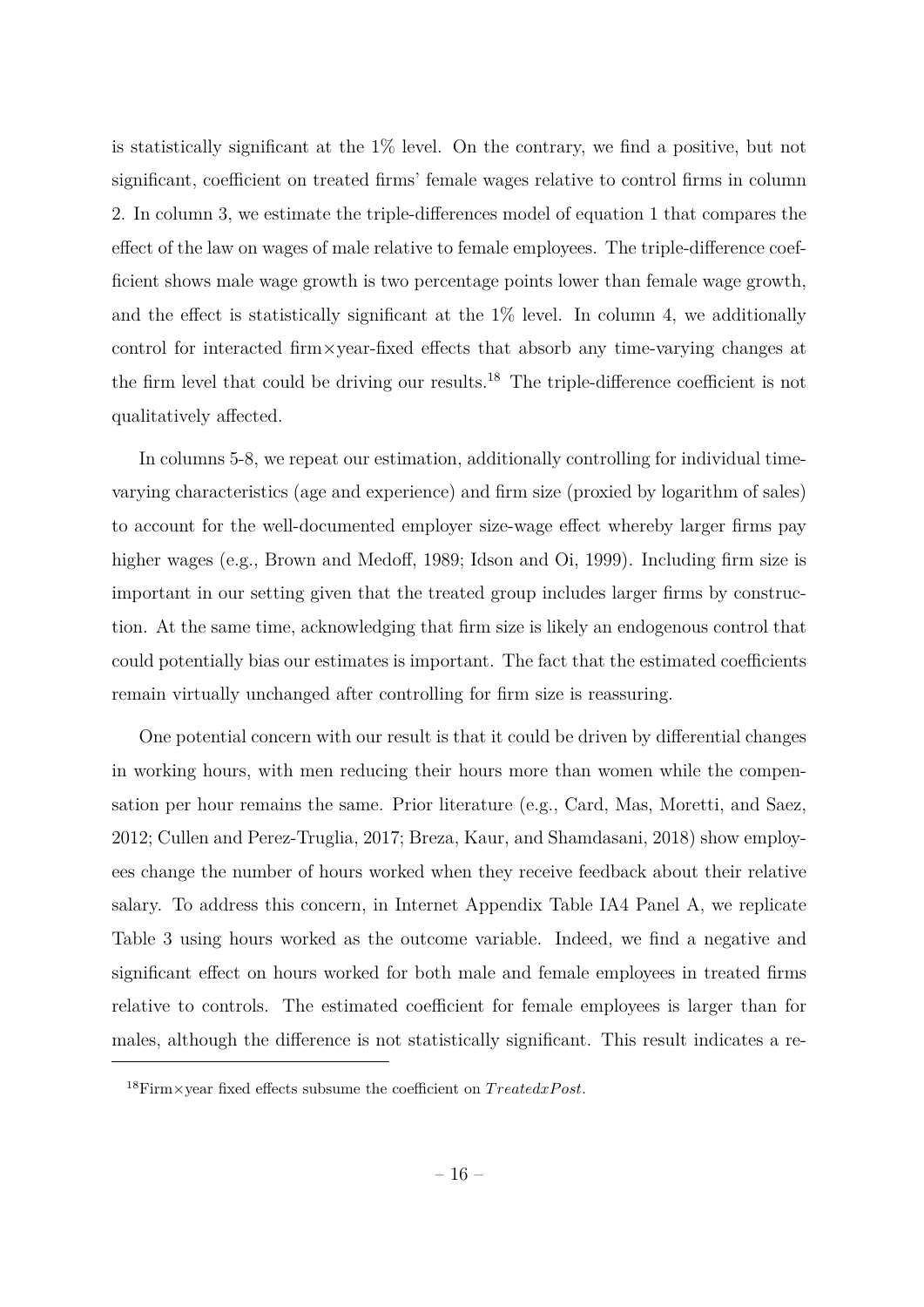duction in male employees working hours relative to female employees' working hours does not explain our results. In addition, in Panel B, we use hourly wages as the dependent variable. We show hourly wages grow by 1.2 percentage points less for male employees in treated firms as compared to control firms (column 1), whereas the tripledifference coefficient shows male wage growth is 1.3 percentage points lower than female wage growth (column 3).

Another potential concern is that firms may offset the slower growth of male wages by an increase in bonuses. We address this issue in Internet Appendix Table IA5, where we estimate the effect of the law on total compensation (wages and bonus). Because this effect is only operative for employees who receive performance pay, we split the sample into employees who never received a bonus in our sample period and those who did. In the overall sample as well as in the two sub-samples, we find the estimated triple-difference coefficient is negative and large in magnitude.

Using data at the employee level, our analyses shows the regulation results in a significant drop in male employees' wage growth and no effect on females wages. Taken together, these results imply a reduction in the gender pay gap. We confirm this reduction using gender pay gap at the firm level. Table 4 presents estimates from a diff-in-diff specification in which the dependent variable is the firm-level wage gap measured at different percentiles of the wage distribution. To control for compositional changes in the firm-level analysis, we condition this analysis on individuals who work at the same firm they did in 2005 (as in Table 2). In columns 1 and 2, we use the average wages of male and female employees to measure the wage gap. We find a 1.9-percentage-point decline in treated firms' gender pay gap following the regulation change, as compared to controls—a similar estimate to our individual-level analysis. This drop is equivalent to a 13% reduction in the pre-treatment "unexplained" gender pay gap.

We further evaluate whether this average effect is driven by a few employees at the top of the wage distribution or is more evenly distributed throughout the organization. We thus compute the ratio of male to female wages at the firm level at the  $10^{th}$ ,  $50^{th}$ ,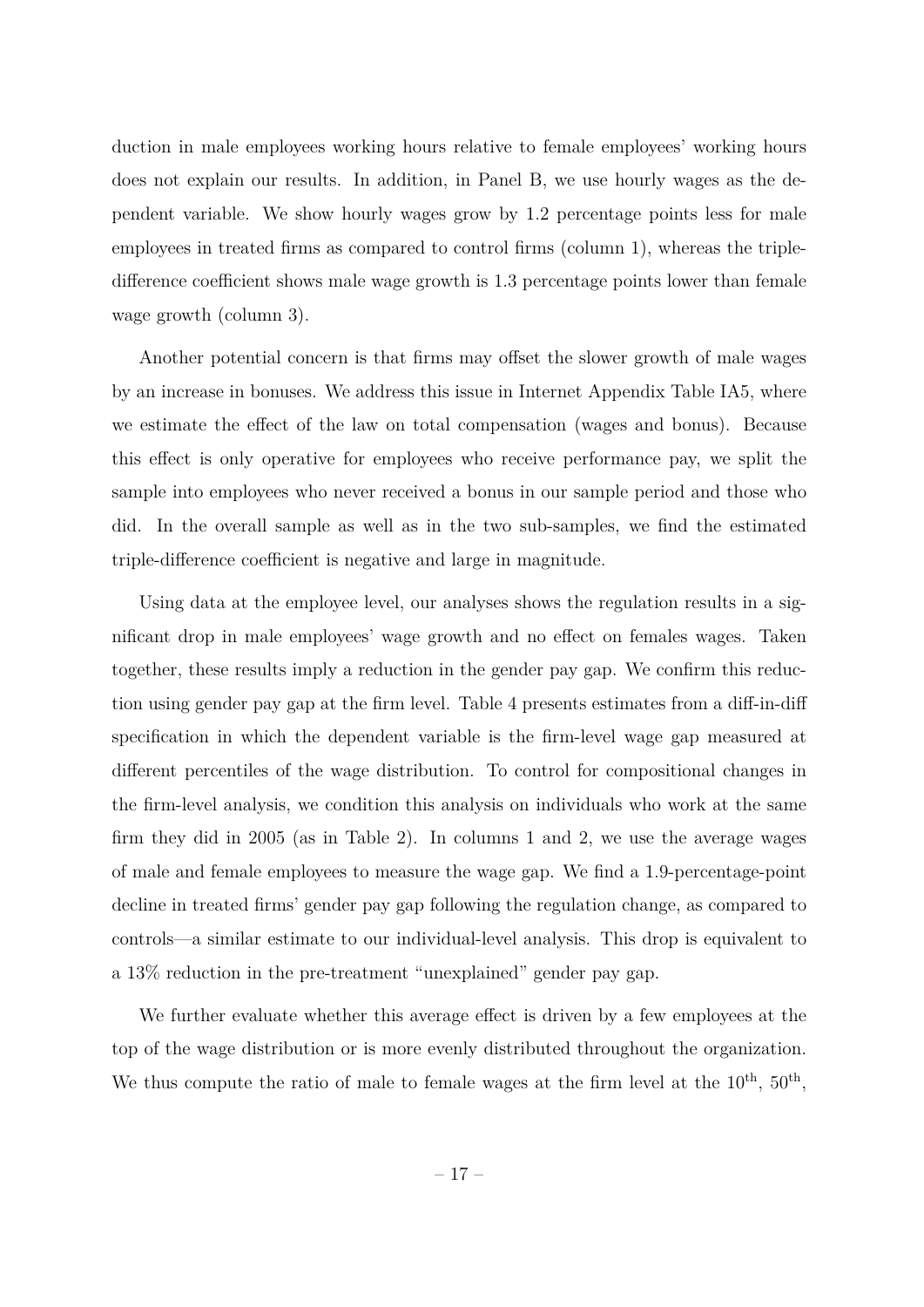and 90th percentiles of the wage distribution. We present the results in columns 3-8, Table 4. When comparing wages by gender at the bottom of the wage distribution, we find a large and significant decline equal to 3.7 percentage points that is statistically significant at the 1% level. We also find a 1.9-percentage-point decline when we consider the gender pay ratio based on median wages, significant at the 5% level. The decline is weaker and not statistically significant when we instead consider gender pay differences at the 90th percentile of the wage distribution; however, the estimated magnitude of a 1.4-percentage-point decline is economically large. Overall, this analysis suggests the regulation affected all levels of the organization, but it is particularly strong toward the bottom and middle of the wage distribution.

#### **V.1.1 Dynamics**

A first-order concern with the diff-in-diff analysis is whether wages follow differential trends in small and large firms. Differential trends alone, however, would not explain our results, because our estimated effect on wages is concentrated on male employees (as opposed to all employees). To drive our findings, an omitted variable would need to not only be correlated with size, but also differentially affect male and female wages. To explore this possibility, we analyze the dynamics of male and female wages.

Figure 1 (a) shows year-by-year coefficient estimates for male employees between 2003 and 2008, omitting 2005, the year the law was announced. We find no significant difference in the evolution of male wages between treated and control groups prior to the adoption of the law. We observe a sharp drop in the wages of male employees in treated firms relative to control firms starting in 2006 (0.9 percentage points, significant at the  $1\%$ level), which increasingly persists up to 2008 (1.38 percentage points in 2008, significant at the  $1\%$  level). In Figure 1 (b), we look instead at the year-by-year estimates on female wages and observe no significant changes. Consistent with our previous findings, Figure 1 (c) shows the triple-difference coefficient between male and female employees is insignificant prior to the law, drops in 2006 and 2007 (1.14 percentage points and 2.17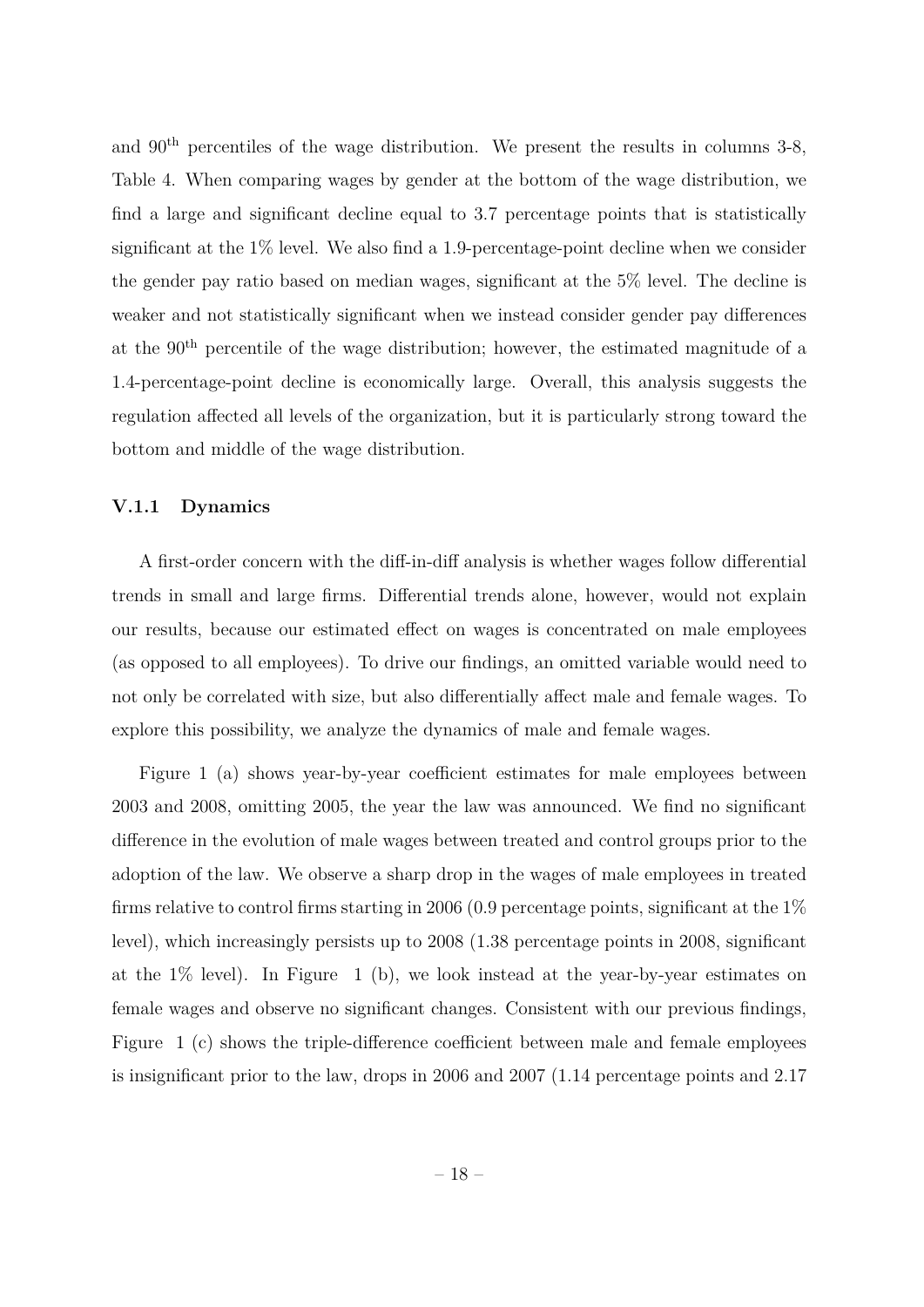percentage points, respectively), and remains at that level in 2008. These results support the identifying assumption that wages in treated and control firms were following parallel trends prior to the law and that the effects only appear after the law was implemented.

A different concern is that some other factor (e.g., another law) differentially affected the wages of men and women in large and small firms around the same time as the disclosure law. In this case, we would still observe parallel trends, but our main results could be potentially explained by this factor rather than the disclosure law we are studying. To address this concern, we perform several placebo tests where the treatment threshold takes each of the values between 15 and 100 employees, excluding the range of 20-50 employees. We plot the average placebo coefficients in Figure 1, Panels (b), (d), and (f), together with our baseline coefficient estimates shown in Panels (a), (c), and (e). We show the average placebo coefficients are close to zero both before and after the law in all cases, mitigating concerns that a different factor that affected wages around the same time of this law drives our results, because this factor would need to affect firms exactly at the 35-employee cutoff.

## **V.2 Difference-in-Discontinuities estimates**

A remaining concern with our diff-in-diff analysis is whether the control group, which by definition includes smaller firms, is a good counterfactual. To address this concern, we follow Grembi, Nannicini, and Troiano (2016) and employ a diff-in-disc design.

This approach takes the difference between the pre-treatment and post-treatment discontinuity at 35 employees. As such, the diff-in-disc allows us to difference out the effect of any potential pre-existing discontinuity at  $35$  employees.<sup>19</sup> In contrast to a traditional RDD design, the diff-in-disc design examines whether the gender pay gap disclosure legislation led to a change in the discontinuity around the 35-employee cutoff. As such, it can identify the effect of the 2006 regulation on gender pay gap from the

<sup>19</sup>For example, since 1986, firms with more than 35 employees are required to have a work council (a body in which representatives of workers and management discuss issues), which could potentially affect salaries.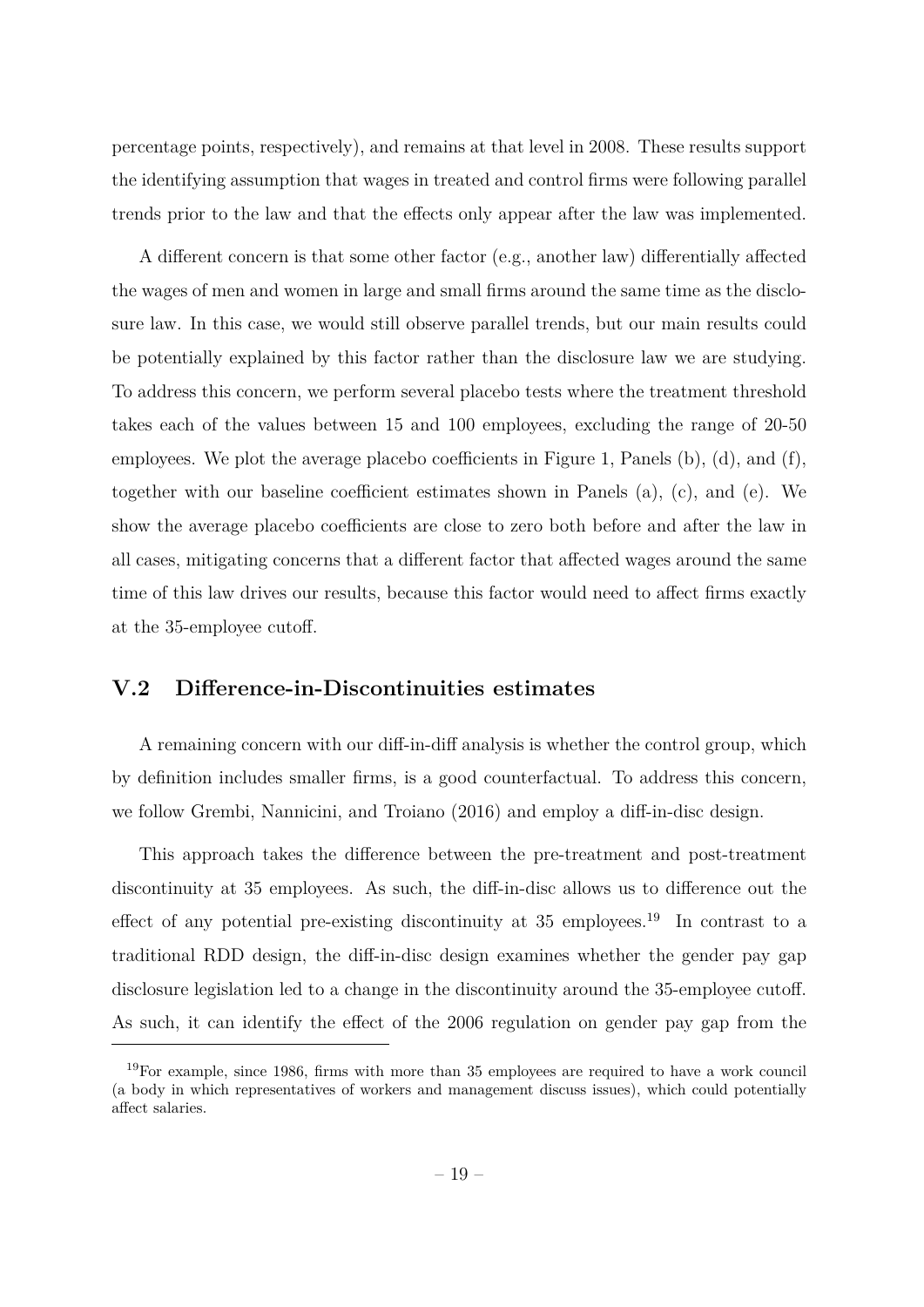effect of any potential pre-existing regulation that uses the same cutoff. Specifically, we estimate the following for male and female employees separately:

$$
Log Wage_{ijt} = \alpha_i + \alpha_1 Emp_{jt} + Over35_{jt}(\beta_0 + \beta_1 Emp_{jt})
$$
  
+ 
$$
Post_t [\gamma_0 + \gamma_1 Emp_{jt} + Over35_{jt}(\delta_0 + \delta_1 Emp_{jt})] + \epsilon_{ijt}
$$
 (2)

where *i* indexes employees, *j* indexes firms, and *t* indexes years. *Emp* is the number of employees minus 35, *Over* 35 denotes the number of employees over the 35 threshold,<sup>20</sup> and *Post* takes a value of 1 for 2006, 2007, and 2008 and a value of 0 for years 2003, 2004, and 2005. Number of employees is based on  $t-1$ . We include individual fixed effects  $(\alpha_i)$  to reduce the residual variance due to unobserved factors affecting wages (Lee and Lemieux, 2010). The coefficient  $\delta_0$  is the diff-in-disc estimator and identifies the treatment effect of the pay-gap disclosure. Standard errors are double clustered at the individual and firm level.

Table 5 presents the main diff-in-disc results. In column 1, we show the law has a negative effect on wage growth for male employees for firms above the 35-employee cutoff. Male employee wages grow less by 1.1 percentage points for firms above the threshold, and this difference is significant at the 1% level. By contrast, a positive but not significant change exists for female employee wages following the policy change, as shown in column 2.

Figure 2 presents the coefficients of year-by-year diff-in-disc regressions for male and female employee wages. The coefficients shown are estimates of the change in the discontinuity around the 35-employee threshold between a given year and the base year (2005). In Panel A, no significant change occurs in the discontinuity in years 2003 to 2005 for male employee wages. The discontinuity jumps downwards in 2006 and gradually widens over time (-1.2 percentage points in 2006, -1.5 percentage points in 2007,

<sup>&</sup>lt;sup>20</sup>In Internet Appendix Table IA6, we show qualitatively similar results when we use year t-2 instead to define the running variable.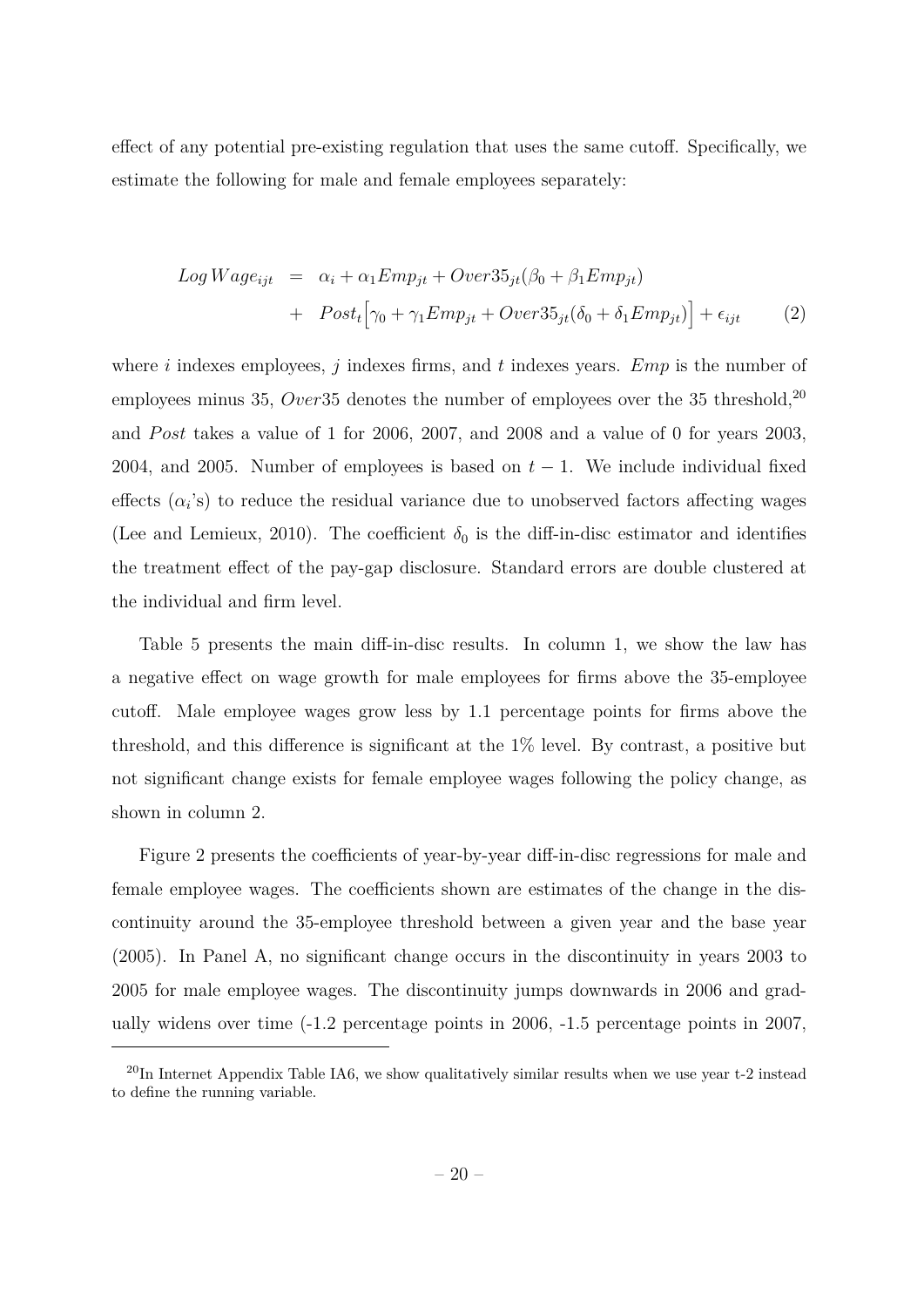and -1.8 percentage points in 2008). In Panel B, we show no significant change in the discontinuity for female employees.

We present several robustness checks for our diff-in-disc analysis. First, we test whether firms manipulate employee size to avoid having to comply with the law. In Internet Appendix Figure IA1, we show the null hypothesis of continuity of the density around 35 employees cannot be rejected either before or after the policy change, suggesting firms do not systematically manipulate their size. Second, in Internet Appendix Table IA7, we test for the balancing of covariates at the individual (age, education, gender, work experience, number of children) and firm (female share, profits (in \$), assets (in \$), sales (in \$)) levels in 2005. None of these characteristics display a statistically significant jump around the threshold in 2005. Third, we check the sensitivity of the diff-in-disc estimates to the bandwidth chosen. The results in Table 5 use a bandwidth of 65 (so that we estimate equation 2 using firms with zero to 100 employees). However, in Internet Appendix Figure IA2, we show the estimates are very stable along a wide range of bandwidth choices.<sup>21</sup>

# **VI Joining, Leaving, and Promotions**

Our results establish that the law has an effect on wages. However, this effect might not be the only response by firms. Changes in the way similar employees of different genders are compensated might affect the willingness of firms to hire employees of different genders or the propensity of employees to seek employment in firms with different gender pay gaps. These would result in differences in hiring or departure rates. Moreover, the law mandate for fairer practices may have spillover effects on other firm decisions, such as employee promotions. We next examine the effect of the law's passage on each of these different outcomes.

We start by examining the effect of the law on the joining and leaving rates for

 $21$ We show the stability of the coefficients up to a bandwidth of 110, which is the optimal bandwidth using the method in Calonico, Cattaneo, and Titiunik (2014).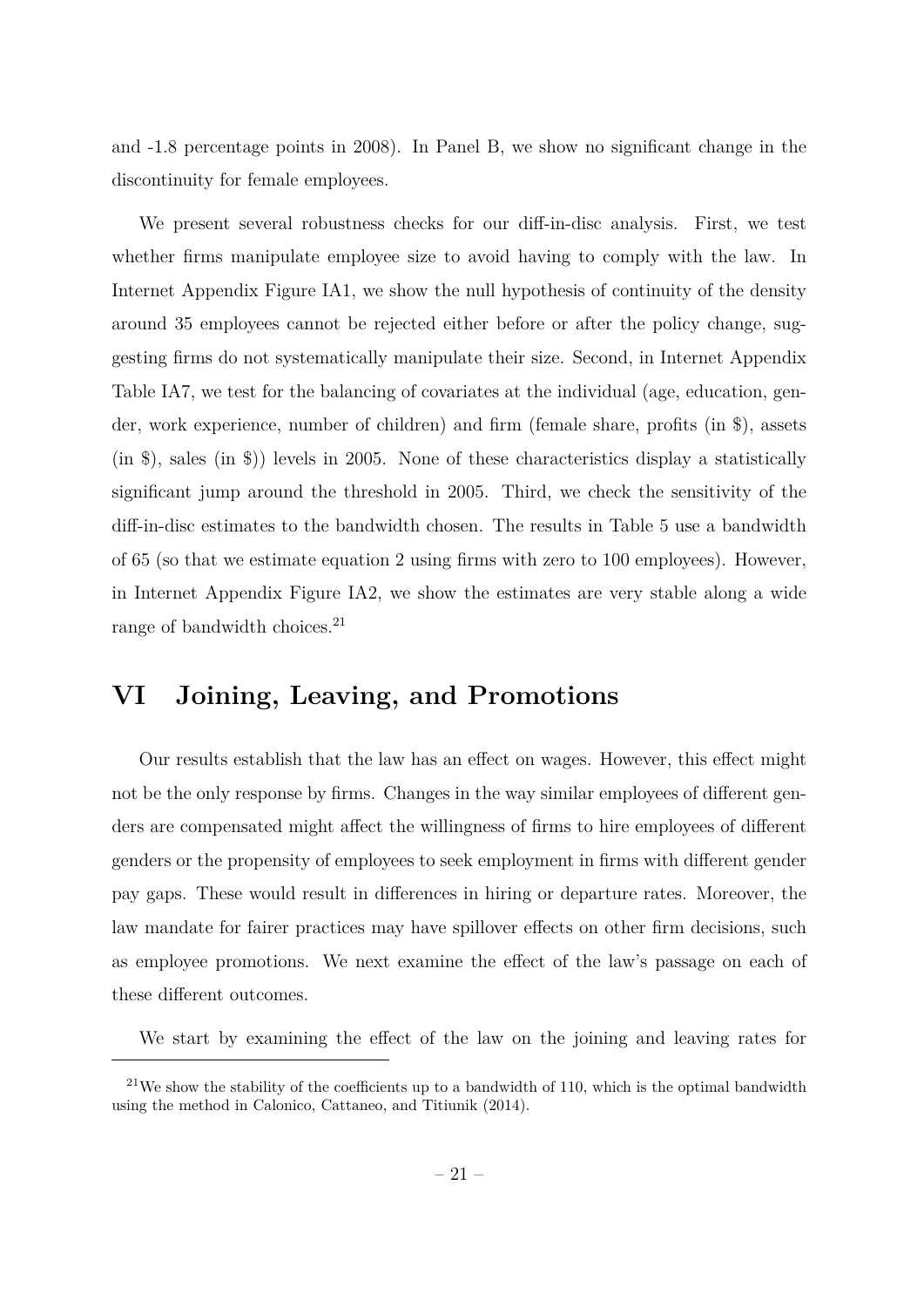female and male employees separately. To this end, we estimate a diff-in-diff model at the firm level with the outcome variable defined as the percentage of female (male) employees joining the firm over total employment and the percentage of female (male) employees leaving the firm over total employment. We present the results in Table 6 in a specification with firm and year fixed effects. In Panel A, we find a positive and statistically significant coefficient at the 1% level on female employees joining, but no significant effect on female employees leaving the treated firms. The magnitudes we estimate are large. The pre-law average of female employees hiring share is 5%. Our estimates indicate the law causes female hiring rates to increase by 0.8 percentage points. One possible interpretation of these results is that firms are able to attract more female employees because they offer relatively fairer compensation.

By contrast, in Panel B, we find a negative and significant effect on male employees joining the firm, consistent with the fact that male wage growth in treated firms is lower following the law, and thus these firms are less attractive to male employees. The results are significant at the 10% level and economically large. Relative to the pre-treatment average male hiring share of 8.5%, male hiring rates decrease by 0.8 percentage points. We continue to find an insignificant effect on male employees' departures.

In Appendix Table A2, we present the year-by-year coefficient estimates for all four dependent variables. Across all specifications, we find no significant pre-trends prior to the legislation. In addition, the estimated coefficients on joining rates for female employees (Panel A) and male employees (Panel B) in treated firms become significant in 2007. Moreover, we find no significant effects on employees leaving around the regulation change.<sup>22</sup>

These results highlight the fact that the composition of employees changes in treated firms following the regulation. An interesting question is whether firms are "gaming" the system by hiring more highly paid women and/or firing more highly paid men to report

 $^{22}$ In Appendix Table A3, we report the main diff-in-disc specification for female and male joiners, and leavers, shares. We find results consistent with the diff-in-diff analysis, albeit the result on female joiners' share is not statistically significant.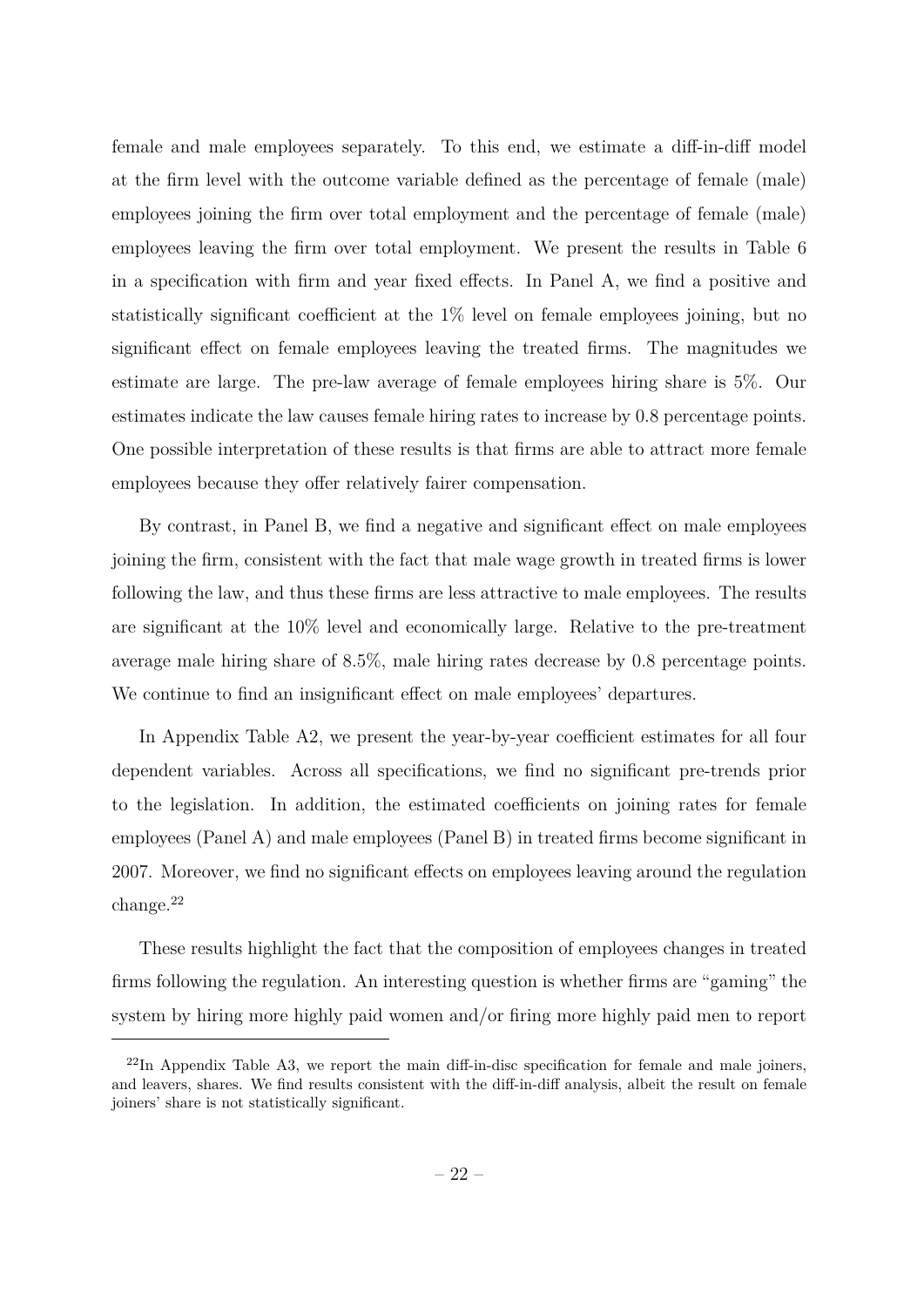smaller gender wage gaps. We explore this hypothesis in Internet Appendix Table IA8 and find no support for this hypothesis.

We next examine whether the law affected firm promotion decisions. We define a promotion to be any transitions from a lower- to a higher-paying occupation code, where we rank occupation codes based on average wages computed in 2002. Table 7 presents the results. Column 1 shows male employees are less likely to be promoted to higher-paid positions within the organization, although the effect is not statistically significant. Column 2 shows instead that female employees in treated firms are more likely to be promoted after the passage of the law than are female employees in control firms. Columns 3 and 4 show the triple-difference coefficient is statistically significant and economically large with a probability of promotion of 1.2 to 1.6 percentage points higher for females than for males. Columns 5-8 show the coefficient estimates remain unchanged after controlling for firm size and individual-level controls.

We also present robustness for the promotion results in the Appendix. Table A4 shows the diff-in-diff year-by-year estimates, and presents consistent evidence of no pretrends prior to the law and a significant differential effect in 2007.<sup>23</sup> Overall, these results indicate that the law also improved female employees' ability to climb up the corporate ladder.

# **VII Firm Performance**

In this section, we explore whether the law on gender pay affects firm-level outcomes. Specifically, we examine its effect on average wage, firm productivity, and profits. We perform a diff-in-diff analysis at the firm level in a specification with firm and year fixed effects, and report the results in Table 8.

In columns 1-2, we analyze the effect of the law on average wages of treated firms

<sup>&</sup>lt;sup>23</sup>In Appendix Table A5, we report the main diff-in-disc specification for our promotion results. We confirm the absence of any statistically significant effect on male promotions, and a positive and statistically significant effect for female promotions following the legislation.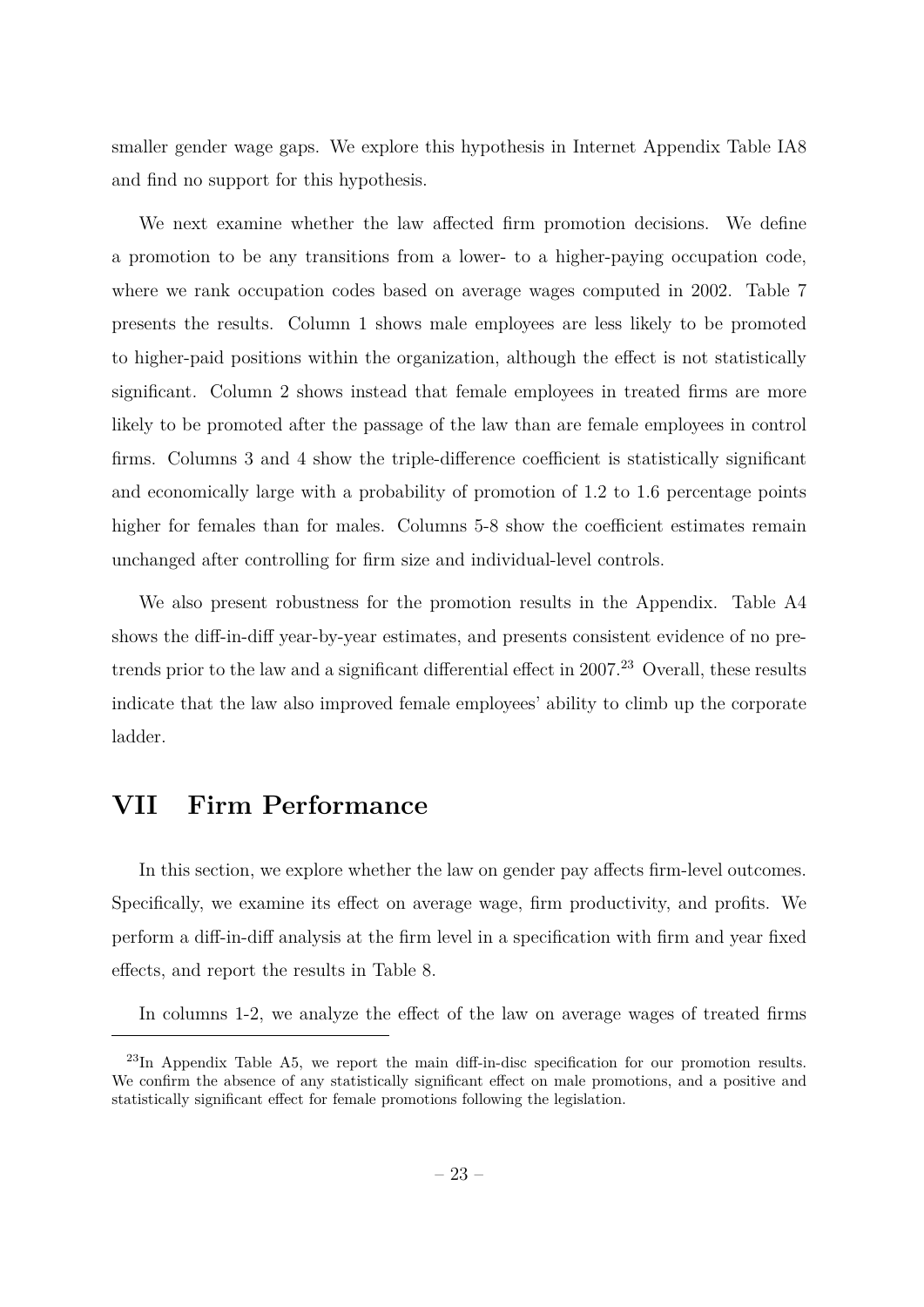as compared to the group of control firms. Although our main result is that the law reduced the growth rate of male wages, the average wage at treated firms may still remain constant or even increase due to composition effects (e.g., treated firms might hire high-wage individuals after the passage of the law). We confirm the average wage per employee (log-transformed) is reduced by 2.8%. We only observe a negative and significant effect on employee wages and not on other labor costs, such as pensions and other social security costs, in columns 3-4, because the latter are not directly impacted by the regulation.

In columns 5-6, we examine the effects of the law on firm productivity. The effect on productivity is *a priori* ambiguous. If information on gender pay gap lowers job satisfaction of female employees, it might negatively affect their productivity (Akerlof and Yellen, 1990). A similar effect should be observed if male employees are dissatisfied with lower wage growth relative to their peers. However, if increased transparency and firms' responses create a sentiment of fairness among employees, productivity might be positively affected. Although the law may differentially affect the productivity of male versus female employees, our estimates capture the average effect of the law on firm productivity, because we do not have data on productivity at the individual employee level. We observe that, on average, productivity (measured as the log-transformed sales per employee) drops by 2.7% in treated firms following the regulation as compared to control firms, and this reduction is statistically significant at the 5% level.

Lastly, in columns 7-8, we estimate the effect of the law on firm profitability, measured as profits per employee. Because profits can take negative values and thus cannot be log-transformed, we estimate a Poisson regression model (after left-censoring profits at  $0$ ).<sup>24</sup> We find no effect on firm profits, which can be explained by the offsetting effects of lower employee productivity and wages.

In Appendix Table A6, we present the year-by-year coefficient estimates. We find no

<sup>24</sup>In unreported regressions, we find similar results using OLS estimation and using profits as the dependent variable.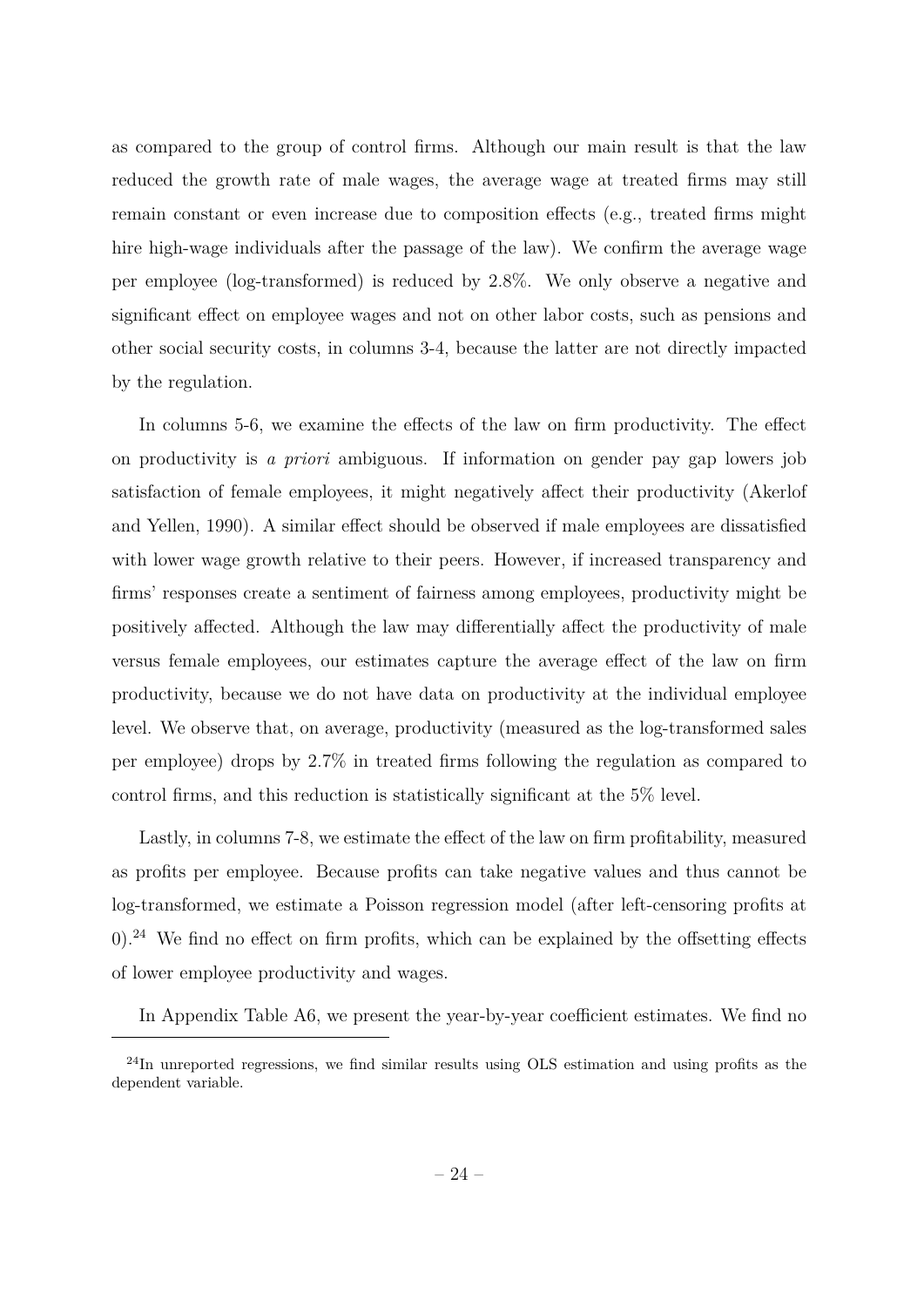significant effects in any years prior to the legislation across all measures, which provides evidence in favor of the parallel-trends assumption. Consistent with the individual-level analysis presented in Figure 1, average employee wages in treated firms start declining in 2006 and continue to do so until 2008. Interestingly, the drop in average wages precedes the drop in productivity by one year. None of the coefficients of the pension & other labor cost variable and, most importantly, profits are statistically significant before or after the law.

We further present results using a diff-in-disc analysis. We thus examine whether firms above the threshold deferentially respond to the policy change after the law in terms of average wages, pension & other labor costs, employee productivity, and profits. We present this analysis in Appendix Table A7. Consistent with the earlier findings, we find a drop in average wages for firms above the threshold post legislation. Nevertheless, the drop in productivity is much smaller in economic magnitude and not statistically significant. Finally, we confirm the result that profits are unaffected.

# **VIII Heterogeneity in the Effect of Transparency on the Gender Wage Gap**

Having established the effect of transparency on wage setting in firms, we next discuss cases where we might expect to find a more pronounced reduction in gender pay gaps.

We start by considering the role of pre-existing gender pay inequality at the firm. We first estimate the "unexplained" part of the gender pay gap at the firm level over 2003-2005, following the methodology detailed in section IV.2. We next classify firms into deciles of gender pay gap, and we asses whether firms with higher pre-treatment gender pay gap inequality exhibit larger effects.

We present the results in Appendix Table A8. In column 1, we find the drop in the growth rate of male wages gets larger in magnitude for firms with higher pre-treatment gender pay gaps. Moving from the lowest decile of the pre-treatment gender pay gap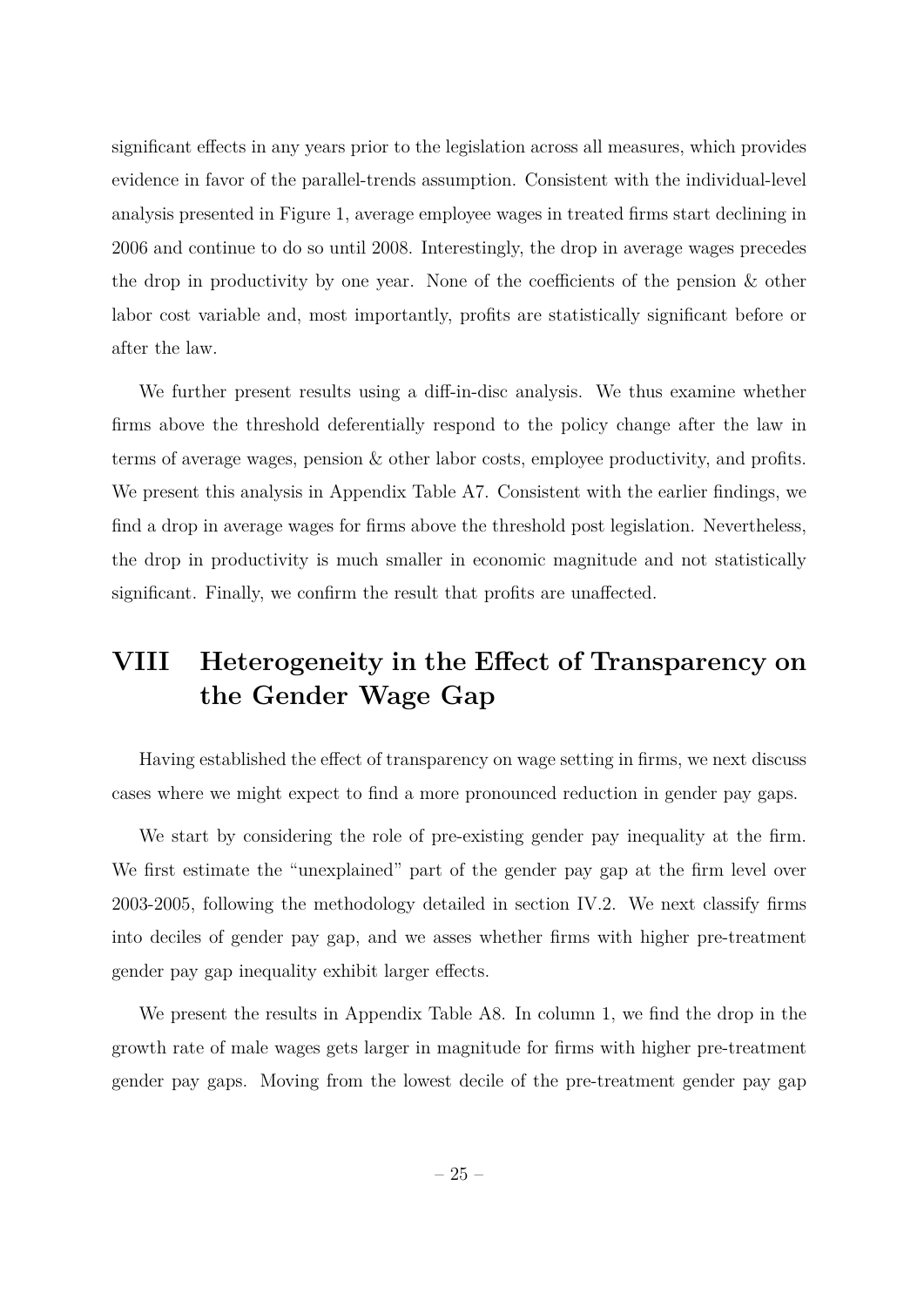distribution to the highest decile, we observe a 3.8-percentage-point-larger drop in the wage growth of male employees. By contrast, we find no significant effect of the regulation on female employees across deciles. In column 3, the differential effect is large in magnitude but not statistically significant, but it becomes significant at the 5% level after controlling for firm-year fixed effects. In sum, our results suggest firms with higher gender pay inequality close the gender gap more aggressively. This finding might be due to the fact that transparency leads to an increase in accountability in these firms.

Note the relation between the pre-treatment gap and the strength of the response is a priori ambiguous. For example, firms with managers with pro-women preferences might both have a smaller gender pay gap and react more strongly to the disclosure regulation.

Another example is the relation between the pre-treatment wage gap and the strength of the response varying by employee characteristics. For example, the fact that having children penalizes women in terms of wages is well known (e.g., Bertrand, Goldin, and Katz, 2010; Kleven, Landais, and Søgaard, 2018).<sup>25</sup> In Appendix Table A9, we show this same characteristic also affects the strength of the reaction to the regulation. Specifically, we show that male employees with children experience a lower decline in wages than men without children. As a result, the pre-treatment wage gap is higher among employees with children, and yet it does not close as much for this group.

# **IX Conclusion**

The gender pay gap has been at the epicentre of a heated debate among academics and policy-makers. Recently, governments around the world have proposed transparency as a tool to nudge firms to reduce the wage gap between men and women. This paper is the first systematic study of the role of disclosure of gender-based statistics on the firm gender wage gap.

 $^{25}$ In unreported analysis, we confirm in our pre-treatment sample that the gender pay gap is bigger among the group of employees with children.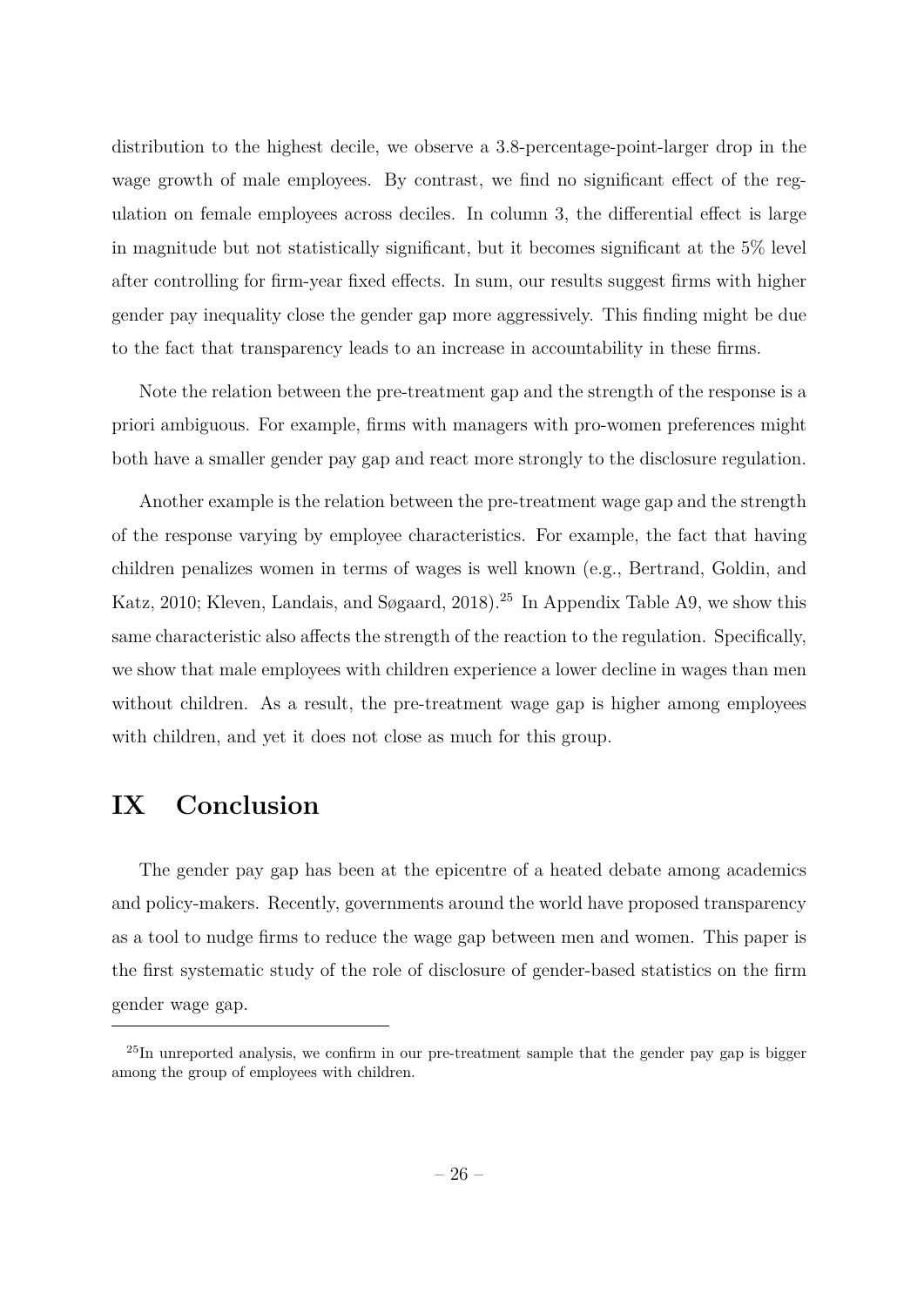Empirically investigating the effect of gender pay transparency as a measure to reduce gender pay discrimination within firms is challenging because it requires finding both exogenous variation in transparency and detailed information on employee wages. We overcome these hurdles by exploiting a 2006 regulation in Denmark that requires certain companies to report gender-segregated wage statistics. Using detailed employeefirm matched administrative data and employing both a difference-in-differences and a difference-in-discontinuities design, we find changes in compensation within firms. Specifically, male employees experience slower wage growth than female employees. Moreover, we find that companies subject to the regulation are more likely to hire and promote more women. We also find a negative impact on firm productivity but no significant effects on firm profits.

One caveat of our analysis is that our estimates are the local average treatment effect for firms around the 35-employee-cutoff, and they do not necessarily apply to larger or smaller firms. Yet the number of firms in the 20-to 50- employees range is significant (around 20% of firms and 16% of all employees in the private sector belong in this firm employee size range).

Although the regulation had the effect of reducing the gender wage gap, it also had the unintended consequence of reducing the average employee wage at the firm. Policymakers should thus weigh the welfare implications when designing regulation to reduce the gender wage gap.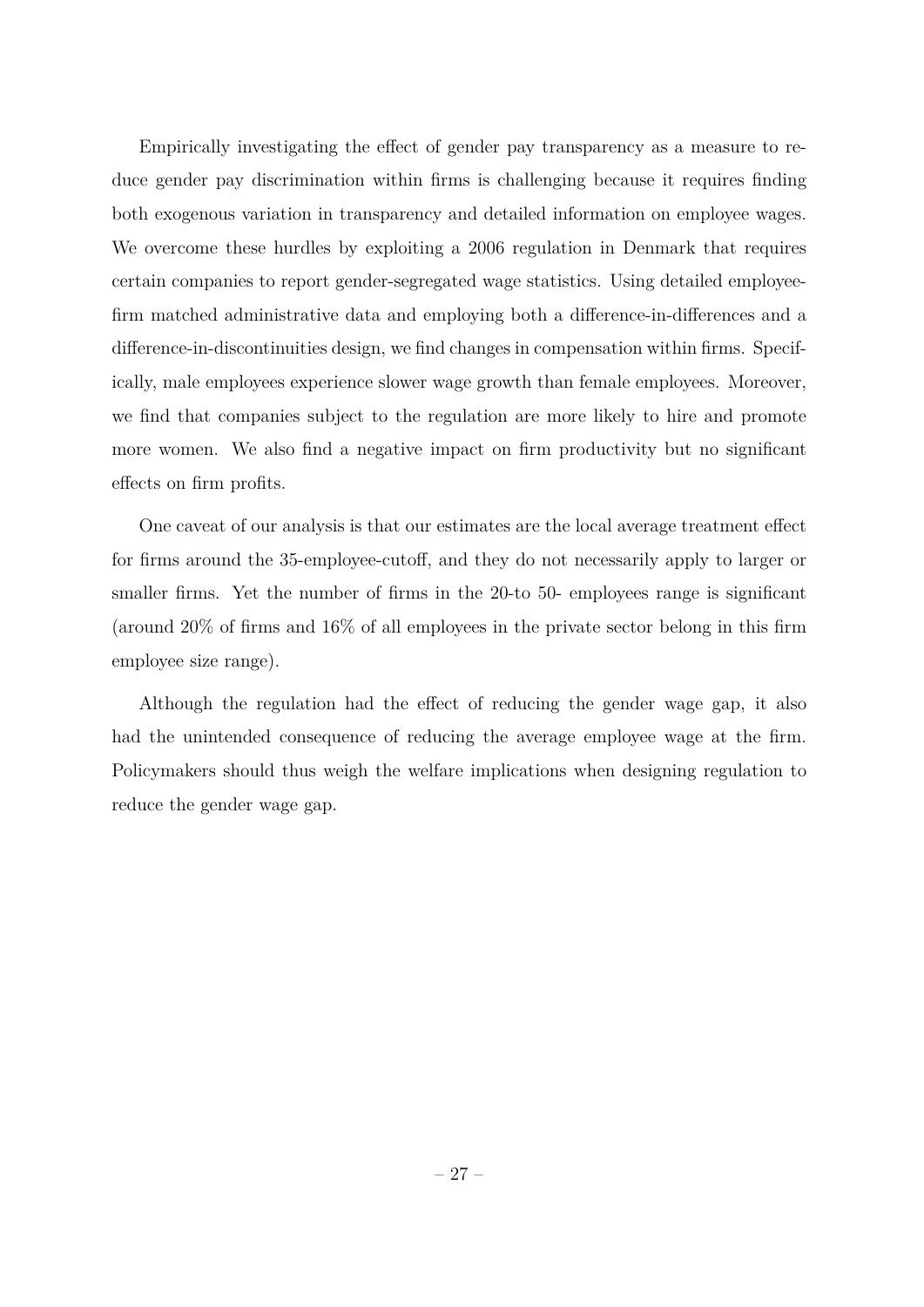# **References**

- Adams, R. B., Ragunathan, V., 2017. Lehman sisters. Available at SSRN.
- Akerlof, G. A., Yellen, J. L., 1990. The fair wage-effort hypothesis and unemployment. The Quarterly Journal of Economics 105, 255–283.
- Babcock, L. C., Laschever, S., 2003. Women Don't Ask: Negotiation and the Gender Divide. Princeton University Press.
- Baker, M., Halberstam, Y., Kroft, K., Mas, A., Messacar, D., 2019. Pay Transparency and the Gender Gap. Working Paper 25834, National Bureau of Economic Research.
- Bertrand, M., Goldin, C., Katz, L. F., 2010. Dynamics of the Gender Gap for Young Professionals in the Financial and Corporate Sectors. American Economic Journal: Applied Economics 2, 228–255.
- Blau, F. D., Kahn, L. M., 2017. The gender wage gap: Extent, trends, and explanations. Journal of Economic Literature 55, 789–865.
- Breza, E., Kaur, S., Shamdasani, Y., 2018. The morale effects of pay inequality. The Quarterly Journal of Economics 133, 611–663.
- Brown, C., Medoff, J., 1989. The employer size-wage effect. Journal of Political Economy 97, 1027–1059.
- Bureau, R., 2005. 'Venstre lover ligeløn til kvinder'. February 5th.
- Calonico, S., Cattaneo, M. D., Titiunik, R., 2014. Robust Nonparametric Confidence Intervals for Regression-Discontinuity Designs. Econometrica 82, 2295–2326.
- Card, D., Mas, A., Moretti, E., Saez, E., 2012. Inequality at work: The effect of peer salaries on job satisfaction. American Economic Review 102, 2981–3003.
- Cullen, Z., Pakzad-Hurson, B., 2019. Equilibrium Effects of Pay Transparency in a Simple Labor Market. HBS Working Paper.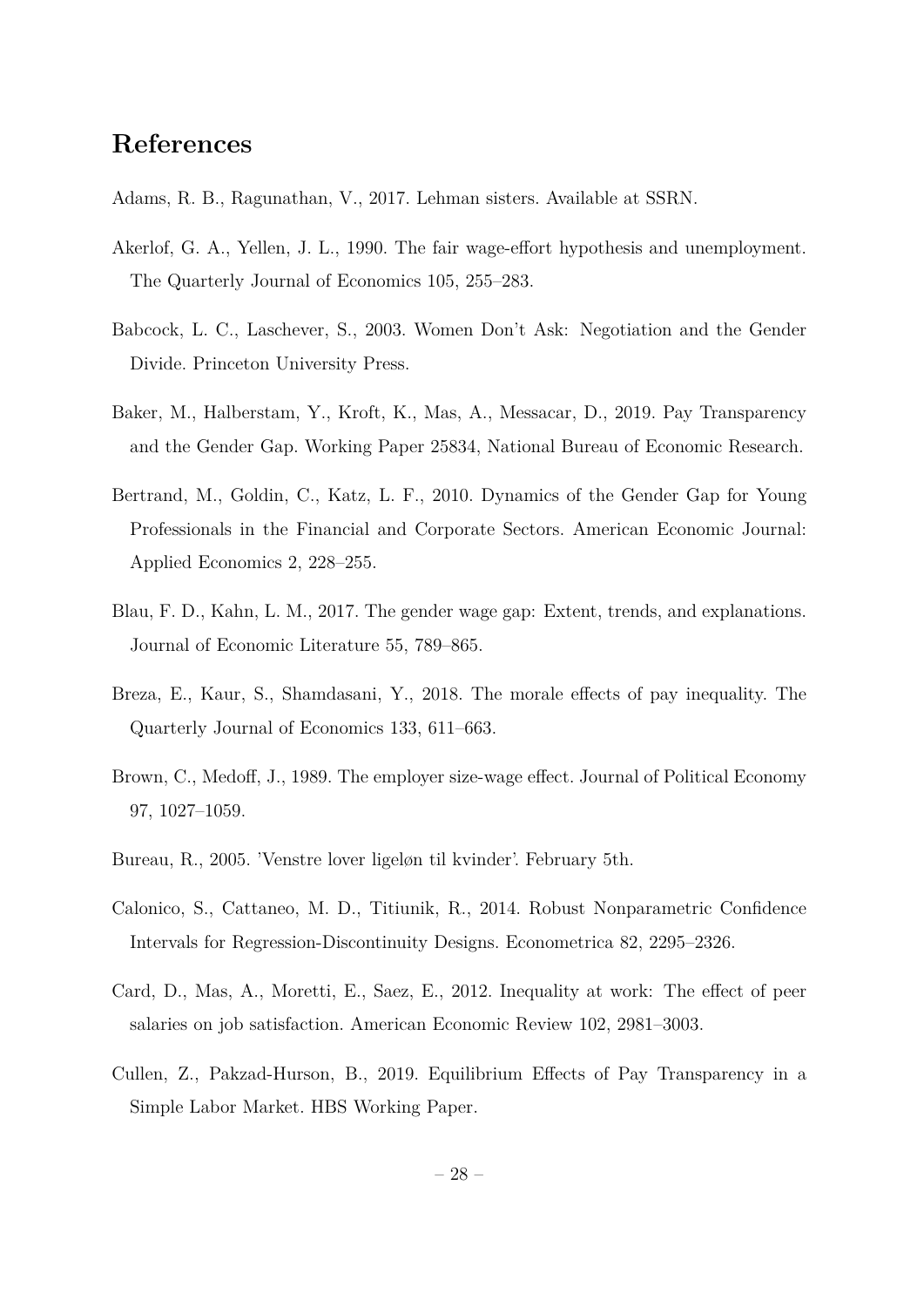- Cullen, Z., Perez-Truglia, R., 2017. How Much Does Your Boss Make? The Effects of Salary Comparisons. NBER Working Paper No. 24841.
- Cullen, Z. B., Perez-Truglia, R., 2018. The Salary Taboo: Privacy Norms and the Diffusion of Information. Working Paper 25145, National Bureau of Economic Research.
- Duchin, R., Simutin, M., Sosyura, D., 2018. The origins and real effects of the gender gap: Evidence from CEOs' formative years. SSRN Electronic Journal.
- Egan, M. L., Matvos, G., Seru, A., 2017. When Harry fired Sally: The double standard in punishing misconduct. Working paper, National Bureau of Economic Research.
- Gallen, Y., Lesner, R. V., Vejlin, R., 2019. The labor market gender gap in Denmark: Sorting out the past 30 years. Labour Economics  $56, 58 - 67$ .
- Goldin, C., 2014. A grand gender convergence: Its last chapter. American Economic Review 104, 1091–1119.
- Grembi, V., Nannicini, T., Troiano, U., 2016. Do Fiscal Rules Matter? American Economic Journal: Applied Economics 8, 1–30.
- Hall, R. E., Krueger, A. B., 2012. Evidence on the Incidence of Wage Posting, Wage Bargaining, and On-the-Job Search. American Economic Journal: Macroeconomics 4, 56–67.
- Hermalin, B. E., Weisbach, M. S., 2012. Information disclosure and corporate governance. The Journal of Finance 67, 195–233.
- Holt, H., Larsen, M., 2011. Koensopdelt loenstatistik og redegoerelse om lige loen. Det Nationale Forskningscenter for Velfaerd.
- Hospido, L., Laeven, L. A., Lamo, A., 2019. The Gender Promotion Gap: Evidence from Central Banking. IZA Discussion Paper No. 12306.
- Idson, T. L., Oi, W. Y., 1999. Workers are more productive in large firms. American Economic Review 89, 104–108.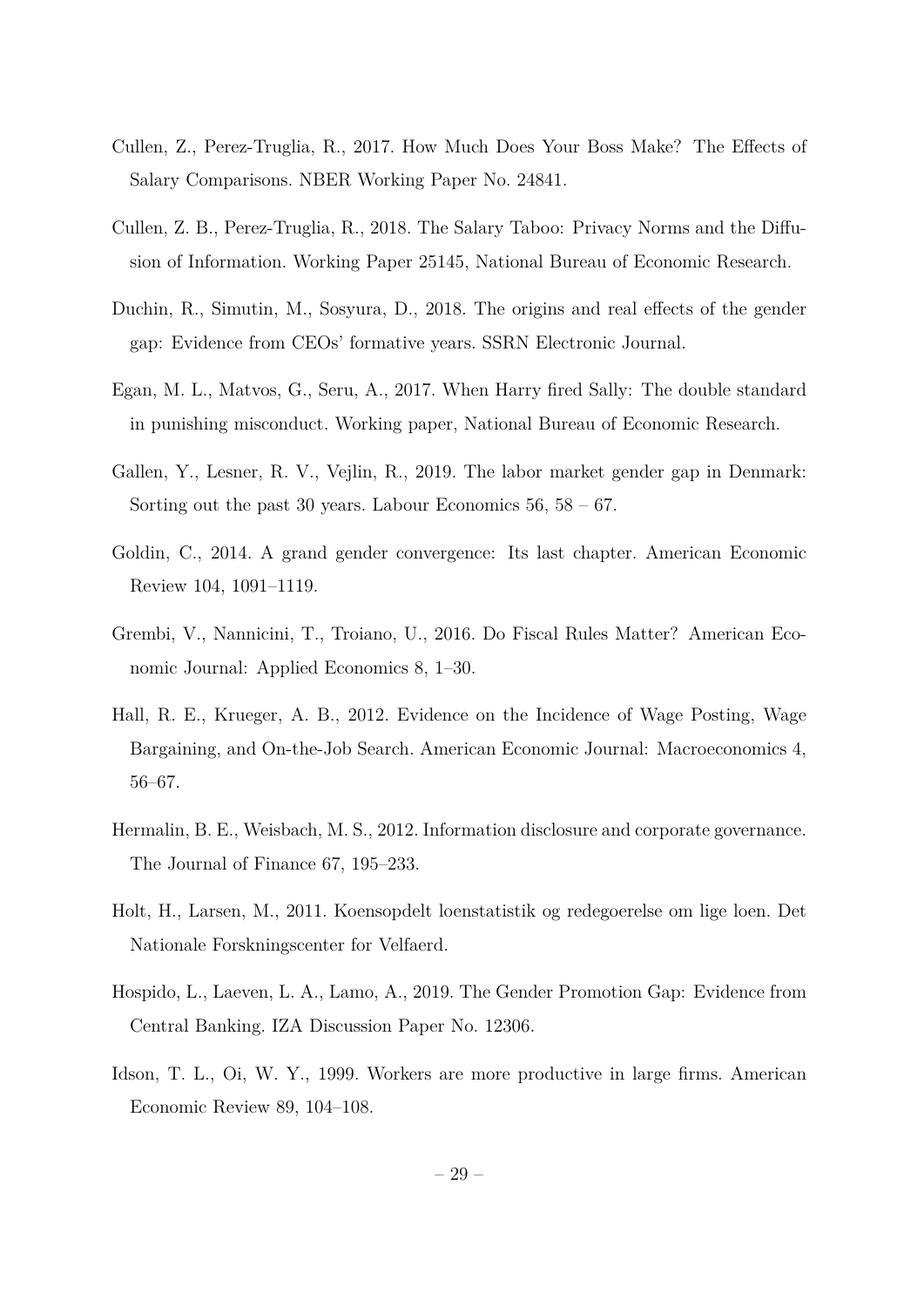- Kleven, H., Landais, C., Søgaard, J. E., 2018. Children and gender inequality: Evidence from Denmark. Working Paper. National Bureau of Economic Research.
- Lee, D. S., Lemieux, T., 2010. Regression Discontinuity Designs in Economics. Journal of Economic Literature 48, 281–355.
- Mas, A., 2016. Does disclosure affect CEO pay setting? Evidence from the passage of the 1934 Securities and Exchange Act. Working Paper.
- Mas, A., 2017. Does transparency lead to pay compression? Journal of Political Economy 125, 1683–1721.
- NordjyskeStiftstidende, 2007. Statistik kan give et bette nøk. p. January 17th.
- Perez-Truglia, R., 2016. The effects of income transparency on well-being: Evidence from a natural experiment. Available at SSRN.
- Politiken, 2005. Folketingsvalg: Ligeløn: Hemmelig løn i små firmaer. Author: I. Methling, February 7th.
- Politiken, 2007. Ligeløn: HK kræver åbenhed om løntal. Author: Michael Olsen, March 4th.
- Shue, K., 2013. Executive networks and firm policies: Evidence from the random assignment of MBA peers. The Review of Financial Studies 26, 1401–1442.
- Tate, G., Yang, L., 2015. Female leadership and gender equity: Evidence from plant closure. Journal of Financial Economics 117, 77–97.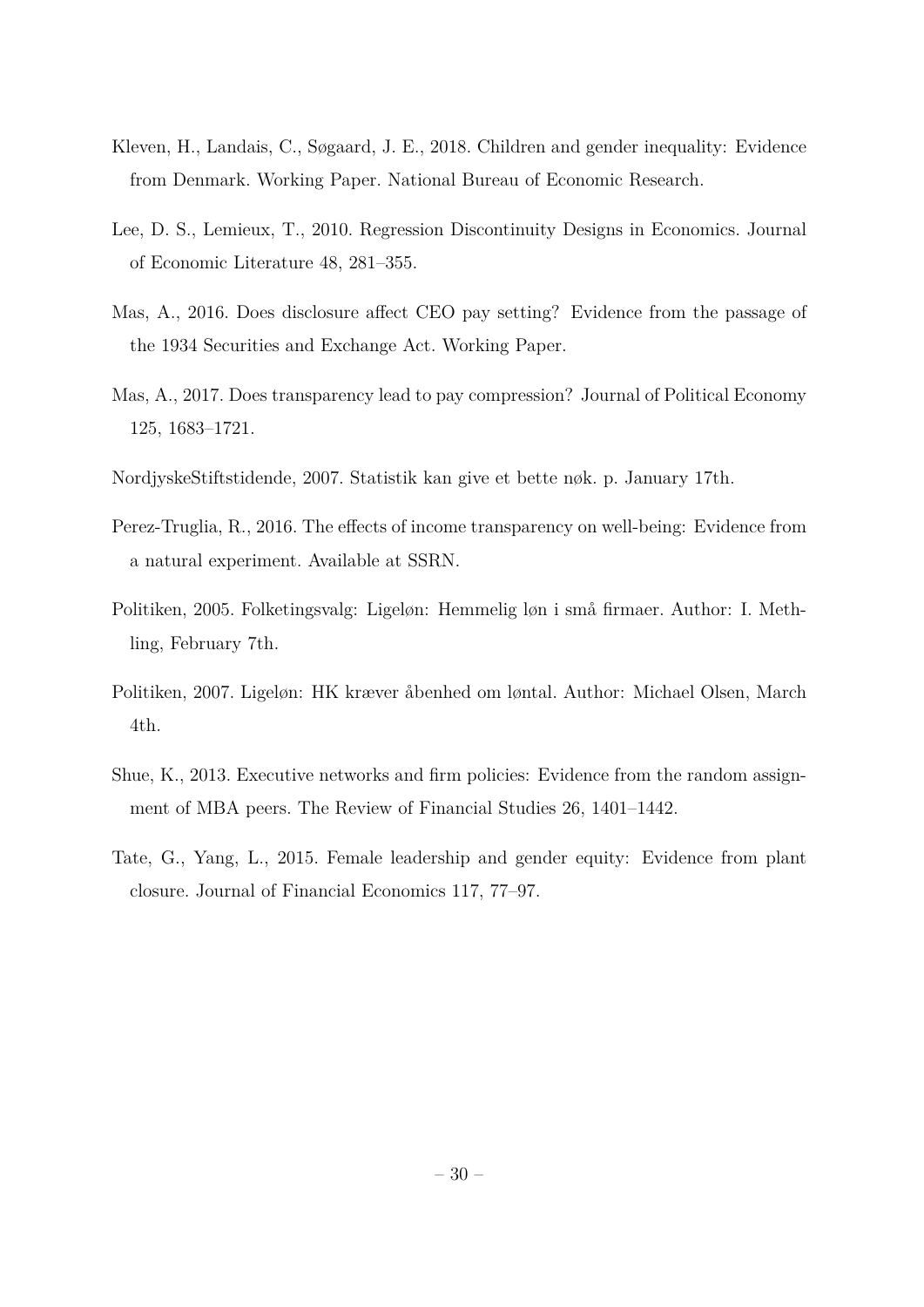Figure 1: Diff-in-diff Dynamics and Placebo Estimates

The black solid lines in panels (a) and (b) show the diff-in-diff year-by-year coefficient estimates for male employee wages. The black solid lines in panels (c) and (d) show the diff-in-diff year-by-year coefficient estimates for female employee wages. The black solid lines in panels (e) and (f) show the triple differences year-by-year coefficient estimates on all employee wages. Year 2005 is omitted. In panels (b), (d), and (f), the solid green lines represent the average coefficient estimates of placebo tests. The treatment threshold for the placebo tests is defined from 15 to 100 employees, excluding 20-50 and the green dashed lines represent the 95% confidence interval for the placebo estimates. In panels (a), (c), and (e), the vertical lines represent 95% confidence intervals.

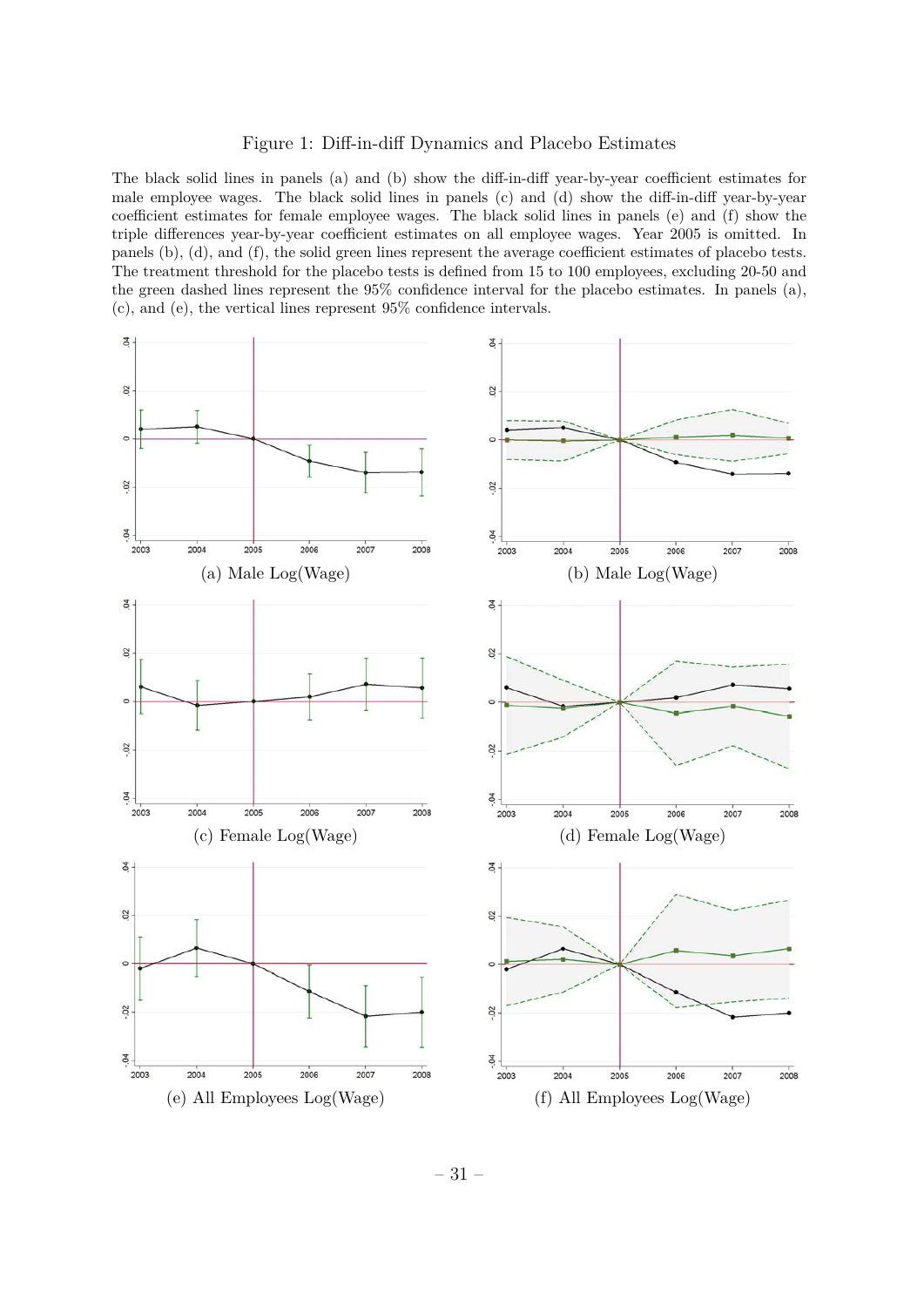### Figure 2: Diff-in-Disc Dynamics

The black solid lines show the difference-in-disc year-by-year coefficient estimates for male (panel a) and female (panel b) employee wages. Year 2005 is omitted. The vertical lines represent 95% confidence intervals.

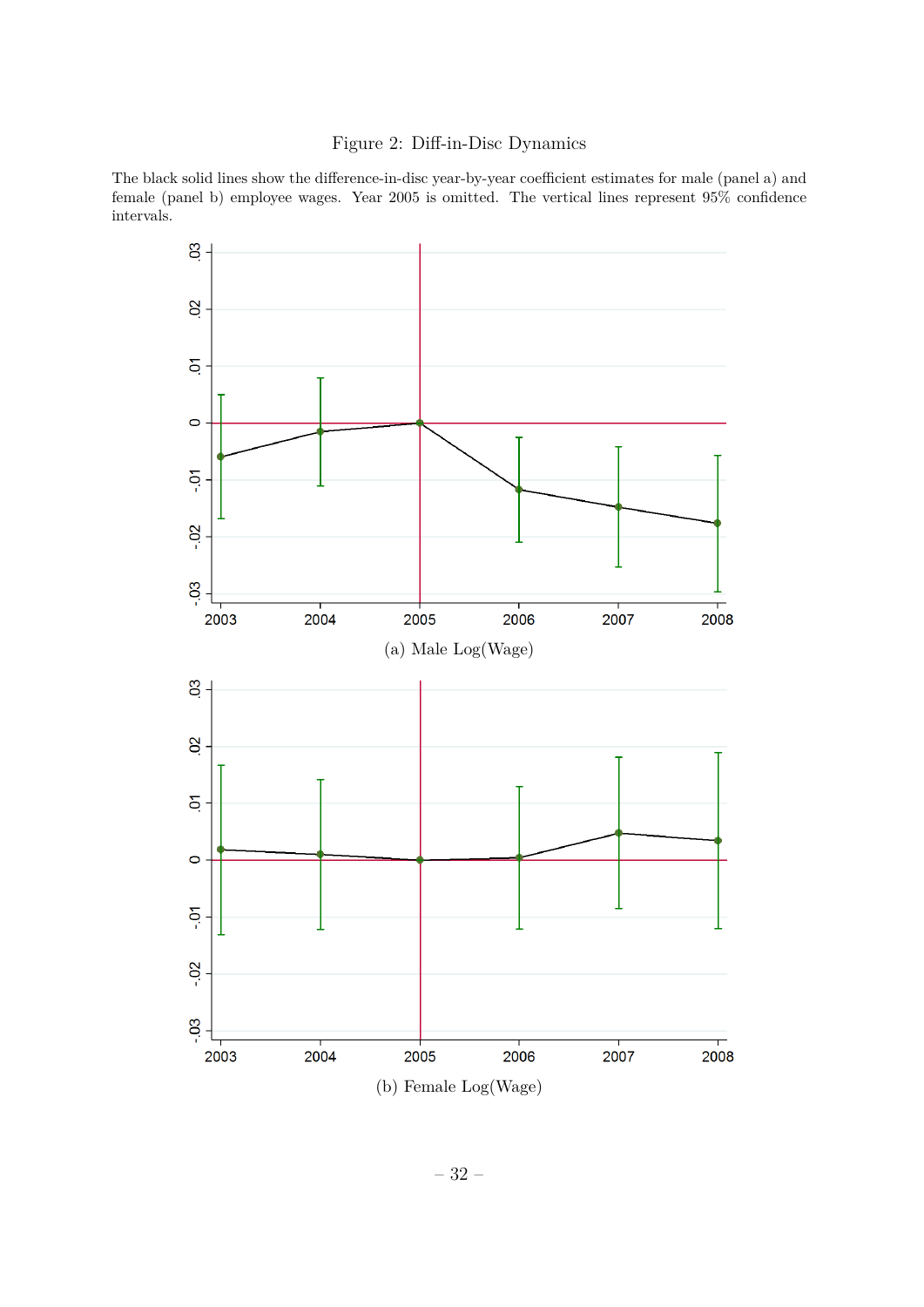#### Table 1: Summary Statistics

This table reports summary statistics for the employee-level (Panel A) and firm-level (Panel B) variables for all firms in our sample and for treated and control firms separately. Treated firms are those with 35-50 employees prior to the introduction of the law, and controls are those with 20-34 employees. The variables are averaged over the pre-law years 2003-2005. The table reports unconditional means, standard deviations, and p-values of the differences in means between treated and control groups pretreatment. For the conversion from DKK to USD, we use the spot exchange rate at the year-end. Detailed descriptions of the variables are <sup>g</sup>iven in Table A1. Firm-level variables are winsorized at 1%.For the t-test, standard errors are clustered at the firm level in Panel A.

|                         | All (Treated & Control) |                   |       | Treated           |       | Control |       | t-test  |
|-------------------------|-------------------------|-------------------|-------|-------------------|-------|---------|-------|---------|
|                         | Observations            | Mean              | S.D.  | Mean              | S.D.  | Mean    | S.D.  | p-value |
|                         | (1)                     | $\left( 2\right)$ | (3)   | $\left( 4\right)$ | (5)   | (6)     | (7)   | (8)     |
| Wage (thous. $\})$      | 67,823                  | 53.74             | 23.72 | 54.50             | 23.77 | 53.17   | 23.63 | 0.020   |
| Hourly Wage (\$)        | 67,816                  | 33.90             | 15.10 | 34.37             | 15.38 | 33.53   | 14.81 | 0.014   |
| Bonus (thous. $\})$     | 67,575                  | 1.17              | 3.02  | 1.13              | 3.06  | 1.21    | 3.00  | 0.232   |
| Age (years)             | 67,574                  | 39.79             | 10.77 | 39.90             | 10.63 | 39.70   | 10.85 | 0.326   |
| Male $(\%)$             | 67,749                  | 0.64              | 0.48  | 0.64              | 0.48  | 0.64    | 0.48  | 0.860   |
| College degree $(\%)$   | 66,158                  | 0.25              | 0.43  | 0.25              | 0.44  | 0.24    | 0.43  | 0.213   |
| Work Experience (years) | 67,824                  | 17.23             | 10.36 | 17.34             | 10.29 | 17.14   | 10.40 | 0.347   |

#### **Panel A - Employee-Level Characteristics**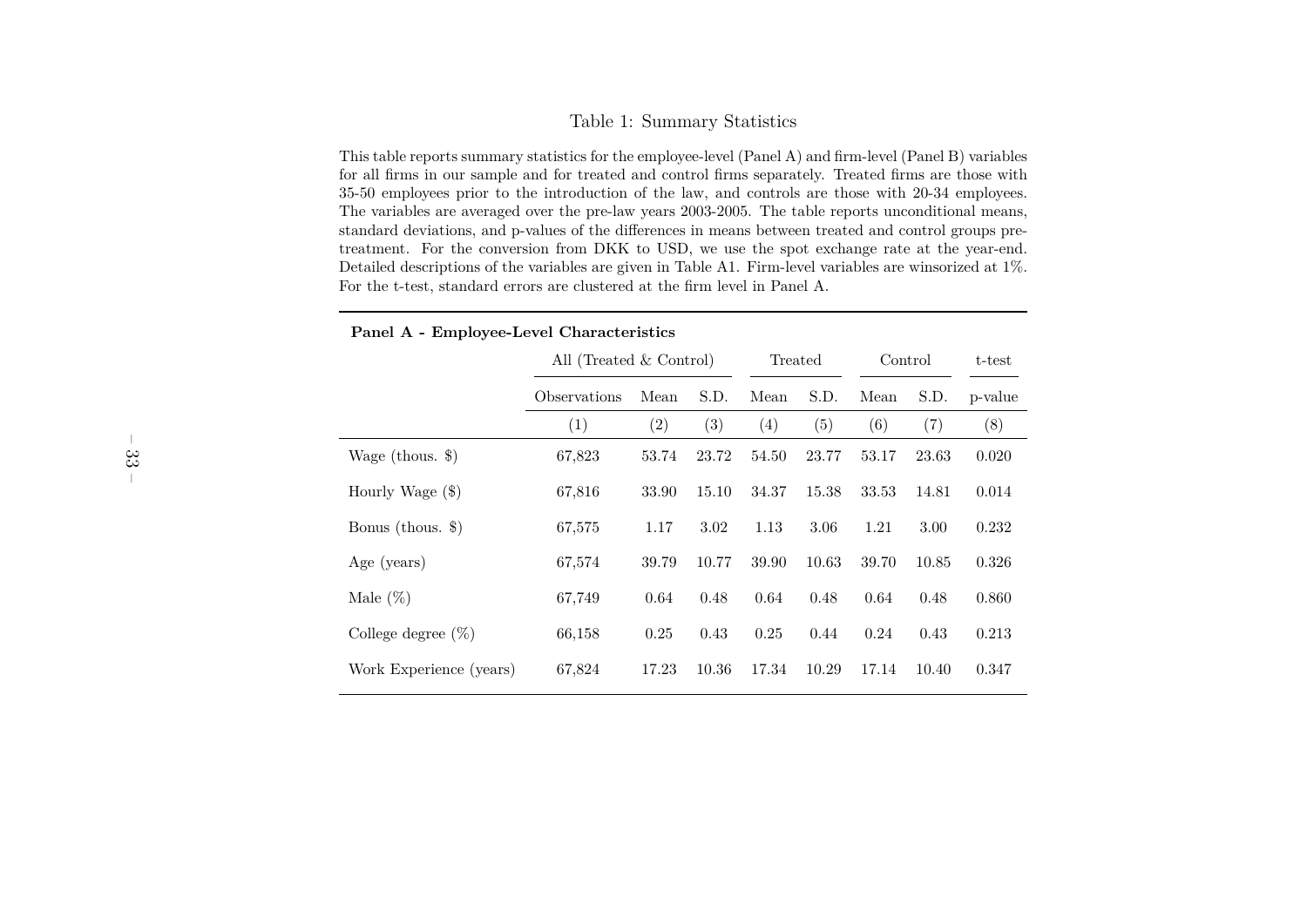|                                          | All (Treated & Control) |       |                   | Treated     |          | Control |       | $t$ -test |
|------------------------------------------|-------------------------|-------|-------------------|-------------|----------|---------|-------|-----------|
|                                          | Observations            | Mean  | S.D.              | Mean        | S.D.     | Mean    | S.D.  | p-value   |
|                                          | (1)                     | (2)   | $\left( 3\right)$ | (4)         | (5)      | (6)     | (7)   | (8)       |
| Assets (mil. $\})$                       | 3,956                   | 6.26  | 20.46             | $7.20\,$    | 13.23    | 5.81    | 23.19 | 0.016     |
| Sales (mil. $\})$                        | 3,956                   | 9.03  | 9.64              | 11.68       | 10.74    | 7.73    | 8.77  | 0.000     |
| Employment                               | 4,005                   | 31.12 | $8.49\,$          | 41.67       | 4.37     | 25.97   | 4.12  | 0.000     |
| Profits $(mil.$ $\})$                    | 3,957                   | 0.25  | 1.88              | 0.26        | 1.49     | 0.25    | 2.04  | 0.960     |
| Total Wages (mil. \$)                    | 3,950                   | 1.70  | 0.70              | 2.26        | 0.69     | 1.43    | 0.52  | 0.000     |
| Pension & Soc. Sec. (mil. $\})$          | 3,950                   | 0.135 | 0.082             | 0.179       | 0.091    | 0.114   | 0.068 | 0.000     |
| $Sales/Employee$ (mil. \$)               | 3,956                   | 0.28  | 0.30              | 0.27        | $0.25\,$ | 0.28    | 0.33  | $0.156\,$ |
| Profits/Employee (mil. $\})$             | 3,957                   | 0.007 | 0.021             | 0.006       | 0.020    | 0.007   | 0.022 | 0.101     |
| Wage/Employee (mil. $\})$                | 3,950                   | 0.051 | 0.017             | 0.051       | 0.016    | 0.051   | 0.017 | 0.923     |
| Pension & Soc. Sec./Employee (mil. $\})$ | 3,950                   | 0.004 | 0.002             | 0.004       | 0.002    | 0.004   | 0.002 | 0.819     |
| Female Share $(\%)$                      | 3,998                   | 0.30  | 0.21              | 0.29        | 0.21     | 0.30    | 0.21  | 0.153     |
| Gender Pay Gap with controls             | 2,310                   | 0.154 | 0.278             | 0.160       | 0.245    | 0.150   | 0.296 | 0.409     |
| Gender Pay Gap without controls          | 2,331                   | 0.187 | 0.319             | $\,0.193\,$ | 0.270    | 0.184   | 0.343 | 0.458     |

### **Panel B - Firm-Level Characteristics**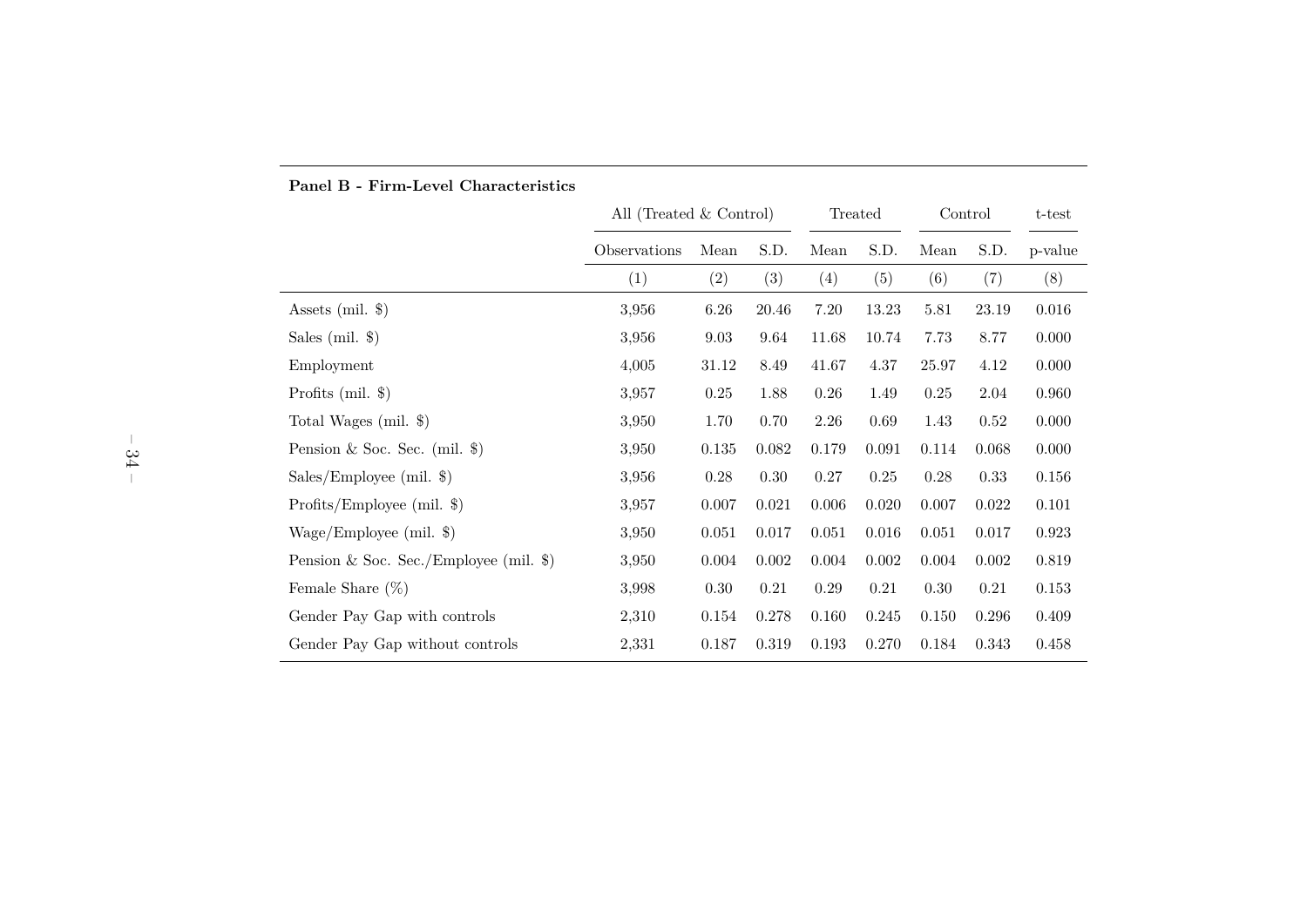#### Table 2: Univariate Test: Change in Compensation Policy around the Disclosure Law

This table reports the difference in average wage around the disclosure law for male and female employees in treated and control firms. To compute the average wage before and after the reform, we keep only observations in which the employee works at the same firm he did in 2005. Treated individuals are employed in firms with 35-50 employees prior to the introduction of the law, and control individuals are employed in firms with 20-34 employees. Column 3 presents the difference between column 1 and column 2. The first row reports the difference in average male wage between the post-law (2006-2008) and pre-law (2003-2005) periods for the treated (column 1) and control groups (column 2), and the difference between column 1 and column 2 (column 3). The second row similarly reports the first and second difference for the average female wage. The difference-in-difference-in-differences result represents the difference between the change in the male wages and female wages around the disclosure law in treated versus control firms. Standard errors are clustered at the firm level and reported in parentheses. \*\*\*, \*\*, and \* correspond to statistical significance at the 1%, 5%, and 10% levels, respectively.

| log Wage                                    | Treated      | Control           | DD/DD/DDD    |
|---------------------------------------------|--------------|-------------------|--------------|
| $(3$ -year avg after $-3$ -year avg before) |              |                   |              |
|                                             | (1)          | $\left( 2\right)$ | (3)          |
| Male                                        | 0.0885       | 0.1050            | $-0.0165***$ |
|                                             |              |                   | (0.0044)     |
| Female                                      | 0.1093       | 0.1062            | 0.0031       |
|                                             |              |                   | (0.0055)     |
| DD/DD/DDD                                   | $-0.0208***$ | $-0.0012$         | $-0.0196***$ |
|                                             | (0.0048)     | (0.0042)          | (0.0063)     |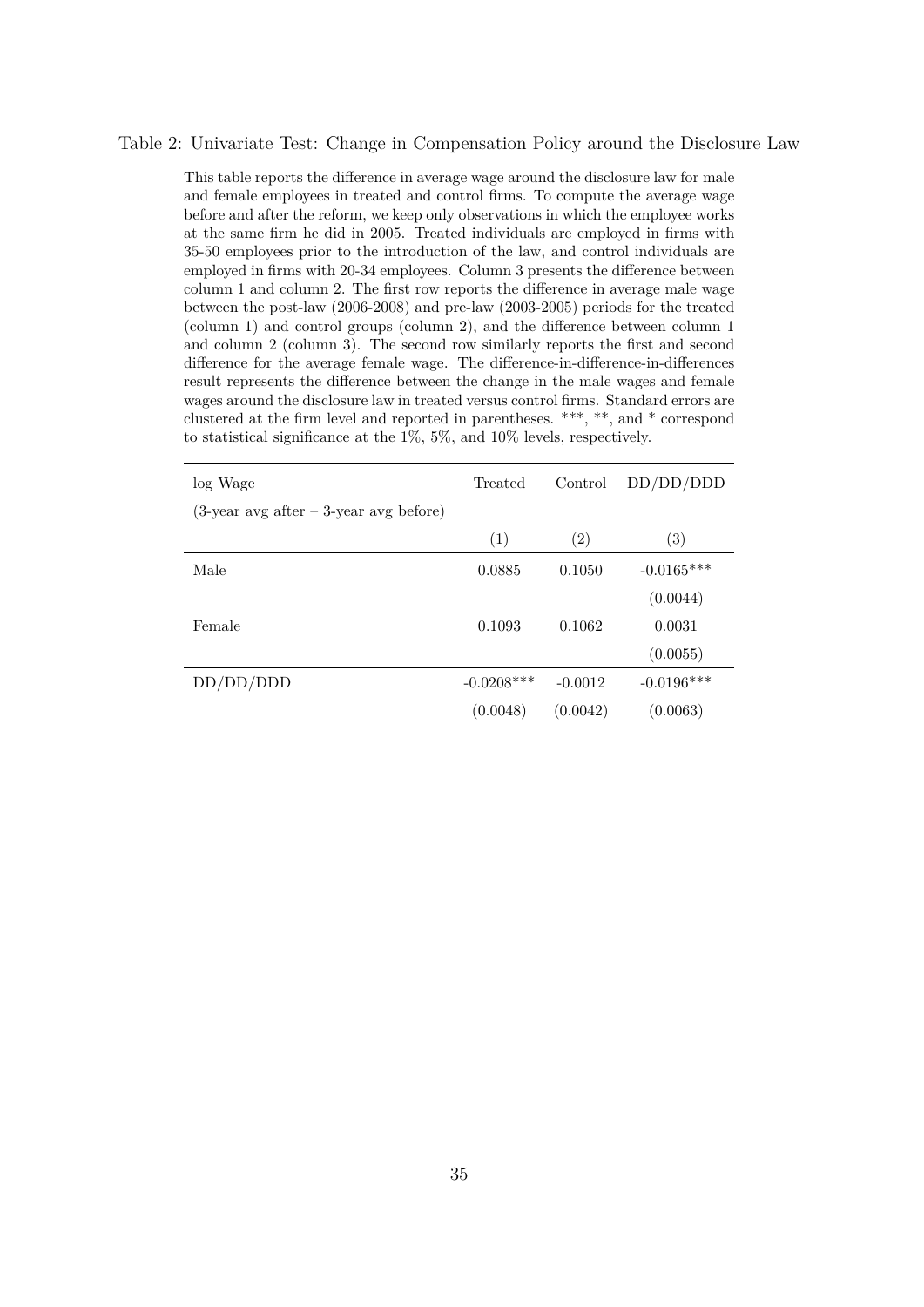#### Table 3: Gender Pay Gap Disclosure and Employee Wages

This table reports the effects of gender pay gap disclosure on employee wages. Each column presents coefficients from <sup>a</sup> different multivariate regression. Columns <sup>1</sup> and <sup>5</sup> (2 and 6) are estimated using only male (female) employees. All other columns use the entire sample. Thedependent variable is employee annual wage (log-transformed). *Treated* is a dummy that takes the value 1 for individuals working in firms with 35-50 employees before the introduction of the law and 0 for employees in firms with 20-34 employees. Post takes a value of 1 for 2006, 2007, and 2008, and <sup>a</sup> value of 0 for years 2003, 2004, and 2005. Individual controls include employee work experience and age. Firm controls include sales (log-transformed). Detailed descriptions of the variables are <sup>g</sup>iven in Table A1. Standard errors are double clustered at the individual and the firm level and reported in parentheses. \*\*\*, \*\*, and \* correspond to statistical significance at the 1%, 5%, and 10% levels, respectively.

|                       | Male         | Female   | All          | All          | Male           | Female   | All          | All            |
|-----------------------|--------------|----------|--------------|--------------|----------------|----------|--------------|----------------|
|                       | (1)          | (2)      | (3)          | (4)          | (5)            | (6)      | (7)          | (8)            |
| Treated x Post        | $-0.0167***$ | 0.0028   | 0.0028       |              | $-0.0152***$   | 0.0036   | 0.0036       |                |
|                       | (0.0039)     | (0.0045) | (0.0044)     |              | (0.0037)       | (0.0044) | (0.0043)     |                |
| Male x Post           |              |          | $-0.0022$    | $-0.0041$    |                |          | $-0.0033$    | $-0.0046$      |
|                       |              |          | (0.0034)     | (0.0036)     |                |          | (0.0034)     | (0.0035)       |
| Treated x Post x Male |              |          | $-0.0195***$ | $-0.0148***$ |                |          | $-0.0190***$ | $-0.0144***$   |
|                       |              |          | (0.0052)     | (0.0053)     |                |          | (0.0052)     | (0.0053)       |
|                       |              |          |              |              |                |          |              |                |
| Person-Firm FE        | Yes          | Yes      | Yes          | Yes          | Yes            | Yes      | Yes          | Yes            |
| Year FE               | Yes          | Yes      | Yes          | No           | Yes            | Yes      | Yes          | No             |
| Firm x Year FE        | $\rm No$     | No       | No           | Yes          | N <sub>o</sub> | No       | No           | Yes            |
| Firm Controls         | $\rm No$     | $\rm No$ | $\rm No$     | $\rm No$     | Yes            | Yes      | Yes          | N <sub>o</sub> |
| Individual Controls   | No           | No       | No           | No           | Yes            | Yes      | Yes          | Yes            |
| $\mathbb{R}^2$        | 0.868        | 0.827    | 0.866        | 0.884        | 0.868          | 0.826    | 0.866        | 0.883          |
| $\mathbf N$           | 145,852      | 79,532   | 225,384      | 223,624      | 145,262        | 79,027   | 224,289      | 222,529        |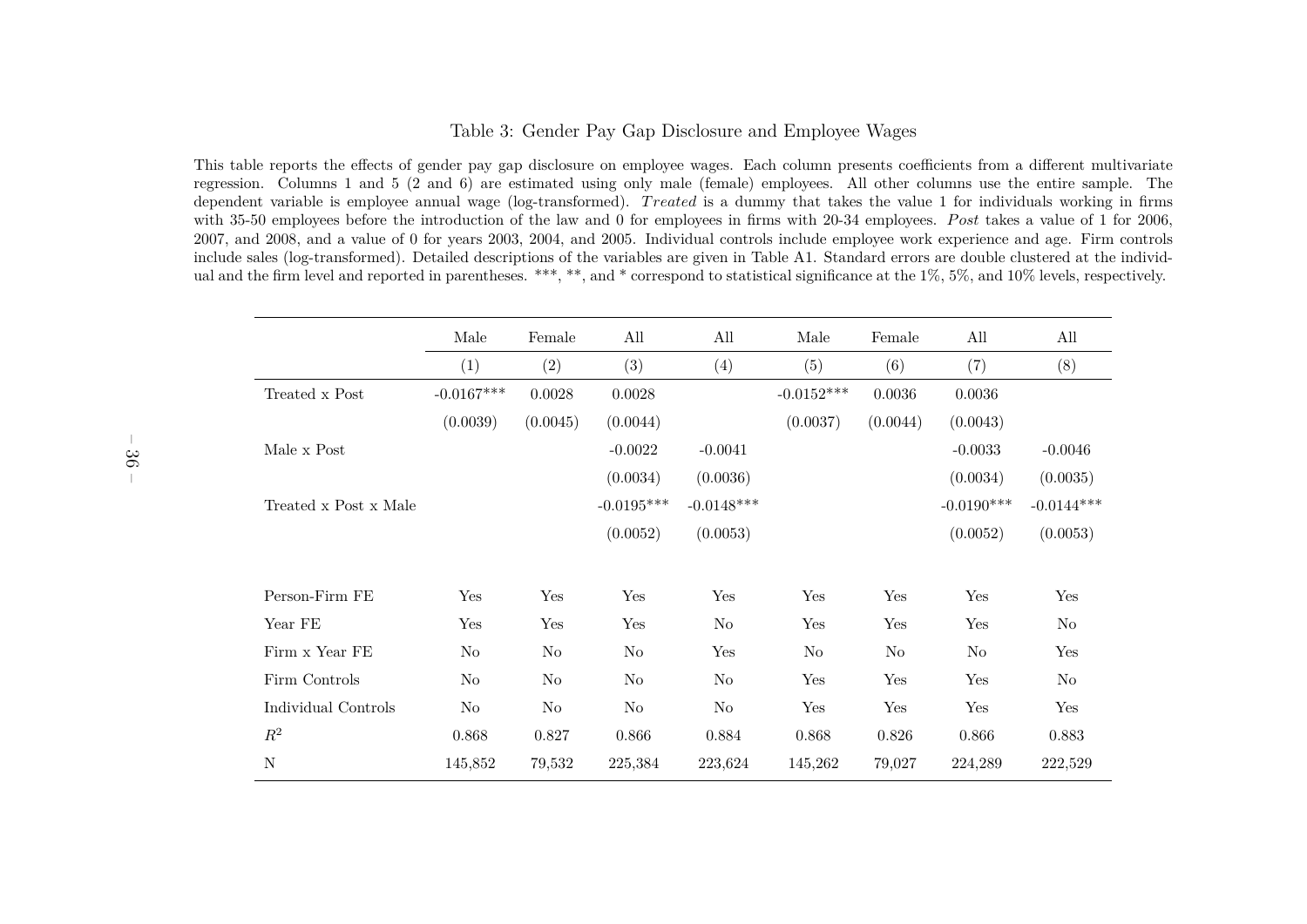#### Table 4: Gender Pay Gap Disclosure and Firm Level Gender Pay Gap

This table reports the effects of gender pay gap disclosure on the firm-level gender pay gap. Gender pay gap is defined as the log ratio of maleover female wages at the mean (columns 1-2), the  $10^{th}$  (columns 3-4), the  $50^{th}$  (columns 5-6), and  $90^{th}$  (columns 7-8) percentile of the wage distribution. *Treated* is a dummy that takes the value 1 for firms with 35-50 employees before the introduction of the law, and 0 for firms with 20-34 employees. *P ost* takes <sup>a</sup> value of <sup>1</sup> for 2006, 2007, and 2008, and <sup>a</sup> value of <sup>0</sup> for years 2003, 2004, and 2005. Firm controls include sales (log-transformed). To address composition changes, we keep only observations in which the employee works at the same firm he did in <sup>2005</sup> as inTable 2. Standard errors are clustered at the the firm level and reported in parentheses. \*\*\*, \*\*, and \* correspond to statistical significance at the 1%, 5%, and 10% levels, respectively.

|                | Mean        | Mean              | $10\%$            | 10\%              | $50\%$      | 50%         | 90%       | 90%       |
|----------------|-------------|-------------------|-------------------|-------------------|-------------|-------------|-----------|-----------|
|                | (1)         | $\left( 2\right)$ | $\left( 3\right)$ | $\left( 4\right)$ | (5)         | (6)         | (7)       | (8)       |
| Treated x Post | $-0.0188**$ | $-0.0190**$       | $-0.0377**$       | $-0.0373**$       | $-0.0188**$ | $-0.0188**$ | $-0.0139$ | $-0.0143$ |
|                | (0.0076)    | (0.0076)          | (0.0152)          | (0.0153)          | (0.0079)    | (0.0079)    | (0.0088)  | (0.0088)  |
|                |             |                   |                   |                   |             |             |           |           |
| Firm FE        | Yes         | Yes               | Yes               | Yes               | Yes         | Yes         | Yes       | Yes       |
| Year FE        | Yes         | Yes               | Yes               | Yes               | Yes         | Yes         | Yes       | Yes       |
| Firm Controls  | No          | Yes               | N <sub>o</sub>    | Yes               | $\rm No$    | Yes         | No        | Yes       |
| $R^2$          | 0.701       | 0.701             | 0.513             | 0.514             | 0.711       | 0.711       | 0.742     | 0.742     |
| N              | 13,291      | 13,263            | 13,291            | 13,263            | 13,291      | 13,263      | 13,291    | 13,263    |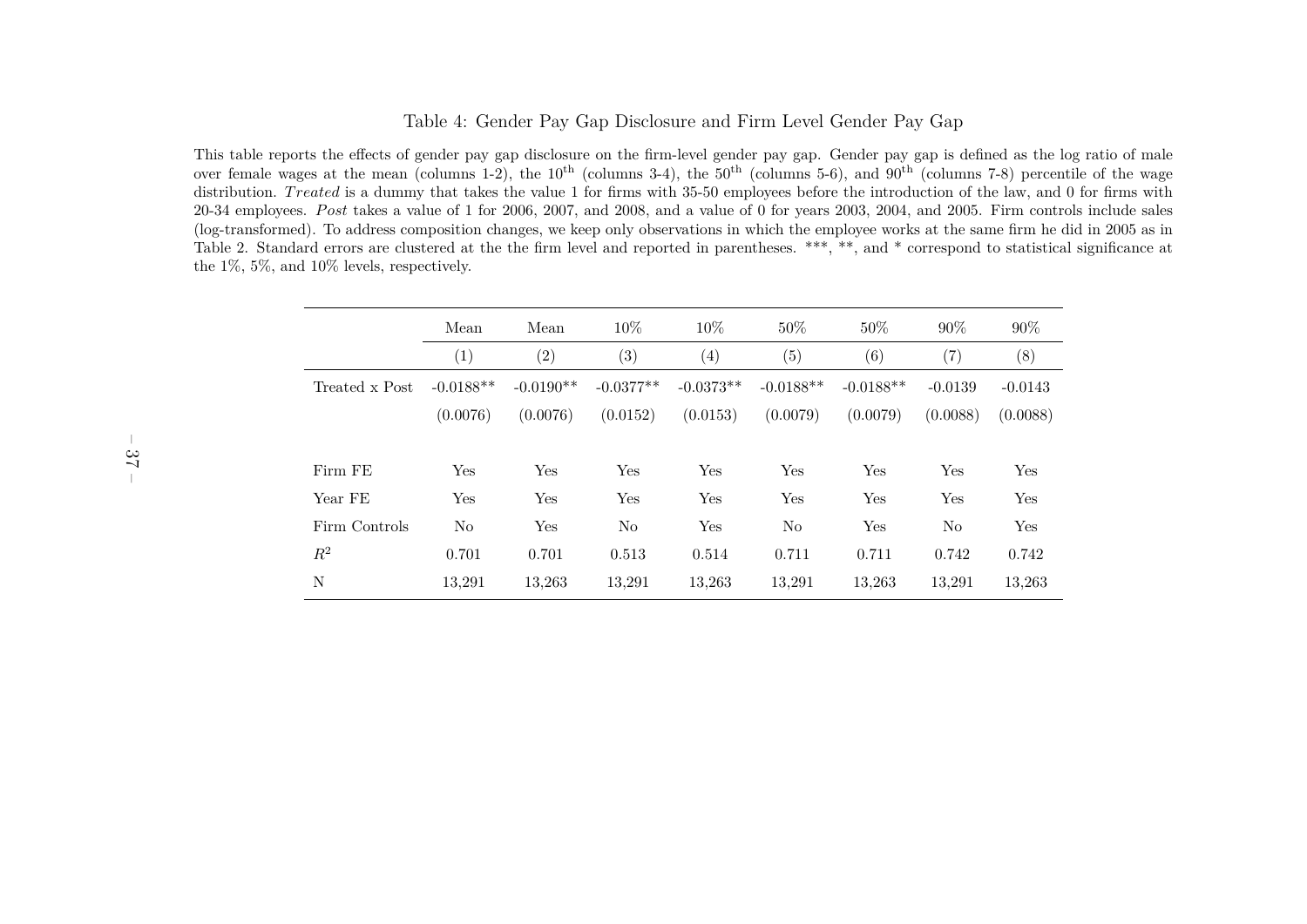Table 5: Gender Pay Gap Disclosure and Employee Wages: Diff-in-Disc Estimates

The table shows the diff-in-disc estimates of the impact of the law on male and female wages. We include firms between 1 and 100 employees (i.e., bandwidth of 65) for the years 2003-2008. The dependent variable is wages (log transformed). The table presents estimates of the local linear regression in equation 2 following Grembi, Nannicini, and Troiano (2016). Employment is measured in year *T* − 1. Standard errors are double clustered at the firm and individual level and reported in parentheses. \*\*\*, \*\*, and \* correspond to statistical significance at the 1%, 5%, and 10% levels, respectively.

|              | Male<br>(1)  | Female<br>(2) |  |
|--------------|--------------|---------------|--|
| Diff-in-Disc | $-0.0114***$ | 0.0032        |  |
|              | (0.0043)     | (0.0052)      |  |
|              |              |               |  |
| Person FE    | Yes          | Yes           |  |
| $R^2$        | 0.850        | 0.803         |  |
| N            | 328,659      | 191,461       |  |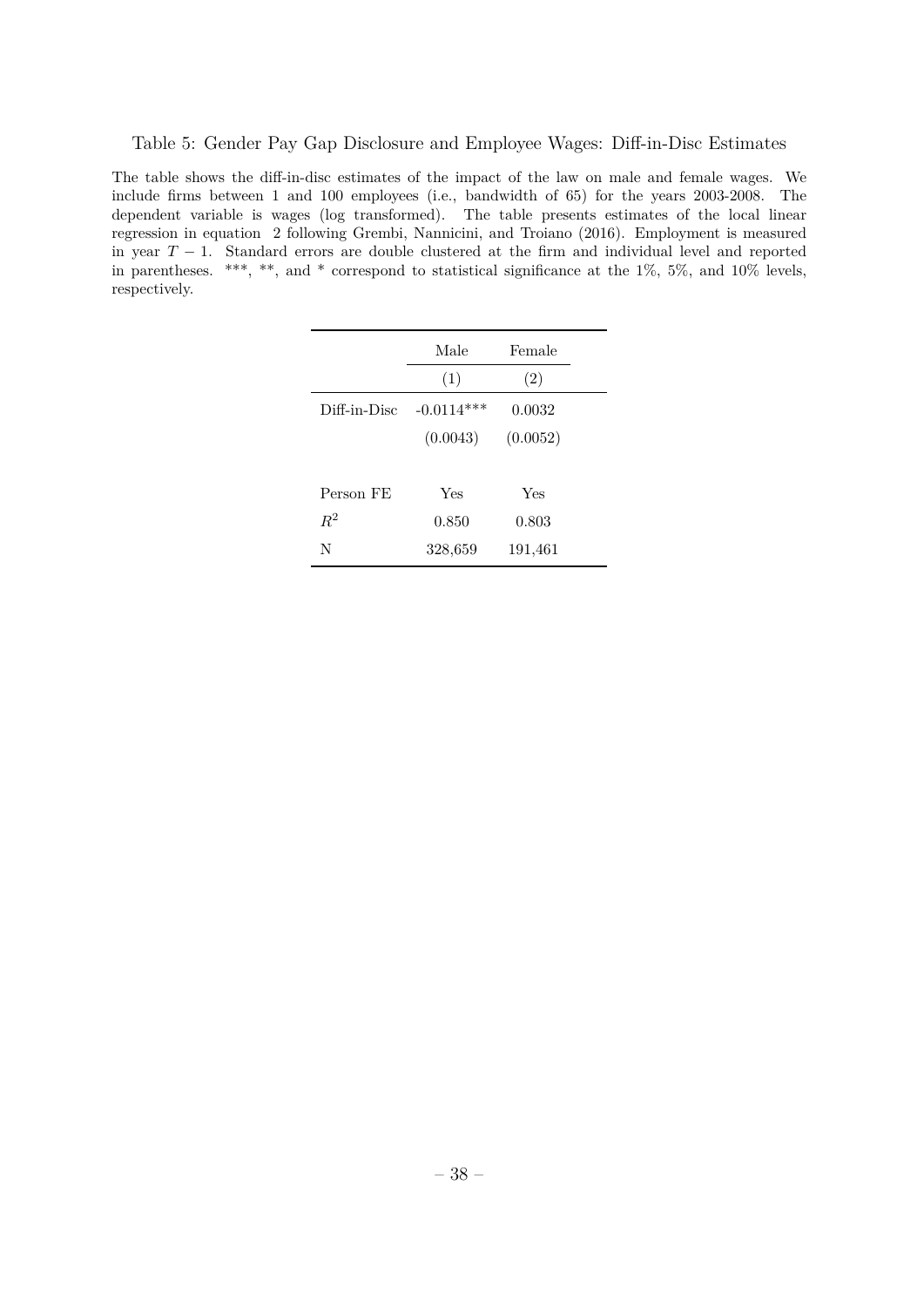#### Table 6: Gender Pay Gap Disclosure and Joining and Leaving Rates

This table reports the estimated coefficients from a diff-in-diff model at the firm level with the outcome variable defined as the percentage of female (male) employees joining the firm over total employment and the percentage of female (male) employees leaving the firm over total employment. Panel A refers to female employees, and Panel B to male employees. *T reated* is a dummy that takes the value of 1 for firms with 35-50 employees before the introduction of the law and 0 for firms with 20-34 employees. *P ost* takes a value of 1 for 2006, 2007, and 2008, and a value of 0 for years 2003, 2004, and 2005. Firm controls include sales (log-transformed). Standard errors are clustered at the firm level and reported in parentheses. \*\*\*, \*\*, and \* correspond to statistical significance at the 1%, 5%, and 10% levels, respectively.

|                |                 | Panel A: Female |                 |                 |  |  |  |  |  |
|----------------|-----------------|-----------------|-----------------|-----------------|--|--|--|--|--|
|                | Joiners $/$ Emp | Joiners $/$ Emp | Leavers $/$ Emp | Leavers $/$ Emp |  |  |  |  |  |
|                | (1)             | (2)             | (3)             | (4)             |  |  |  |  |  |
| Treated x Post | $0.0084***$     | $0.0083***$     | $-0.0014$       | $-0.0014$       |  |  |  |  |  |
|                | (0.0029)        | (0.0029)        | (0.0033)        | (0.0033)        |  |  |  |  |  |
| $Firm$ $FE$    | Yes             | Yes             | Yes             | Yes             |  |  |  |  |  |
| Year FE        | Yes             | Yes             | Yes             | Yes             |  |  |  |  |  |
| Firm Controls  | No              | Yes             | $\rm No$        | Yes             |  |  |  |  |  |
| $\mathbb{R}^2$ | 0.408           | 0.409           | 0.369           | 0.370           |  |  |  |  |  |
| $\rm N$        | 20,203          | 20,159          | 20,203          | 20,159          |  |  |  |  |  |
|                |                 |                 | Panel B: Male   |                 |  |  |  |  |  |
|                | Joiners $/$ Emp | Joiners $/$ Emp | Leavers $/$ Emp | Leavers $/$ Emp |  |  |  |  |  |
|                | (1)             | (2)             | (3)             | (4)             |  |  |  |  |  |
| Treated x Post | $-0.0072*$      | $-0.0076*$      | $-0.0027$       | $-0.0023$       |  |  |  |  |  |
|                | (0.0042)        | (0.0042)        | (0.0046)        | (0.0046)        |  |  |  |  |  |
| Firm FE        | Yes             | Yes             | Yes             | Yes             |  |  |  |  |  |
| Year FE        | Yes             | Yes             | Yes             | Yes             |  |  |  |  |  |
|                |                 |                 |                 |                 |  |  |  |  |  |
| Firm Controls  | N <sub>o</sub>  | Yes             | $\rm No$        | Yes             |  |  |  |  |  |
| $\mathbb{R}^2$ | 0.388           | 0.388           | 0.363           | 0.365           |  |  |  |  |  |
| N              | 20,203          | 20,159          | 20,203          | 20,159          |  |  |  |  |  |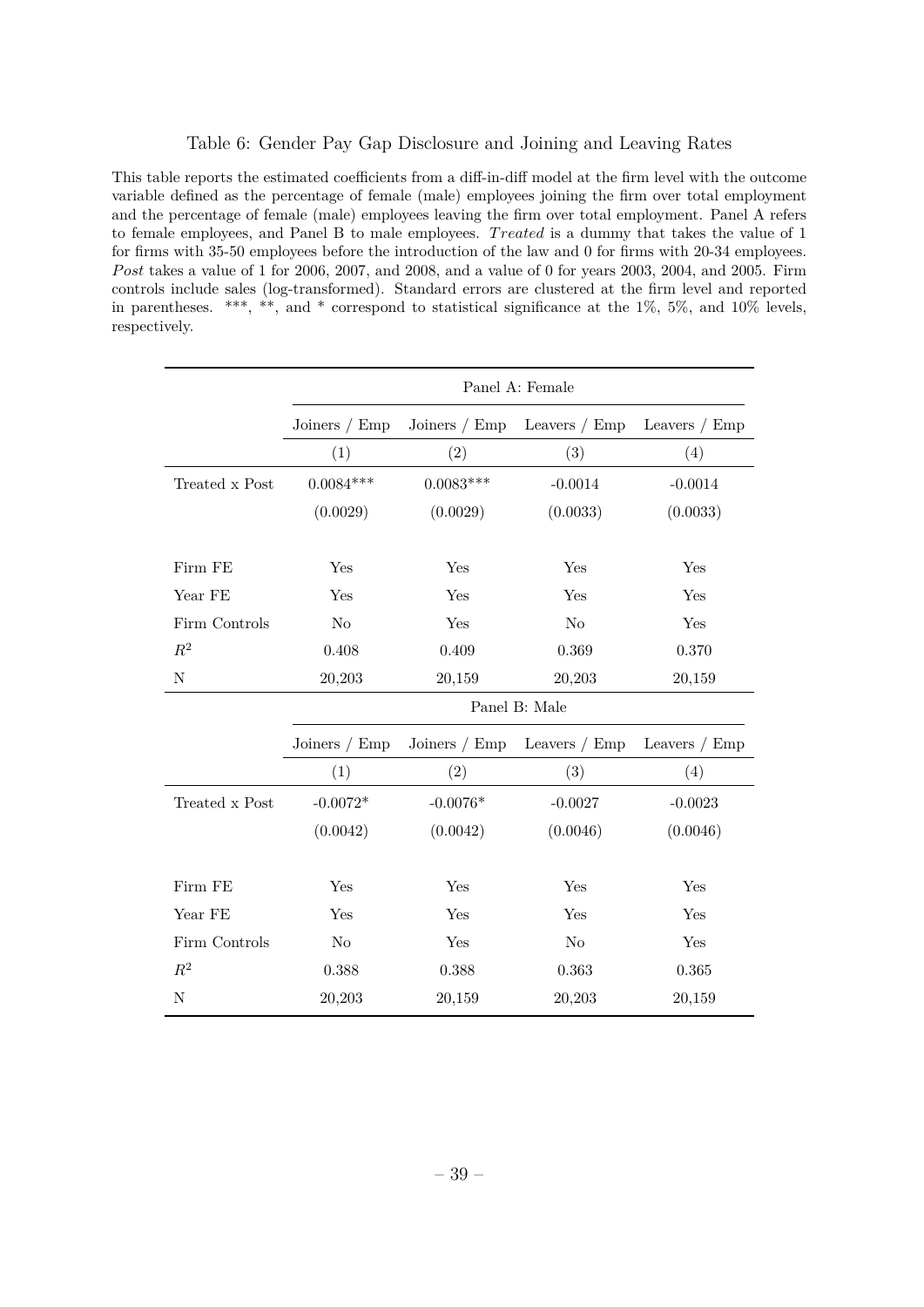#### Table 7: Gender Pay Gap Disclosure and Employee Promotion

This table reports the estimated coefficients from <sup>a</sup> diff-in-diff model at the individual level with promotion as the outcome variable. We define promotion to be 1 if an employee transitions from <sup>a</sup> lower- to <sup>a</sup> higher-paying occupation code, and 0 otherwise. We rank occupation codes based on average wages computed in the population of Danish firms with employment between 0 and 100 in 2002. *<sup>T</sup> reated* is <sup>a</sup> dummy that takes the value 1 for individuals working in firms with 35-50 employees before the introduction of the law and 0 for employees in firms with 20-34 employees. *P ost* takes <sup>a</sup> value of <sup>1</sup> for 2006, 2007, and <sup>2008</sup> and <sup>a</sup> value of <sup>0</sup> for years 2003, 2004, and 2005. Individual controls include employee work experience and age. Firm controls include sales (log-transformed). Standard errors are double clustered at the individual and the firm leveland reported in parentheses. \*\*\*, \*\*, and \* correspond to statistical significance at the 1%, 5%, and 10% levels, respectively.

|                       | Male      | Female     | All            | All        | Male           | Female         | All            | All        |
|-----------------------|-----------|------------|----------------|------------|----------------|----------------|----------------|------------|
|                       | (1)       | (2)        | (3)            | (4)        | (5)            | (6)            | (7)            | (8)        |
| Treated x Post        | $-0.0057$ | $0.0103**$ | $0.0102**$     |            | $-0.0058$      | $0.0104**$     | $0.0104**$     |            |
|                       | (0.0044)  | (0.0045)   | (0.0045)       |            | (0.0044)       | (0.0045)       | (0.0045)       |            |
| Male x Post           |           |            | 0.0027         | 0.0046     |                |                | 0.0030         | 0.0047     |
|                       |           |            | (0.0034)       | (0.0037)   |                |                | (0.0034)       | (0.0037)   |
| Treated x Post x Male |           |            | $-0.016***$    | $-0.012**$ |                |                | $-0.016***$    | $-0.012**$ |
|                       |           |            | (0.003)        | (0.030)    |                |                | (0.002)        | (0.027)    |
|                       |           |            |                |            |                |                |                |            |
| Person-Firm FE        | Yes       | Yes        | Yes            | Yes        | Yes            | Yes            | Yes            | Yes        |
| Year FE               | Yes       | Yes        | Yes            | No         | Yes            | Yes            | Yes            | No         |
| Firm x Year FE        | $\rm No$  | No         | N <sub>o</sub> | Yes        | N <sub>o</sub> | N <sub>o</sub> | N <sub>o</sub> | Yes        |
| Firm Controls         | No        | $\rm No$   | N <sub>o</sub> | No         | Yes            | Yes            | Yes            | No         |
| Individual Controls   | No        | $\rm No$   | $\rm No$       | $\rm No$   | Yes            | Yes            | Yes            | Yes        |
| $\mathbb{R}^2$        | $0.311\,$ | 0.314      | 0.312          | 0.481      | 0.312          | 0.314          | 0.312          | 0.481      |
| $\mathbf N$           | 99,615    | 51,971     | 151,586        | 150,844    | 99,307         | 51,707         | 151,014        | 150,268    |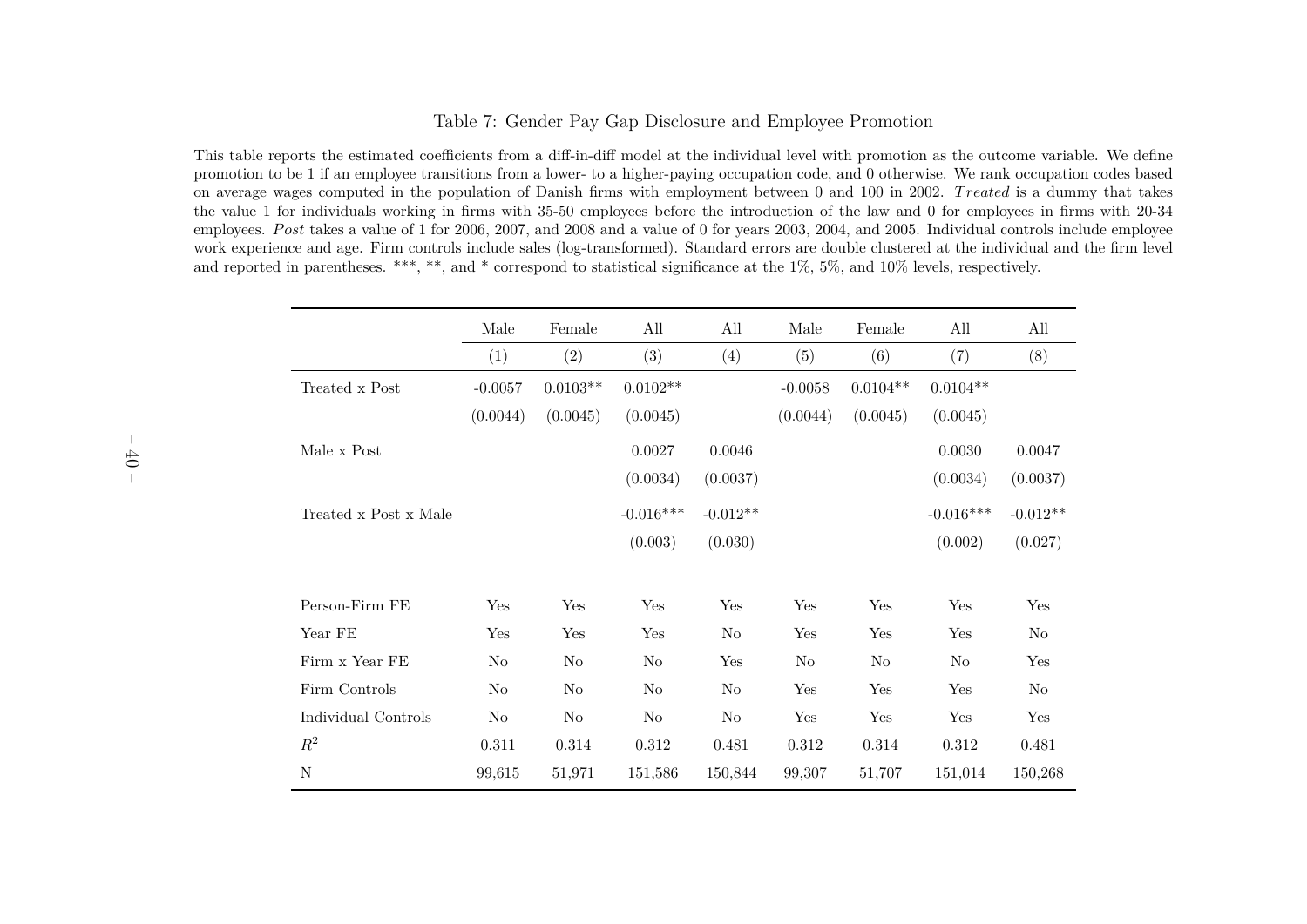#### Table 8: Gender Pay Gap Disclosure and Firm Outcomes

This table reports the effects of gender pay gap disclosure on firm outcomes. The dependent variables are the logarithm of wages per employee (columns 1-2), the logarithm of pension and social security expenses per employee (columns 3-4), the logarithm of sales per employee (columns 5-6), and profits per employee censored at <sup>0</sup> (columns 7-8). We estimate <sup>a</sup> diff-in-diff model using OLS (columns 1-6) and <sup>a</sup> Poisson left-censored regression (columns 7-8). Firm controls include sales (log-transformed). Detailed descriptions of the variables are <sup>g</sup>iven in Table A1. Standard errors are clustered at the firm level and reported in parentheses. \*\*\*, \*\*, and \* correspond to statistical significance at the 1%, 5%, and 10%levels, respectively.

|                   | Wages per Employee |              | Labor Cost per Employee |            | Sales per Employee |             | Profits per Employee |           |
|-------------------|--------------------|--------------|-------------------------|------------|--------------------|-------------|----------------------|-----------|
|                   | (1)                | (2)          | (3)                     | (4)        | (5)                | (6)         | (7)                  | (8)       |
| Treated x Post    | $-0.0284***$       | $-0.0281***$ | $-0.0063$               | $-0.0076$  | $-0.0290**$        | $-0.0265**$ | 0.0122               | 0.0137    |
|                   | (0.0054)           | (0.0050)     | (0.0215)                | (0.0214)   | (0.0118)           | (0.0110)    | (0.0412)             | (0.0418)  |
|                   |                    |              |                         |            |                    |             |                      |           |
| Firm FE           | Yes                | Yes          | Yes                     | Yes        | Yes                | Yes         | Yes                  | Yes       |
| Year FE           | Yes                | Yes          | Yes                     | Yes        | Yes                | Yes         | Yes                  | Yes       |
| Firm Controls     | No                 | Yes          | No                      | Yes        | No                 | Yes         | No                   | Yes       |
| Estimation Method | <b>OLS</b>         | <b>OLS</b>   | <b>OLS</b>              | <b>OLS</b> | <b>OLS</b>         | <b>OLS</b>  | Censored             | Censored  |
|                   |                    |              |                         |            |                    |             | Poisson              | Poisson   |
| $\mathbb{R}^2$    | 0.851              | 0.865        | 0.531                   | 0.534      | 0.841              | 0.875       | $\bullet$            | $\bullet$ |
| N                 | 24,241             | 24,177       | 24,178                  | 24,137     | 24,216             | 24,177      | 23,387               | 23,326    |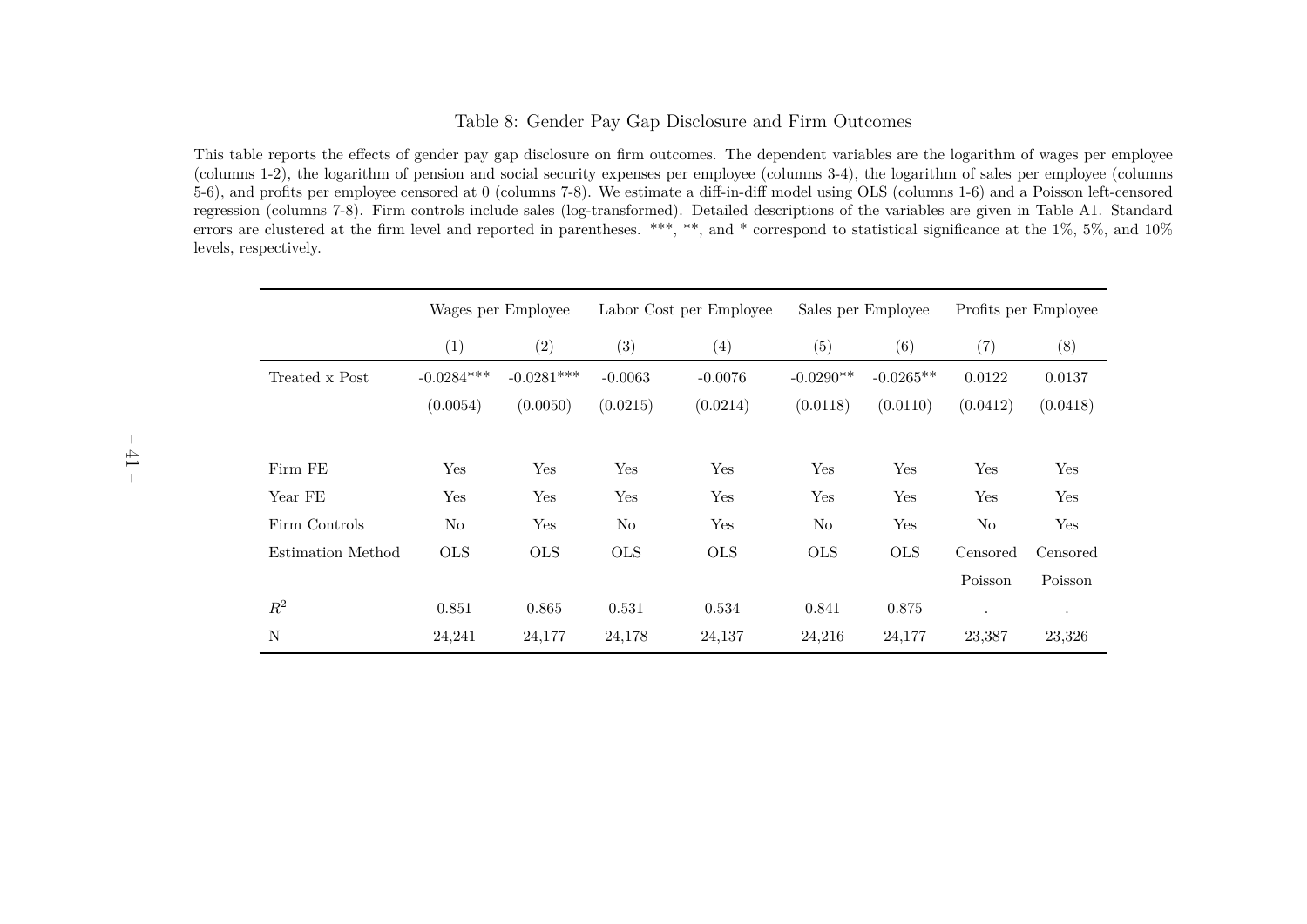# **I Appendix**

Figure A1: Log Wage Difference by Firm Number of Employees

Vertical axis shows employee's log wage difference between 2008 and 2005 for male (a) and female (b) employees. Horizontal axis shows firm employee size minus 35. The employment number is based on year T-1. The central line is a third order polynomial fit; the dotted lines represent the 95% confidence interval. Scatter points are average changes in individual log wages between 2008 and 2005 for firms with a given employee size.



(b) Log Wage Difference 2008-2005 Female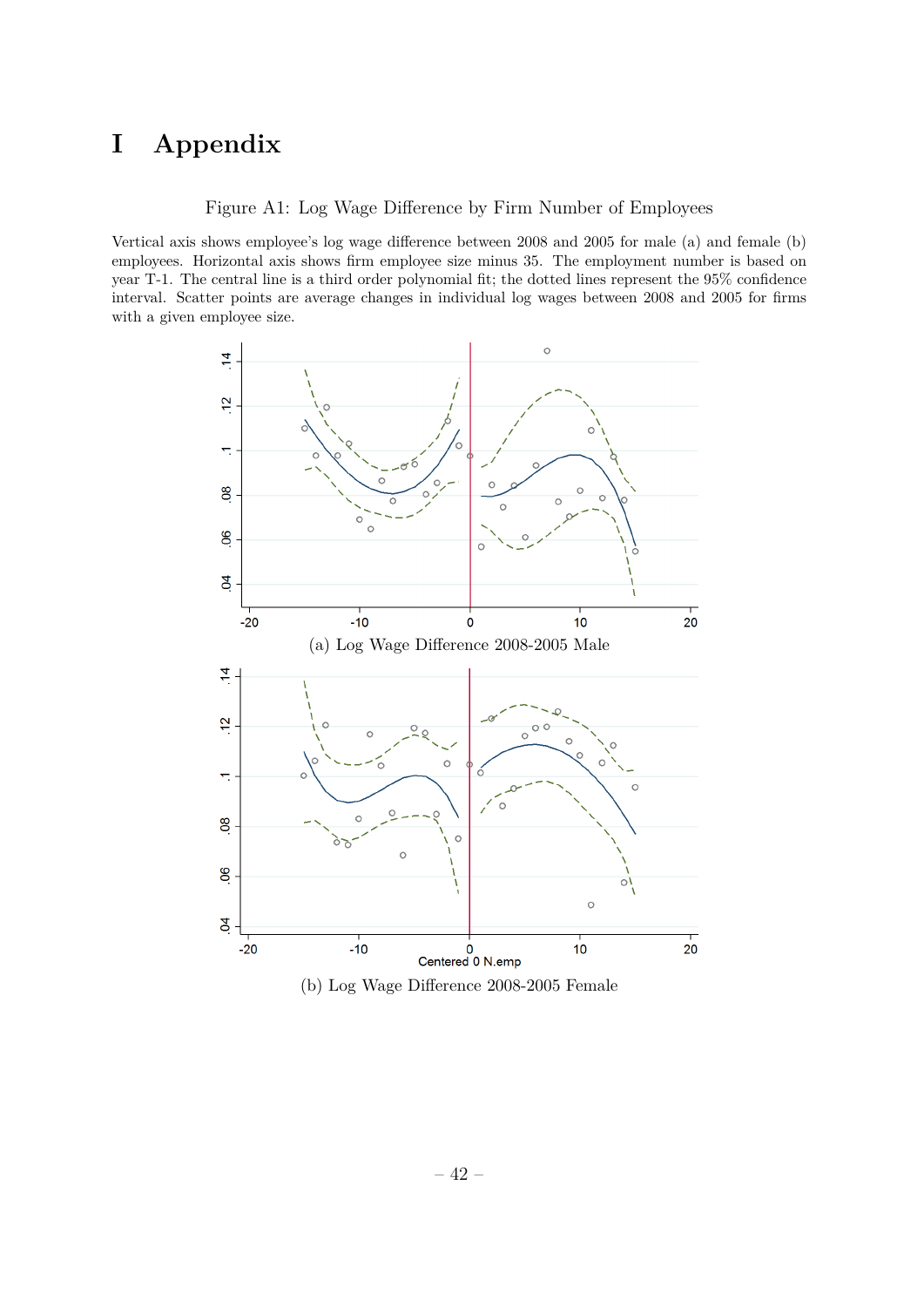| Variable                | Definition                                                                                                                                                                                                                                                                                                                                                                                                                                                                                                                                                                                                                                                                                                                                      |
|-------------------------|-------------------------------------------------------------------------------------------------------------------------------------------------------------------------------------------------------------------------------------------------------------------------------------------------------------------------------------------------------------------------------------------------------------------------------------------------------------------------------------------------------------------------------------------------------------------------------------------------------------------------------------------------------------------------------------------------------------------------------------------------|
| Firm-level variables    |                                                                                                                                                                                                                                                                                                                                                                                                                                                                                                                                                                                                                                                                                                                                                 |
| Firm size               | It is the logarithm of sales. Sales are measured in real USD.                                                                                                                                                                                                                                                                                                                                                                                                                                                                                                                                                                                                                                                                                   |
| Sales per Employee      | It is the logarithm of sales per employee. Sales are measured in real<br>USD. Number of employees is based on employment data provided by<br>Statistics Denmark (DST).                                                                                                                                                                                                                                                                                                                                                                                                                                                                                                                                                                          |
| Wages per Employee      | It is the logarithm of the total wage bill divided by number of employees.<br>The information on wages comes from DST. Number of employees is<br>based on employment data provided by DST.                                                                                                                                                                                                                                                                                                                                                                                                                                                                                                                                                      |
| Labor Cost per Employee | It is the logarithm of pension and social security expenses per employee.<br>The source of data for pensions, social security expenses, and number of<br>employees is DST.                                                                                                                                                                                                                                                                                                                                                                                                                                                                                                                                                                      |
| Profits per Employee    | It is net income per employee. Number of employees is based on the<br>employment data provided by DST.                                                                                                                                                                                                                                                                                                                                                                                                                                                                                                                                                                                                                                          |
| Gender Pay Gap          | Measures the gender pay gap at the firm level pre-treatment. To con-<br>struct the variable, we run the following regression at the individual level<br>in our baseline sample over 2003-2005:                                                                                                                                                                                                                                                                                                                                                                                                                                                                                                                                                  |
|                         | log wage $_{ijt} = \alpha_j + \sum_{n=1}^{N} \gamma_n \times 1(n = j) \times male_i + \alpha_k + \alpha_t + \beta X_i + \epsilon_{ijt}$                                                                                                                                                                                                                                                                                                                                                                                                                                                                                                                                                                                                         |
|                         | where i is an individual, j is a firm, k is an occupation, N is the total<br>number of firms, and t represents a year. $\alpha_j$ , $\alpha_k$ , and $\alpha_t$ are firm, oc-<br>cupation, and year fixed effects, respectively. $X_i$ consists of individual<br>controls including age, work experience, education, and number of chil-<br>dren. Standard errors are double clustered at the individual and the firm<br>level. The coefficient $\gamma_i$ captures the gender pay gap at the firm-level.<br>We compute the pay gap with and without including controls. When we<br>include controls, we capture the "unexplained" part of the gender pay<br>gap, because we estimate it after controlling for observable characteris-<br>tics. |
| Have Children           | It is an indicator variable that takes the value of 1 if an individual has<br>children, and 0 otherwise.                                                                                                                                                                                                                                                                                                                                                                                                                                                                                                                                                                                                                                        |
| $Pre_Gap$               | It is an indicator variable that takes values from 1 to 10 that correspond<br>to the lowest and highest deciles, respectively, of the pre-treatment "un-<br>explained" firm-level gender pay gap.                                                                                                                                                                                                                                                                                                                                                                                                                                                                                                                                               |
| Joiners/Emp             | It is defined as the percentage of female (male) employees joining the<br>firm in a given year, normalized by total employment. An employee is<br>considered to have joined the firm in a given year if he/she appears in<br>the firm's employment data that year.                                                                                                                                                                                                                                                                                                                                                                                                                                                                              |
| Leavers/Emp             | It is defined as the percentage of female (male) employees leaving the<br>firm in a given year, normalized by total employment. An employee is<br>considered to have left the firm in a given year if it is the last year the<br>employee appears in the firm's employment data and the employee does<br>not remain unemployed for more than one year after that. To capture<br>voluntary departures from the firm rather than firings, we exclude de-<br>partures in which-the employee remains unemployed for more than a<br>year.                                                                                                                                                                                                            |

# Appendix Table A1: Variable Definitions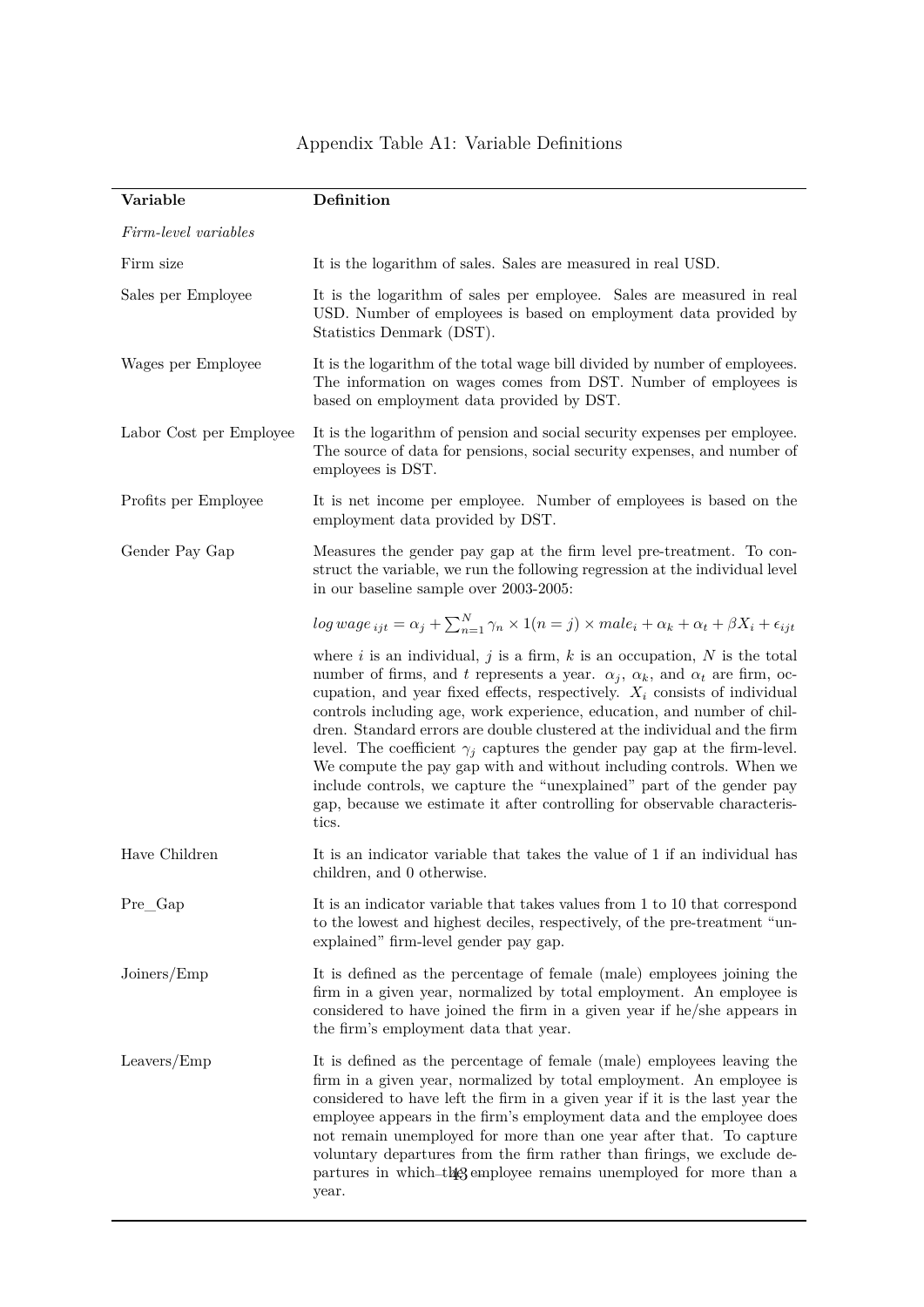| Variable                        | Definition                                                                                                                                                                                                                                                                                                                                                                                                                            |
|---------------------------------|---------------------------------------------------------------------------------------------------------------------------------------------------------------------------------------------------------------------------------------------------------------------------------------------------------------------------------------------------------------------------------------------------------------------------------------|
| <i>Employee-level variables</i> |                                                                                                                                                                                                                                                                                                                                                                                                                                       |
| Male                            | It is an indicator variable that takes the value of 1 if an individual is male,<br>and 0 otherwise. The source is the Danish Civil Registration System.                                                                                                                                                                                                                                                                               |
| Wage                            | It is total annual wage of the employee (log-transformed), "measured" on<br>December 31 of the year. The information on wages comes from DST.                                                                                                                                                                                                                                                                                         |
| Age                             | It is the employee age recoded into quartiles. The source is the Danish Civil<br>Registration System.                                                                                                                                                                                                                                                                                                                                 |
| Work Experience                 | It is an employee's number of years worked recoded into quartiles.                                                                                                                                                                                                                                                                                                                                                                    |
| Promotion                       | It is an indicator variable that takes the value of 1 if an employee is pro-<br>moted to a higher-paying occupation code in the firm in a given year, and 0<br>otherwise. We rank occupation codes based on average wages computed in<br>2002 for the population of Danish firms with 0-100 employees in 2002 (the<br>year prior to the start of our sample). The promotion variable is constructed<br>based on information from IDA. |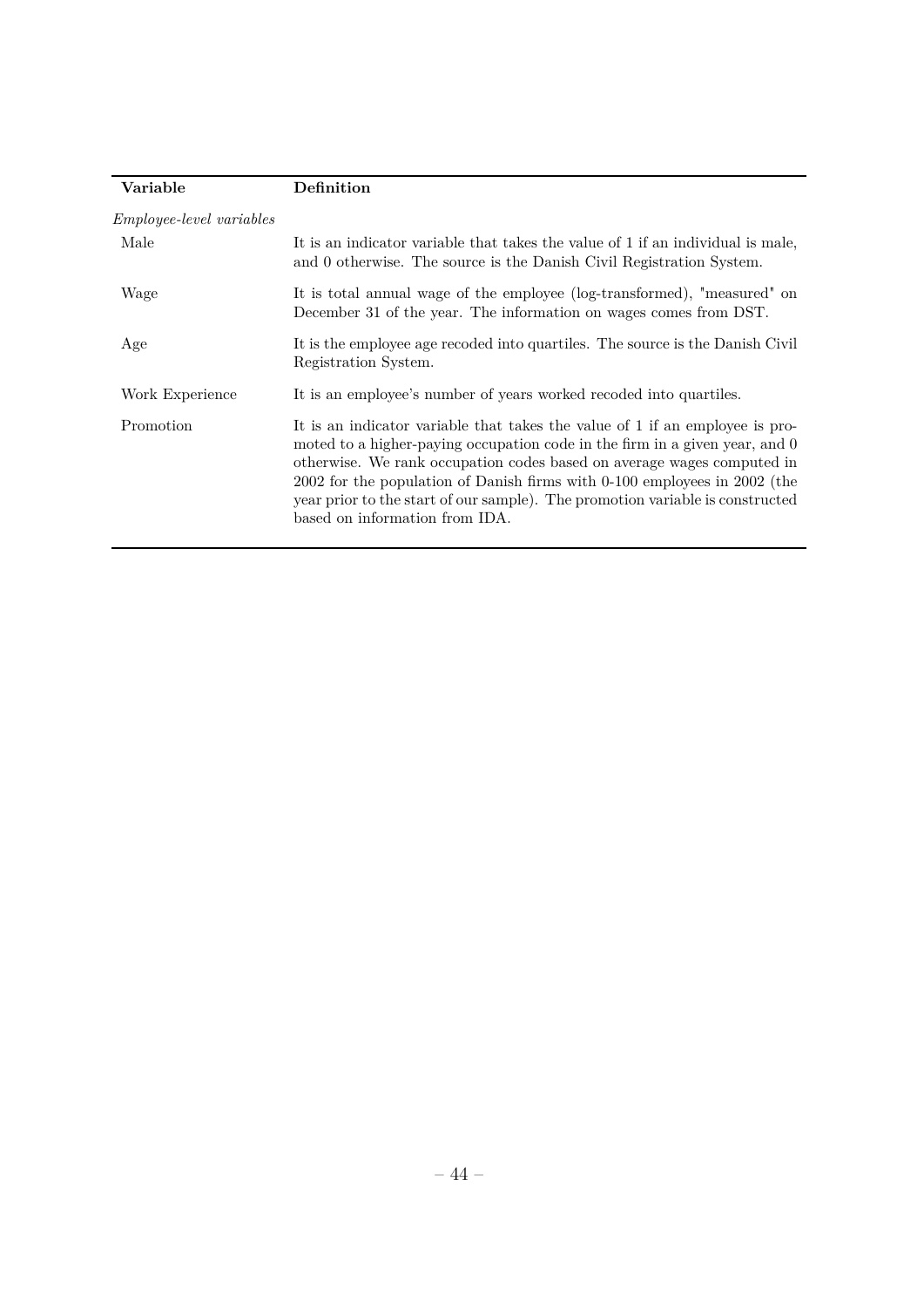### Appendix Table A2: Gender Pay Gap Disclosure and Joining and Leaving Rates: Dynamics

This table reports the year-by-year coefficient estimates of the effects of gender pay gap disclosure on joining and leaving rates. The dependent variables are defined as the percentage of female (male) employees joining the firm over total employment and the percentage of female (male) employees leaving the firm over total employment. Panel A refers to female employees, and Panel B to male employees. Firm controls include sales (log-transformed). Year 2005 is omitted. Detailed descriptions of the variables are given in Table A1. Standard errors are clustered at the firm level and reported in parentheses. \*\*\*, \*\*, and \* correspond to statistical significance at the  $1\%$ ,  $5\%$ , and  $10\%$  levels, respectively.

| Panel A: Female |                 |                 |                 |                 |
|-----------------|-----------------|-----------------|-----------------|-----------------|
|                 | Joiners / $Emp$ | Joiners / $Emp$ | Leavers $/$ Emp | Leavers $/$ Emp |
|                 | (1)             | (2)             | (3)             | (4)             |
| Treated 2003    | $-0.0030$       | $-0.0027$       | 0.0037          | 0.0034          |
|                 | (0.0042)        | (0.0042)        | (0.0044)        | (0.0044)        |
| Treated 2004    | 0.0013          | 0.0013          | $-0.0005$       | $-0.0000$       |
|                 | (0.0042)        | (0.0042)        | (0.0042)        | (0.0042)        |
| Treated 2006    | 0.0039          | 0.0038          | $-0.0021$       | $-0.0018$       |
|                 | (0.0041)        | (0.0041)        | (0.0048)        | (0.0048)        |
| Treated 2007    | $0.0104**$      | $0.0102**$      | 0.0063          | 0.0063          |
|                 | (0.0047)        | (0.0047)        | (0.0055)        | (0.0055)        |
| Treated 2008    | $0.0098**$      | $0.0102**$      | $-0.0055$       | $-0.0055$       |
|                 | (0.0048)        | (0.0048)        | (0.0055)        | (0.0055)        |
|                 |                 |                 |                 |                 |
| Firm FE         | Yes             | Yes             | Yes             | Yes             |
| Year FE         | Yes             | Yes             | Yes             | Yes             |
| Firm Controls   | N <sub>o</sub>  | Yes             | N <sub>o</sub>  | Yes             |
| $R^2$           | 0.409           | 0.409           | 0.369           | 0.370           |
| N               | 20,203          | 20,159          | 20,203          | 20,159          |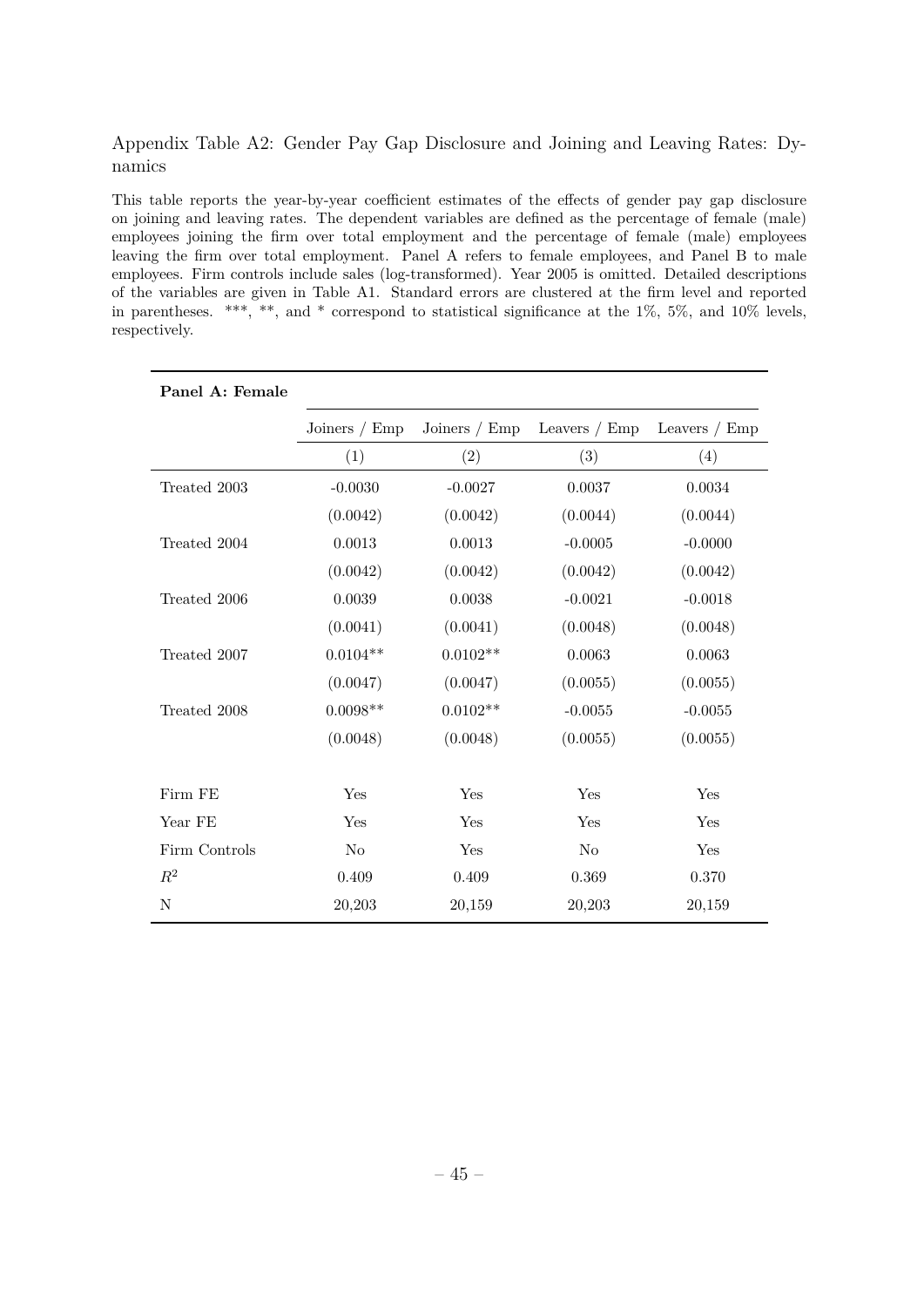| Panel B: Male  |                 |                 |                 |                 |
|----------------|-----------------|-----------------|-----------------|-----------------|
|                | Joiners $/$ Emp | Joiners $/$ Emp | Leavers $/$ Emp | Leavers $/$ Emp |
|                | (1)             | (2)             | (3)             | (4)             |
| Treated 2003   | $-0.0042$       | $-0.0038$       | 0.0021          | 0.0015          |
|                | (0.0063)        | (0.0063)        | (0.0068)        | (0.0068)        |
| Treated 2004   | 0.0034          | 0.0036          | 0.0018          | 0.0014          |
|                | (0.0062)        | (0.0062)        | (0.0066)        | (0.0066)        |
| Treated 2006   | $-0.0089$       | $-0.0089$       | $-0.0075$       | $-0.0079$       |
|                | (0.0058)        | (0.0058)        | (0.0066)        | (0.0066)        |
| Treated 2007   | $-0.0135**$     | $-0.0137**$     | $-0.0002$       | $-0.0006$       |
|                | (0.0061)        | (0.0061)        | (0.0075)        | (0.0075)        |
| Treated 2008   | 0.0007          | $0.0002\,$      | 0.0044          | 0.0053          |
|                | (0.0066)        | (0.0065)        | (0.0080)        | (0.0080)        |
|                |                 |                 |                 |                 |
| Firm FE        | Yes             | Yes             | Yes             | Yes             |
| Year FE        | Yes             | Yes             | Yes             | Yes             |
| Firm Controls  | N <sub>o</sub>  | Yes             | N <sub>o</sub>  | Yes             |
| $\mathbb{R}^2$ | 0.388           | 0.388           | 0.363           | $\,0.365\,$     |
| $\mathbf N$    | 20,203          | 20,159          | 20,203          | 20,159          |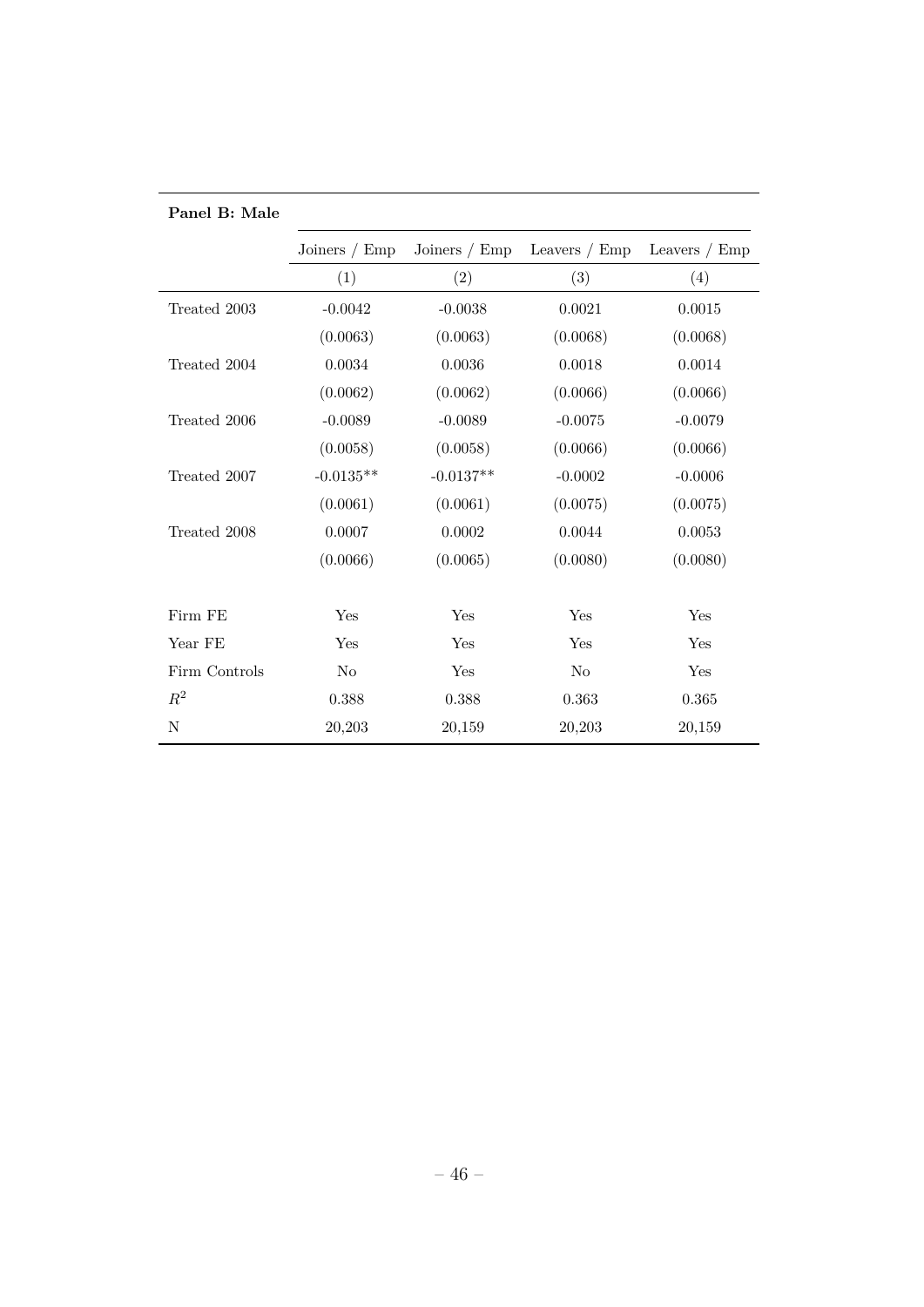## Appendix Table A3: Gender Pay Gap Disclosure and Joining and Leaving Rates: Diffin-Disc Estimates

The table shows the diff-in-disc estimates of the impact of the law on joining and leaving rates at the firm level following Grembi, Nannicini, and Troiano (2016). We include firms with 1-100 employees (i.e., bandwidth of 65) for the years 2003-2008. Employment is measured in year  $T-1$ . The dependent variables are the percentage of female (male) employees joining the firm over total employment and the percentage of female (male) employees leaving the firm over total employment. Columns 1-2 refer to female employees, and columns 3-4 refer to male employees. Detailed descriptions of the variables are given in Table A1. Standard errors are clustered at the firm level and reported in parentheses. \*\*\*, \*\*, and  $*$  correspond to statistical significance at the 1%, 5%, and 10% levels, respectively.

|              |          | Female   | Male        |          |
|--------------|----------|----------|-------------|----------|
|              | Joiners  | Leavers  | Joiners     | Leavers  |
|              | (1)      | (2)      | (3)         | (4)      |
| Diff-in-Disc | 0.0045   | 0.0051   | $-0.0095**$ | 0.0080   |
|              | (0.0036) | (0.0044) | (0.0045)    | (0.0059) |
|              |          |          |             |          |
| Firm FE      | Yes      | Yes      | Yes         | Yes      |
| $R^2$        | 0.443    | 0.384    | 0.445       | 0.381    |
| N            | 46,973   | 46,973   | 46,973      | 46,973   |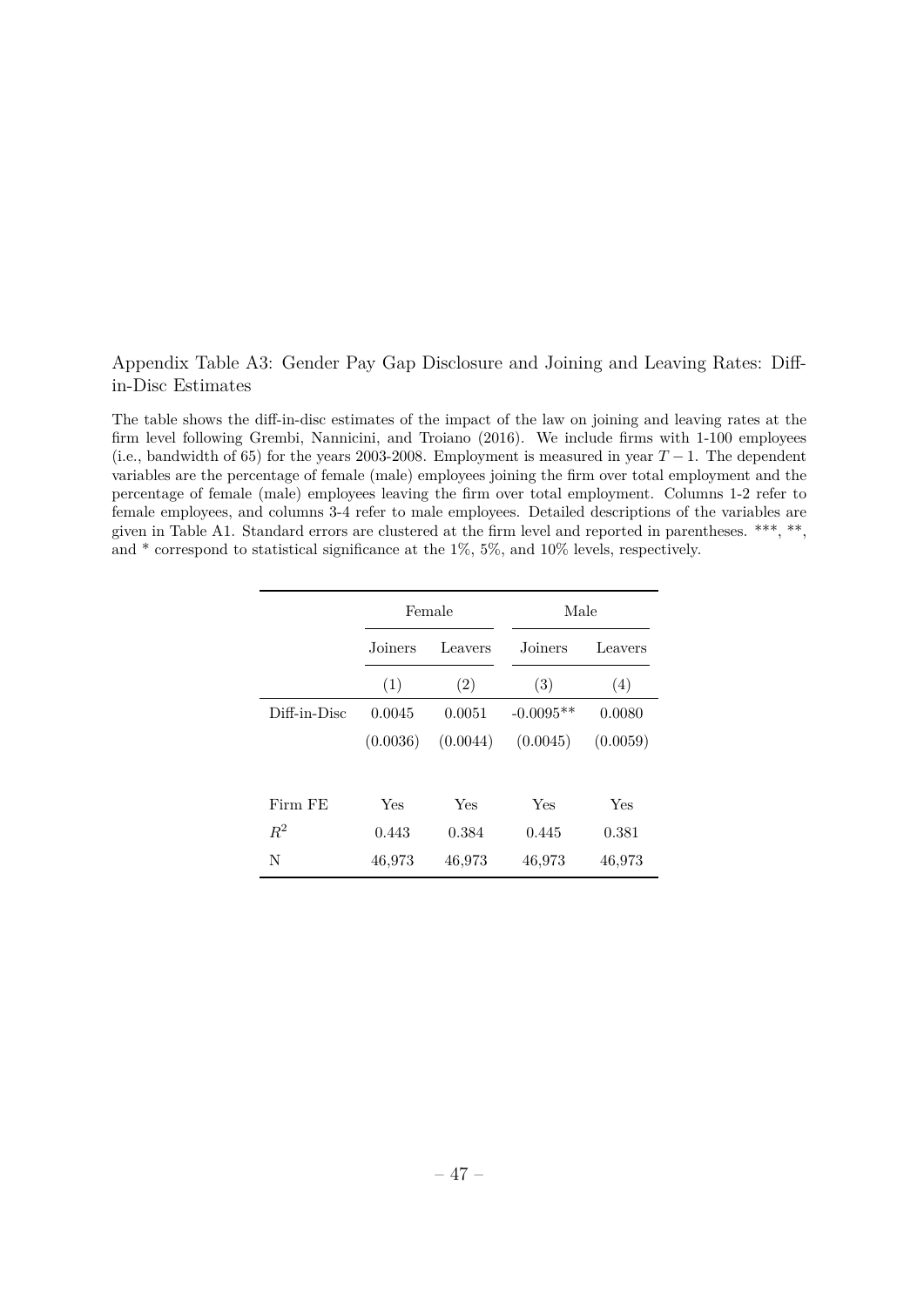This table reports the year-by-year coefficient estimates of the effects of gender pay gap disclosure on employee promotions. Promotion is an indicator equal to 1 if an employee transitions from a lower- to a higher-paying occupation code, and 0 otherwise. Individual controls include employee work experience and age. Firm controls include sales (log-transformed). Detailed descriptions of the variables are given in Table A1. Year 2005 is omitted. Standard errors are double clustered at the individual and the firm level and reported in parentheses. \*\*\*, \*\*, and \* correspond to statistical significance at the 1%, 5%, and 10% levels, respectively.

|                                     | All            | All            | All            | All            |
|-------------------------------------|----------------|----------------|----------------|----------------|
|                                     | (1)            | (2)            | (3)            | (4)            |
| Male x Treated x Year03             | $-0.0016$      | 0.0059         | $-0.0011$      | 0.0067         |
|                                     | (0.0078)       | (0.0079)       | (0.0078)       | (0.0079)       |
| Male x Treated x Year04             | 0.0118         | 0.0041         | 0.0116         | 0.0039         |
|                                     | (0.0087)       | (0.0082)       | (0.0088)       | (0.0082)       |
| Male x Treated x Year06             | $-0.0089$      | $-0.0048$      | $-0.0092$      | $-0.0049$      |
|                                     | (0.0081)       | (0.0080)       | (0.0081)       | (0.0080)       |
| Male x Treated x Year <sub>07</sub> | $-0.0198**$    | $-0.0172*$     | $-0.0199**$    | $-0.0170*$     |
|                                     | (0.0095)       | (0.0091)       | (0.0095)       | (0.0091)       |
| Male x Treated x Year08             | $-0.0107$      | $-0.0074$      | $-0.0112$      | $-0.0076$      |
|                                     | (0.0081)       | (0.0085)       | (0.0081)       | (0.0086)       |
|                                     |                |                |                |                |
| Person-Firm FE                      | Yes            | Yes            | Yes            | Yes            |
| Firm-Year FE                        | N <sub>o</sub> | Yes            | N <sub>0</sub> | Yes            |
| Year FE                             | Yes            | N <sub>o</sub> | Yes            | N <sub>o</sub> |
| Firm Controls                       | N <sub>0</sub> | N <sub>o</sub> | Yes            | No             |
| Individual Controls                 | N <sub>o</sub> | N <sub>o</sub> | Yes            | Yes            |
| $\mathbb{R}^2$                      | 0.313          | 0.481          | 0.313          | 0.481          |
| N                                   | 151,586        | 150,844        | 151,014        | 150,268        |
|                                     |                |                |                |                |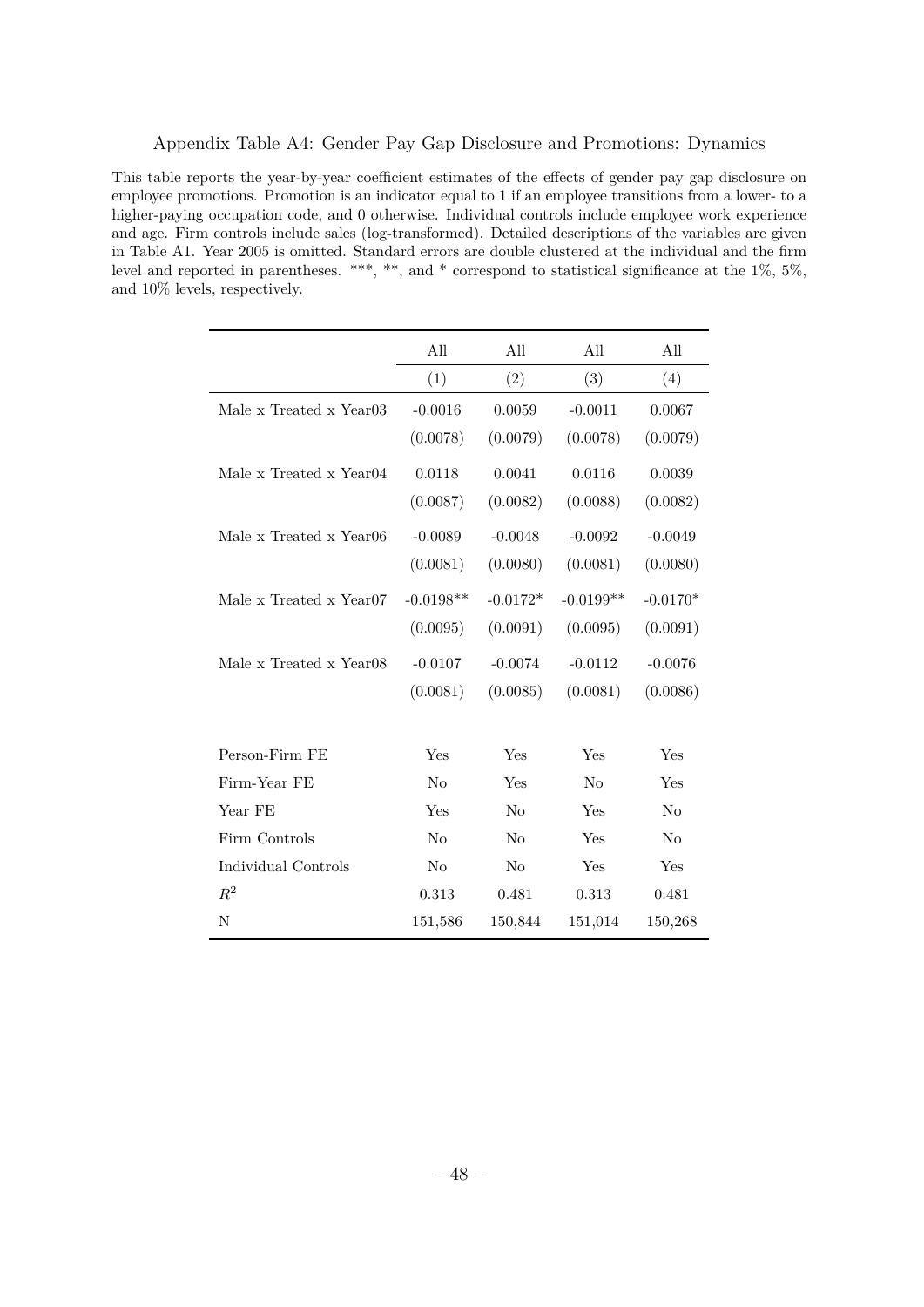#### Appendix Table A5: Gender Pay Gap Disclosure and Promotions: Diff-in-Disc Estimates

The table shows the difference-in-discontinuity estimates of the impact of the law on employee promotions following Grembi, Nannicini, and Troiano (2016). We include firms with 1-100 employees (i.e., bandwidth of 65) for the years 2003-2008. Employment is measured in year *T* − 1. The dependent variable is 1 if an employee transitions from a lower- to a higher-paying occupation code, and 0 otherwise. We rank occupation codes based on average wages computed in the population of Danish firms with 0-100 employees in 2002. Column 1 refers to male employees, and column 2 refers to female employees. Detailed descriptions of the variables are given in Table A1. Standard errors are double clustered at the individual and the firm level and reported in parentheses. \*\*\*, \*\*, and \* correspond to statistical significance at the 1%, 5%, and 10% levels, respectively.

|              | Male     | Female    |
|--------------|----------|-----------|
|              | (1)      | (2)       |
| Diff-in-Disc | 0.0057   | $0.0112*$ |
|              | (0.0060) | (0.0063)  |
|              |          |           |
| Person FE    | Yes      | Yes       |
| $R^2$        | 0.314    | 0.321     |
| N            | 216,074  | 119,098   |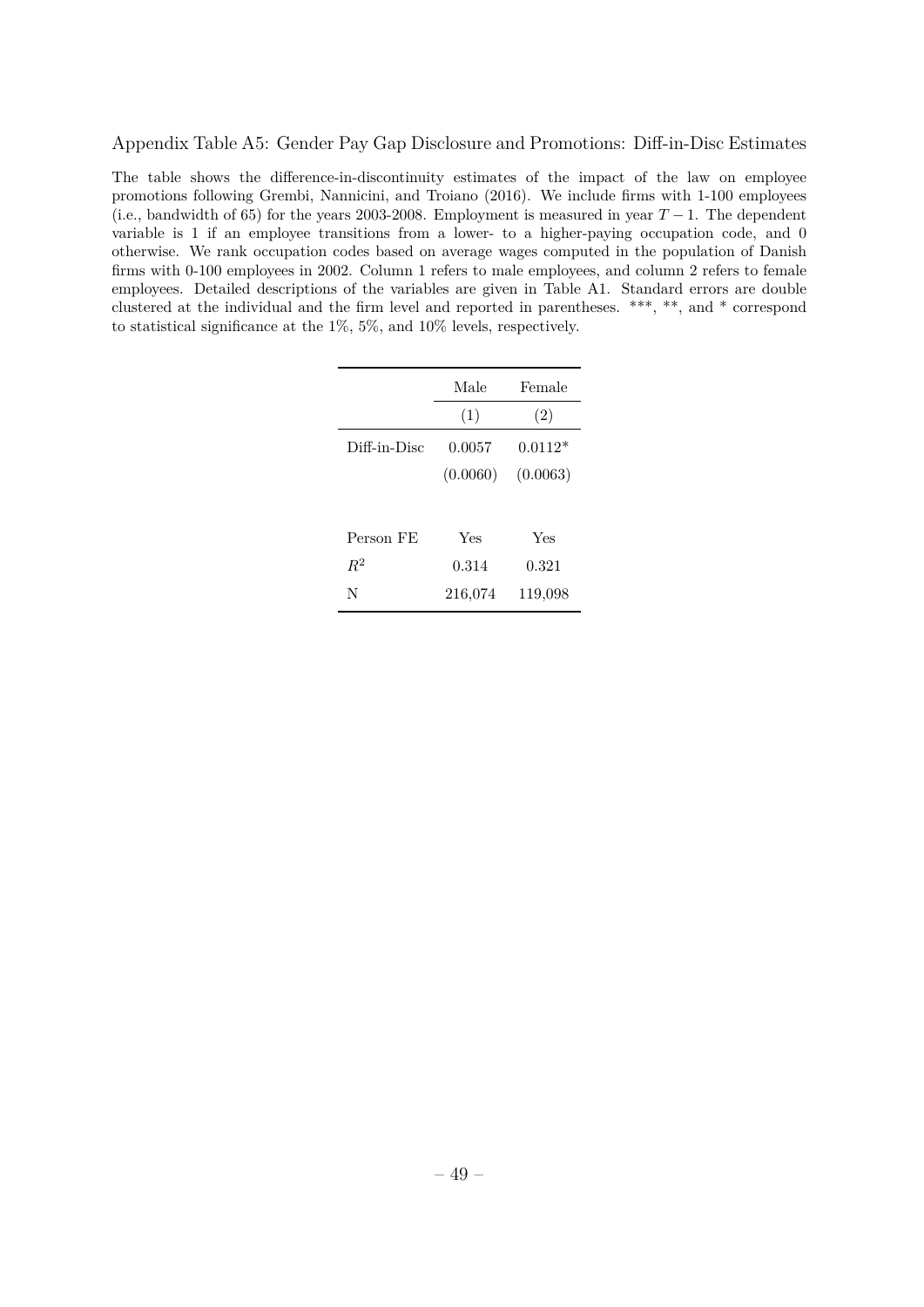#### Appendix Table A6: Gender Pay Gap Disclosure and Firm Outcomes: Dynamics

This table reports the year-by-year coefficient estimates of the effects of gender pay gap disclosure on firm outcomes. The dependent variables are the logarithm of wages per employee (columns 1-2), the logarithm of pension and social security expenses per employee (columns 3-4), the logarithm of sales per employee (columns 5-6), and profits per employee censored at <sup>0</sup> (columns 7-8). We estimate <sup>a</sup> diff-in-diff model using OLS (columns 1-6) and <sup>a</sup> Poisson left-censored regression (columns 7-8). Firm controls include sales (log-transformed). Year <sup>2005</sup> is omitted. Detailed descriptions of the variables are <sup>g</sup>iven in Table A1. Standard errors are clustered at the firm level and reported in parentheses. \*\*\*, \*\*, and \*correspond to statistical significance at the 1%, 5%, and 10% levels, respectively.

|               |              | Wages per Employee | Labor Cost per Employee |           |                | Sales per Employee | Profits per Employee |                      |  |
|---------------|--------------|--------------------|-------------------------|-----------|----------------|--------------------|----------------------|----------------------|--|
|               | (1)          | (2)                | (3)                     | (4)       | (5)            | (6)                | (7)                  | (8)                  |  |
| Treated 2003  | 0.0029       | 0.0018             | $-0.0246$               | $-0.0243$ | $-0.0062$      | $-0.0058$          | 0.0266               | 0.0483               |  |
|               | (0.0063)     | (0.0062)           | (0.0336)                | (0.0337)  | (0.0160)       | (0.0139)           | (0.0528)             | (0.0543)             |  |
| Treated 2004  | 0.0042       | 0.0036             | $-0.0076$               | $-0.0050$ | $-0.0036$      | 0.0027             | 0.0332               | 0.0367               |  |
|               | (0.0056)     | (0.0055)           | (0.0295)                | (0.0295)  | (0.0148)       | (0.0122)           | (0.0462)             | (0.0471)             |  |
| Treated 2006  | $-0.0135**$  | $-0.0137**$        | 0.0090                  | 0.0089    | $-0.0112$      | $-0.0084$          | 0.0563               | 0.0691               |  |
|               | (0.0057)     | (0.0056)           | (0.0252)                | (0.0251)  | (0.0147)       | (0.0123)           | (0.0440)             | (0.0449)             |  |
| Treated 2007  | $-0.0310***$ | $-0.0327***$       | $-0.0194$               | $-0.0196$ | $-0.0506***$   | $-0.0404***$       | 0.0202               | 0.0299               |  |
|               | (0.0072)     | (0.0069)           | (0.0288)                | (0.0289)  | (0.0165)       | (0.0149)           | (0.0496)             | (0.0517)             |  |
| Treated 2008  | $-0.0350***$ | $-0.0337***$       | $-0.0428$               | $-0.0436$ | $-0.0361**$    | $-0.0351**$        | 0.0105               | 0.0137               |  |
|               | (0.0081)     | (0.0074)           | (0.0323)                | (0.0323)  | (0.0178)       | (0.0164)           | (0.0633)             | (0.0647)             |  |
|               |              |                    |                         |           |                |                    |                      |                      |  |
| Firm FE       | Yes          | Yes                | Yes                     | Yes       | Yes            | Yes                | Yes                  | Yes                  |  |
| Year FE       | Yes          | Yes                | Yes                     | Yes       | Yes            | Yes                | Yes                  | Yes                  |  |
| Firm Controls | No           | Yes                | No                      | Yes       | N <sub>o</sub> | Yes                | No                   | Yes                  |  |
| $R^2$         | 0.851        | 0.865              | 0.531                   | 0.534     | 0.841          | 0.875              | $\ddot{\phantom{a}}$ | $\ddot{\phantom{0}}$ |  |
| N             | 24,241       | 24,177             | 24,178                  | 24,137    | 24,216         | 24,177             | 23,387               | 23,326               |  |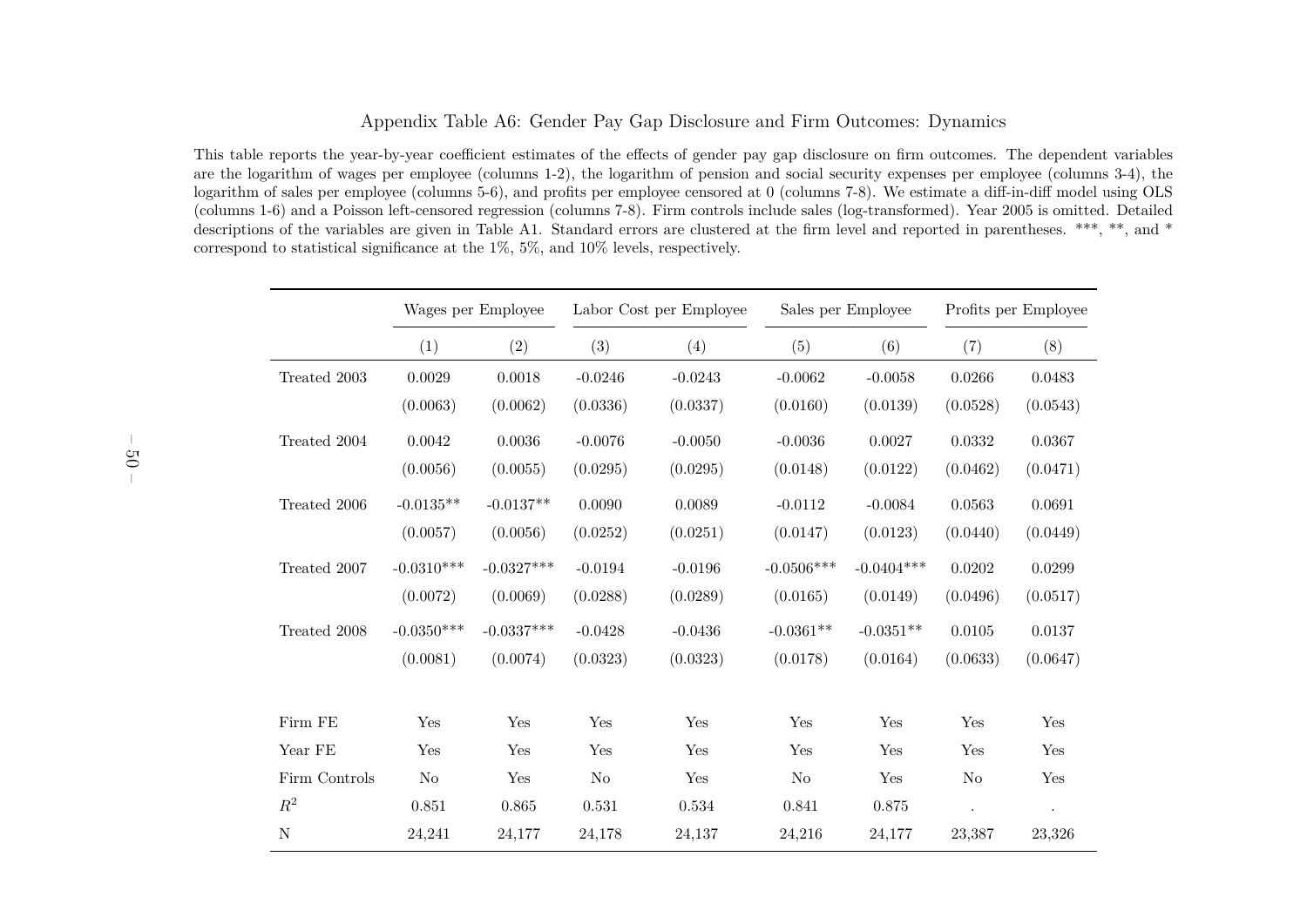## Appendix Table A7: Gender Pay Gap Disclosure and Firm Outcomes: Diff-in-Disc Estimates

The table shows the diff-in-disc estimates of the impact of the law on firm outcomes following Grembi, Nannicini, and Troiano (2016). We include firms with 1-100 employees (i.e., bandwidth of 65) for the years 2003-2008. Employment is measured in year  $T-1$ . The dependent variables are the logarithm of wages per employee (column 1), the logarithm of pension and social security expenses per employee (column 2), the logarithm of sales per employee (column 3), and profits per employee (column 4). Detailed descriptions of the variables are given in Table A1. Standard errors are clustered at the firm level and reported in parentheses. \*\*\*, \*\*, and \* correspond to statistical significance at the 1%, 5%, and 10% levels, respectively.

|              | Employee Number in Year T-1 |                   |                   |                   |  |  |  |  |
|--------------|-----------------------------|-------------------|-------------------|-------------------|--|--|--|--|
|              | Wages / Emp.                | Profits / Emp.    |                   |                   |  |  |  |  |
|              | (1)                         | $\left( 2\right)$ | $\left( 3\right)$ | $\left( 4\right)$ |  |  |  |  |
| Diff-in-Disc | $-0.0083*$                  | 0.0356            | $-0.0022$         | 132.4744          |  |  |  |  |
|              | (0.0044)                    | (0.0241)          | (0.0152)          | (102.5967)        |  |  |  |  |
|              |                             |                   |                   |                   |  |  |  |  |
| Firm FE      | Yes                         | Yes               | Yes               | Yes               |  |  |  |  |
| $R^2$        | 0.934                       | 0.608             | 0.864             | 0.809             |  |  |  |  |
| N            | 46,974                      | 46,485            | 46,862            | 45,477            |  |  |  |  |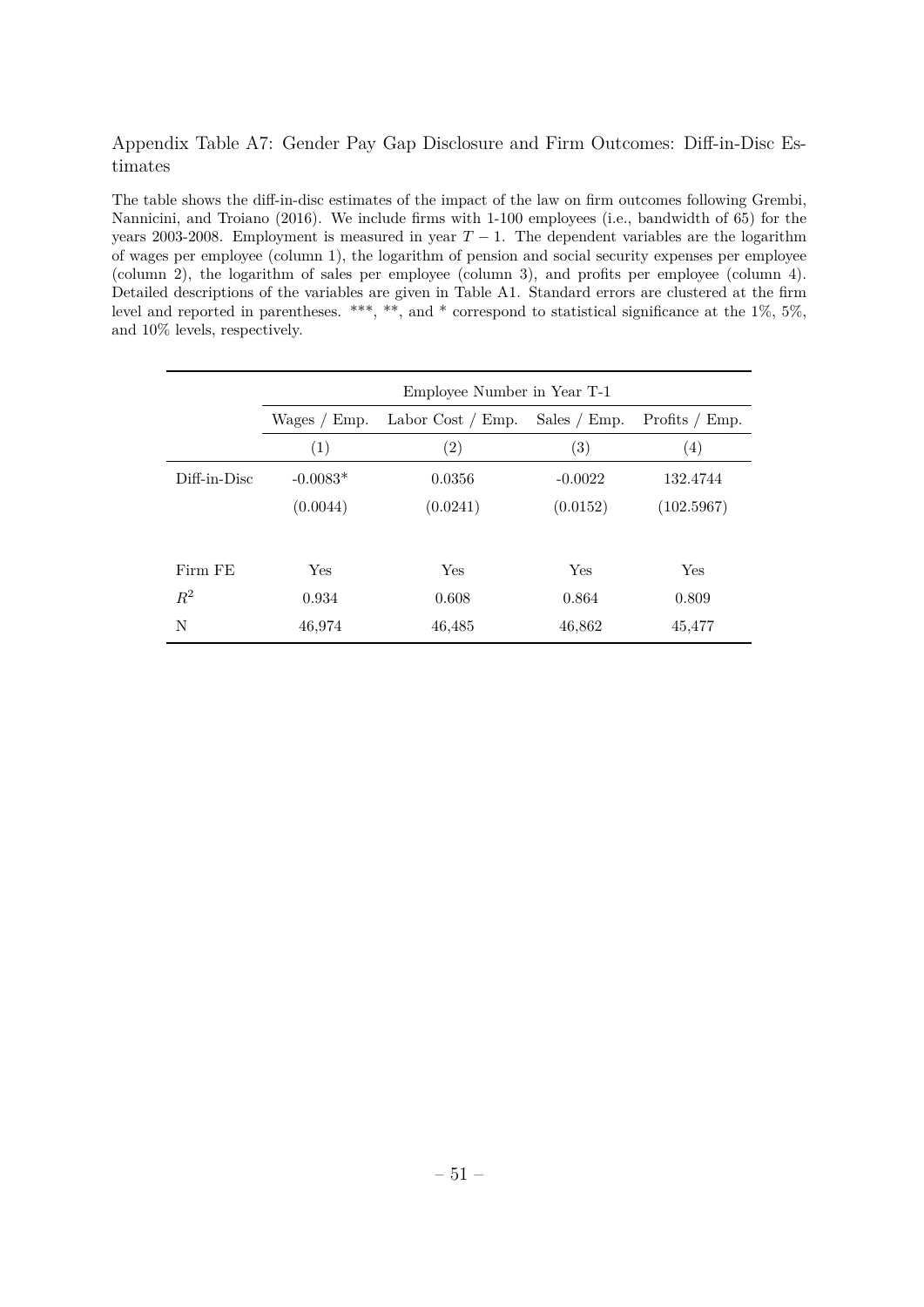#### Appendix Table A8: Diff-in-diff Heterogeneity: Firm Gender Pay Gap

This table reports the effects of gender pay gap disclosure on employee wages, depending on the firm pre-treatment level of the gender pay gap. *pre*\_*gap* is an indicator that takes values from 1 to 10 for the lowest and highest deciles, respectively, of the firm-level pre-treatment "unexplained" gender pay gap. Each column presents coefficients from a different multivariate regression. Column 1 (2) is estimated using only male (female) employees. Columns 3 and 4 use the entire sample. The dependent variable is employee annual wage (log transformed). Treated is a dummy that takes the value of 1 for individuals working in firms with 35-50 employees before the introduction of the law, and 0 for individuals in firms with 20-34 employees. Post takes a value of 1 for 2006, 2007, and 2008, and a value of 0 for years 2003, 2004, and 2005. Detailed descriptions of the variables are given in Table A1. Standard errors are double clustered at the individual and the firm level and reported in parentheses. \*\*\*, \*\*, and \* correspond to statistical significance at the 1%, 5%, and 10% levels, respectively.

|                                    | Male           | Female         | All         | All         |
|------------------------------------|----------------|----------------|-------------|-------------|
|                                    | (1)            | (2)            | (3)         | (4)         |
| Treated x Post                     | 0.0012         | $-0.0010$      | $-0.0012$   |             |
|                                    | (0.0129)       | (0.0144)       | (0.0144)    |             |
| Post x $pre\_gap$                  | 0.0011         | $0.0041***$    | $0.0041***$ |             |
|                                    | (0.0014)       | (0.0015)       | (0.0015)    |             |
| Male x Post                        |                |                | $0.0176*$   | 0.0111      |
|                                    |                |                | (0.0100)    | (0.0094)    |
| Treated x Post x Male              |                |                | 0.0026      | 0.0216      |
|                                    |                |                | (0.0171)    | (0.0153)    |
| Male x Post x $pre\_gap$           |                |                | $-0.0030$   | $-0.0032*$  |
|                                    |                |                | (0.0019)    | (0.0018)    |
| Treated x Post x $pre\_gap$        | $-0.0038*$     | $-0.0006$      | $-0.0006$   |             |
|                                    | (0.0022)       | (0.0024)       | (0.0024)    |             |
| Treated x Post x Male x $pre\_gap$ |                |                | $-0.0033$   | $-0.0053**$ |
|                                    |                |                | (0.0030)    | (0.0027)    |
|                                    |                |                |             |             |
| Person x Firm FE                   | Yes            | Yes            | Yes         | Yes         |
| Year FE                            | Yes            | Yes            | Yes         | $\rm No$    |
| Firm x Year FE                     | N <sub>o</sub> | N <sub>o</sub> | No          | Yes         |
| $\mathbb{R}^2$                     | 0.877          | 0.829          | 0.869       | 0.885       |
| $\mathbf N$                        | 69,035         | 44,655         | 113,690     | 113,499     |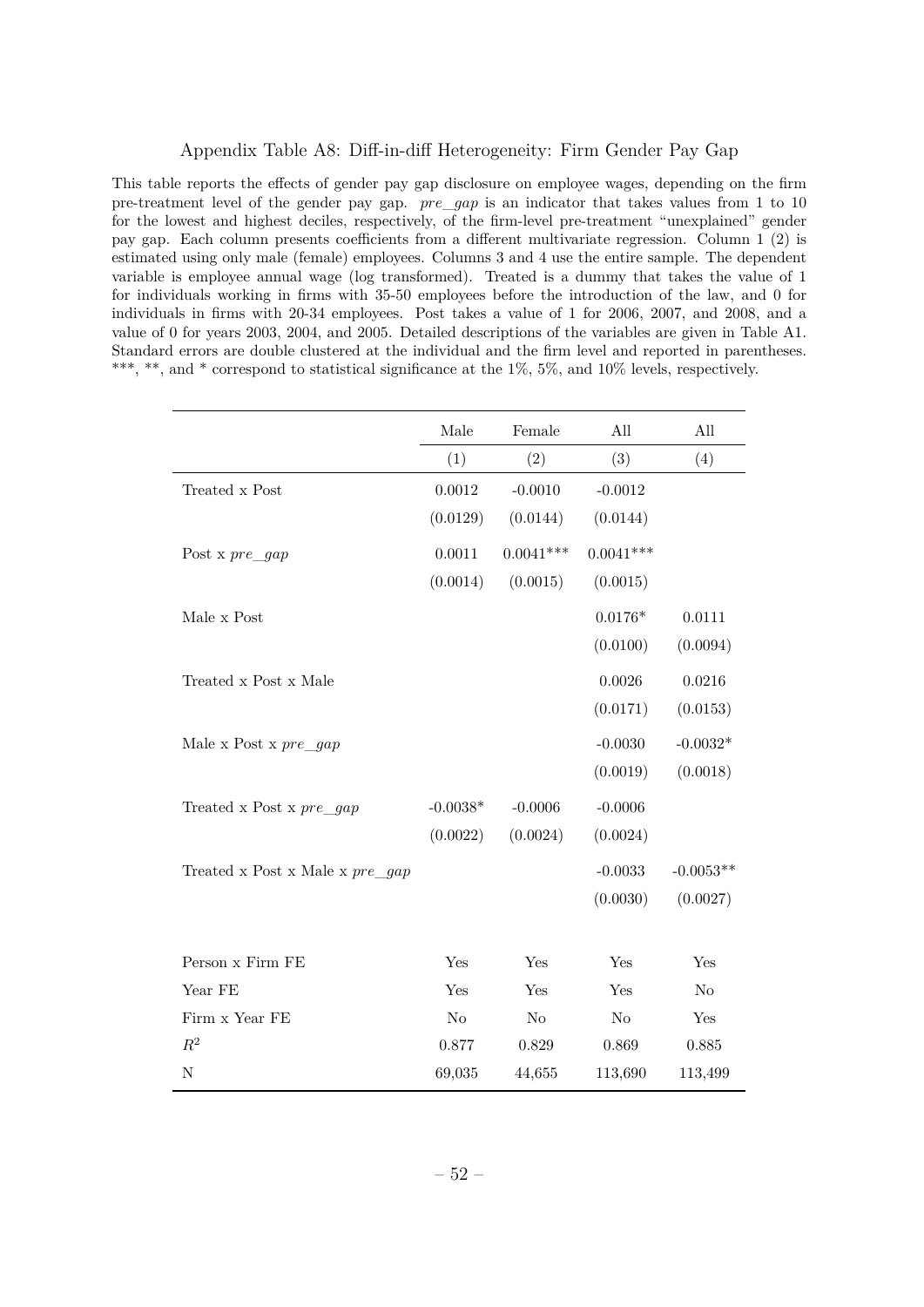#### Appendix Table A9: Diff-in-Diff Heterogeneity: The Effect of Having Children

This table reports the effects of gender pay gap disclosure on employee wages depending on whether they have children. Have Children is an indicator variable that takes the value of 1 if an individual has children, and 0 if otherwise. Each column presents coefficients from a different multivariate regression. Column 1 (2) is estimated using only male (female) employees. Columns 3 and 4 use the entire sample. The dependent variable is employee annual wage (log transformed). Treated is a dummy that takes the value of 1 for individuals working in firms with 35-50 employees before the introduction of the law, and 0 for individuals in firms with 20-34 employees. Post takes a value of 1 for 2006, 2007, and 2008, and 0 for years 2003, 2004, and 2005. Detailed descriptions of the variables are given in Table A1. Standard errors are double clustered at the individual and the firm level and reported in parentheses. \*\*\*, \*\*, and  $*$  correspond to statistical significance at the  $1\%$ ,  $5\%$ , and  $10\%$  levels, respectively.

|                                       | Male         | Female       | All            | All            |
|---------------------------------------|--------------|--------------|----------------|----------------|
|                                       | (1)          | (2)          | (3)            | (4)            |
| Treated x Post                        | $-0.0324***$ | 0.0128       | 0.0129         |                |
|                                       | (0.0085)     | (0.0116)     | (0.0116)       |                |
| $\operatorname{Post}$ x Have Children | $-0.1105***$ | $-0.0476***$ | $-0.0469***$   | $-0.0342***$   |
|                                       | (0.0054)     | (0.0078)     | (0.0078)       | (0.0077)       |
| Treated x Post x Have Children        | $0.0233***$  | $-0.0126$    | $-0.0127$      | $-0.0120$      |
|                                       | (0.0085)     | (0.0121)     | (0.0120)       | (0.0112)       |
| Male x Post                           |              |              | $0.0428***$    | $0.0404$ ***   |
|                                       |              |              | (0.0085)       | (0.0086)       |
| Treated x Post x Male                 |              |              | $-0.0453***$   | $-0.0399$ ***  |
|                                       |              |              | (0.0134)       | (0.0127)       |
| Male x Post x Have Children           |              |              | $-0.0638***$   | $-0.0620***$   |
|                                       |              |              | (0.0091)       | (0.0091)       |
| Treated x Post x Male x Have Children |              |              | $0.0359**$     | $0.0339**$     |
|                                       |              |              | (0.0141)       | (0.0134)       |
|                                       |              |              |                |                |
| Person-Firm FE                        | Yes          | Yes          | Yes            | Yes            |
| Year FE                               | Yes          | Yes          | Yes            | N <sub>0</sub> |
| Firm x Year FE                        | $\rm No$     | No           | N <sub>o</sub> | Yes            |
| $R^2$                                 | 0.870        | 0.827        | 0.867          | 0.885          |
| $\mathbf N$                           | 145,852      | 79,532       | 225,384        | 223,624        |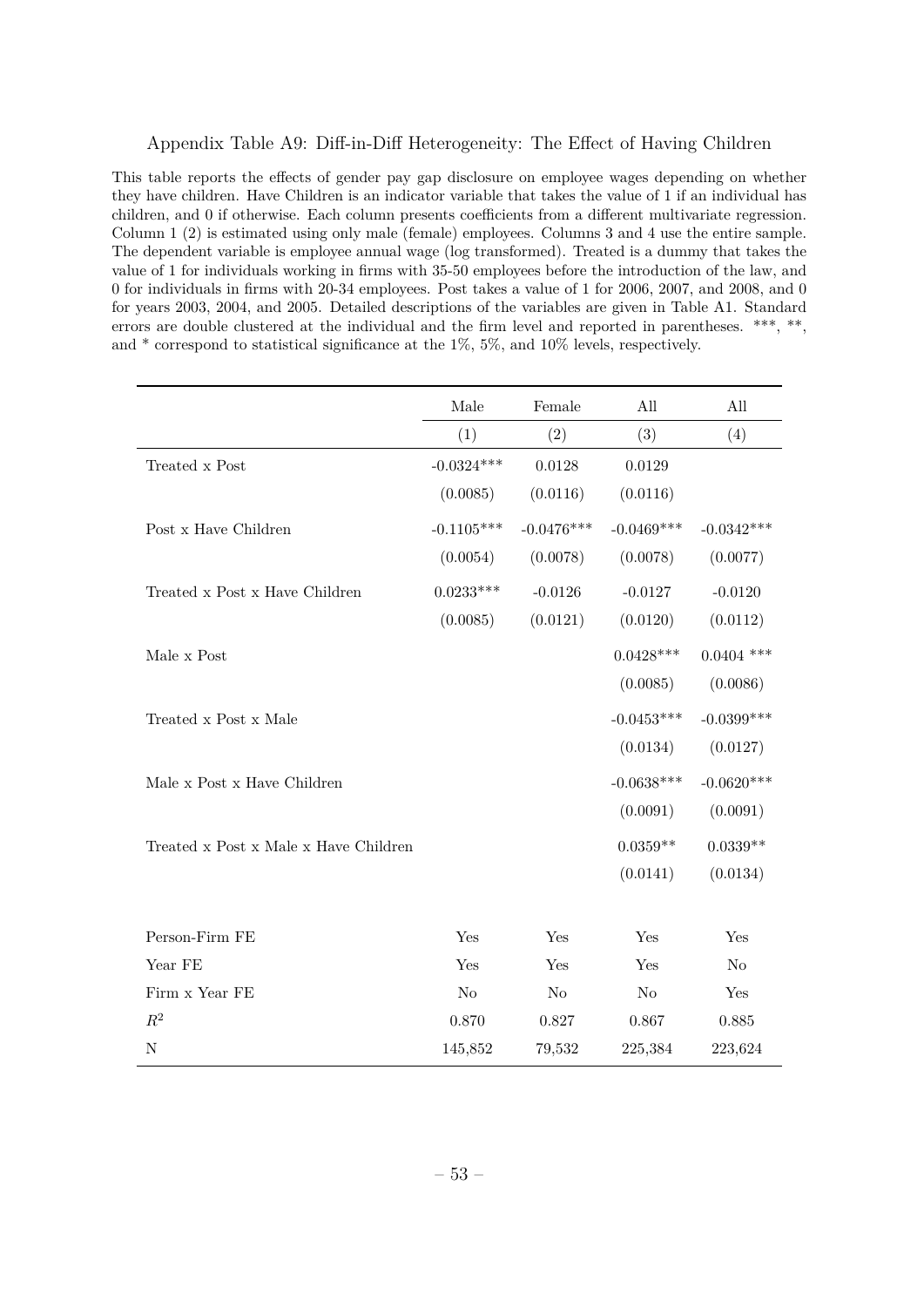# **II Law Details**

This section provides more information regarding the law. We include a timeline describing the law introduction and discuss the law implementation and compliance. We gathered information from several sources, including the original law, news articles, an evaluation survey conducted by the Ministry of Employment, and a major employer organization. Finally, we verified the information with a Danish law firm that specializes in labor law.

## **II.1 Timeline**

Below, we present a detailed timeline of the law introduction:

- January 2005: A snap election was announced on January 18, 2005, one year earlier than scheduled, and took place on February 8, 2005. Although the governing party was regarded as the front-runner, uncertainty existed regarding the reelection. The day before the election, the two main polls predicted reelection with 52.4% and 52.9% of the votes, respectively.
- February 2005: During the campaign for the snap election, the leading governing party, Venstre, promised to reduce the gender pay gap by introducing a law that would require firms with more than 35 employees to produce gender-disaggregated wage statistics.
- October 2005: The re-elected government announced it would introduce a bill to amend the Equal Pay Act.
- December 2005: Prime Minister Anders Fogh Rasmussen presented at his weekly press conference the government's bill on gender-disaggregated wage statistics and also introduced the bill to the Parliament.
- June 2006: The proposal was voted and adopted on June 9, 2006. The proposal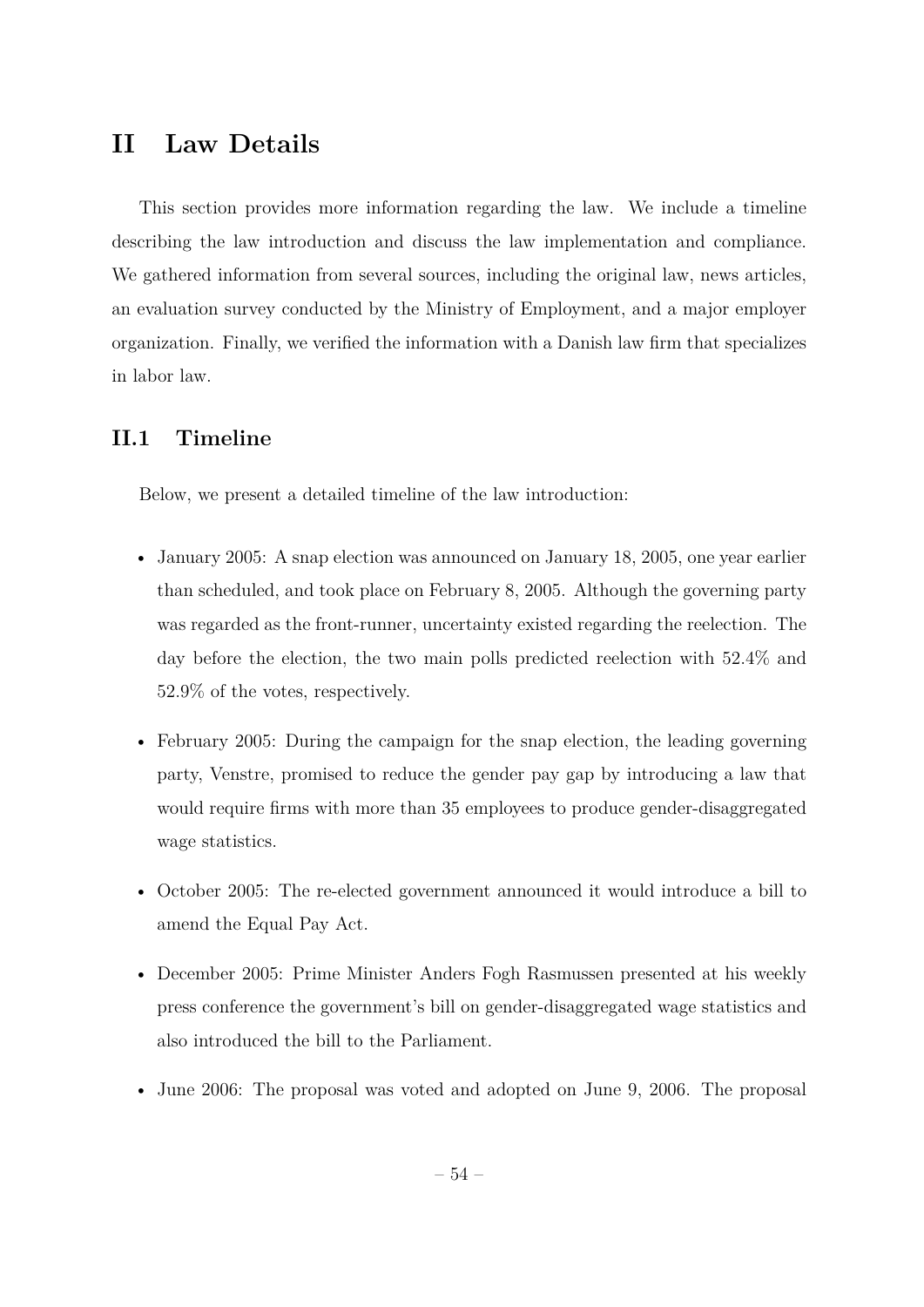passed by a majority of 24 that voted it through (out of 179 members of parliament).

• January 2007: The new provisions came into force. The first gender-based wage statistic produced by companies should cover 12 months starting no later than January  $1<sup>st</sup>$ , 2007.

## **II.2 Implementation**

The initial announcement related to the legislation took place during the electoral campaign in February 2005 and was widely reported by news agencies.<sup>26</sup>. Although this announcement emphasized only the 35-employee cutoff, the actual law stated that an employer with a minimum of 35 employees and at least 10 employees of each gender within an occupation classification code (six-digit DISCO code) must each year prepare gender-segregated wage statistics for the purpose of consulting and informing the employees of wage gaps between men and women in the firm. Firms needed to disclose once per year for every year they met the requirements of the law. The law did not specify the exact wage measure the firm had to construct (but it specified it had to be at the occupation and gender level). The firm could decide what wage statistic to compute but had to explain in a report how the wage statistic was constructed and had to make sure the wage statistic was transparent to "allow comparison of women's and men's wages in a meaningful way". Moreover, firms needed to consistently use the same wage statistic throughout their report to allow comparability.

To obtain information on the wage statistic that firms more commonly used in practice as well as the way firms implemented the policy, we gathered information from two sources: the Danish Employer Confederation (DA) and an evaluation study that the Ministry for Employment conducted (SFI report, Holt and Larsen, 2011) in 2009, three years after the law passage.<sup>27</sup> The SFI evaluation report was based on a questionnaire

 $26$ e.g., Politiken (2005); Bureau (2005).

<sup>&</sup>lt;sup>27</sup>The Ministry for Employment commissioned The Danish National Centre for Social Research (SFI)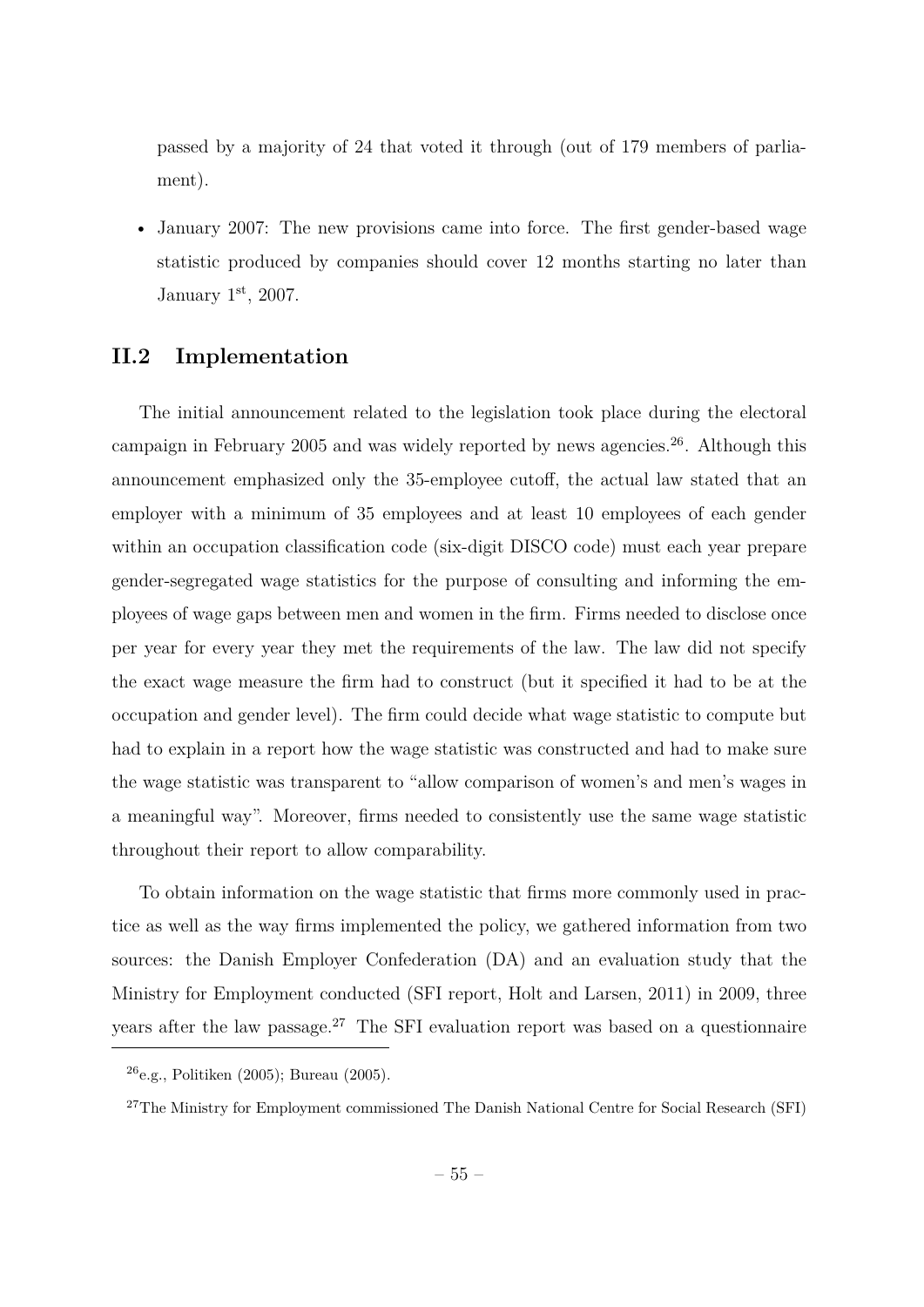survey sent to management and employee representatives in 740 companies that, according to Statistics Denmark, were covered by the law.<sup>28</sup> We also reached out to one of Denmark's largest employer associations, the Danish Employer Confederation (DA), in order to obtain more information on what statistic firms more commonly constructed. According to these sources, the most common statistics were the percentage differences in wages and mean wages for men and women in the same occupation.

The statistics had to be provided by gender and occupation. However, companies expressed in the SFI evaluation report "that the DISCO codes are difficult to work with". To get around the issue that the 10-10 requirement may not be satisfied, one survey respondent mentioned that firms tend to design their own groups: "What they [HR] do is that, for example, suppose there is a large IT department with 30 people -22 men and 8 women. Since there is not 10 of each, they are grouped with another department (or similar)." Another firm mentioned it reported each individual's wage statistics (i.e, not following the DISCO group recommendation).

The gender wage statistics are typically made available to both management and employee representatives. The management and the employee representatives are then responsible for informing the employees and giving them the opportunity to express their views on the statistics. Most companies informed representatives and employees through the collaboration committee meeting between leaders and employees (Samarbejds Udvalg/ Medbestemmelse og MEdindflydels ) or the HR department.

Finally, in terms of enforcement, according to the law, "If a company does not meet the legal requirements, the employer can be punishable by a fine. Anyone will be in the position to report to the police if one thinks that an employer does not comply with the law. The police are then responsible to investigate and determine if there are

to conduct an evaluation of the law.

<sup>&</sup>lt;sup>28</sup>The collection of data consisted of an online form with phone follow-up. The response rate was 61 percent.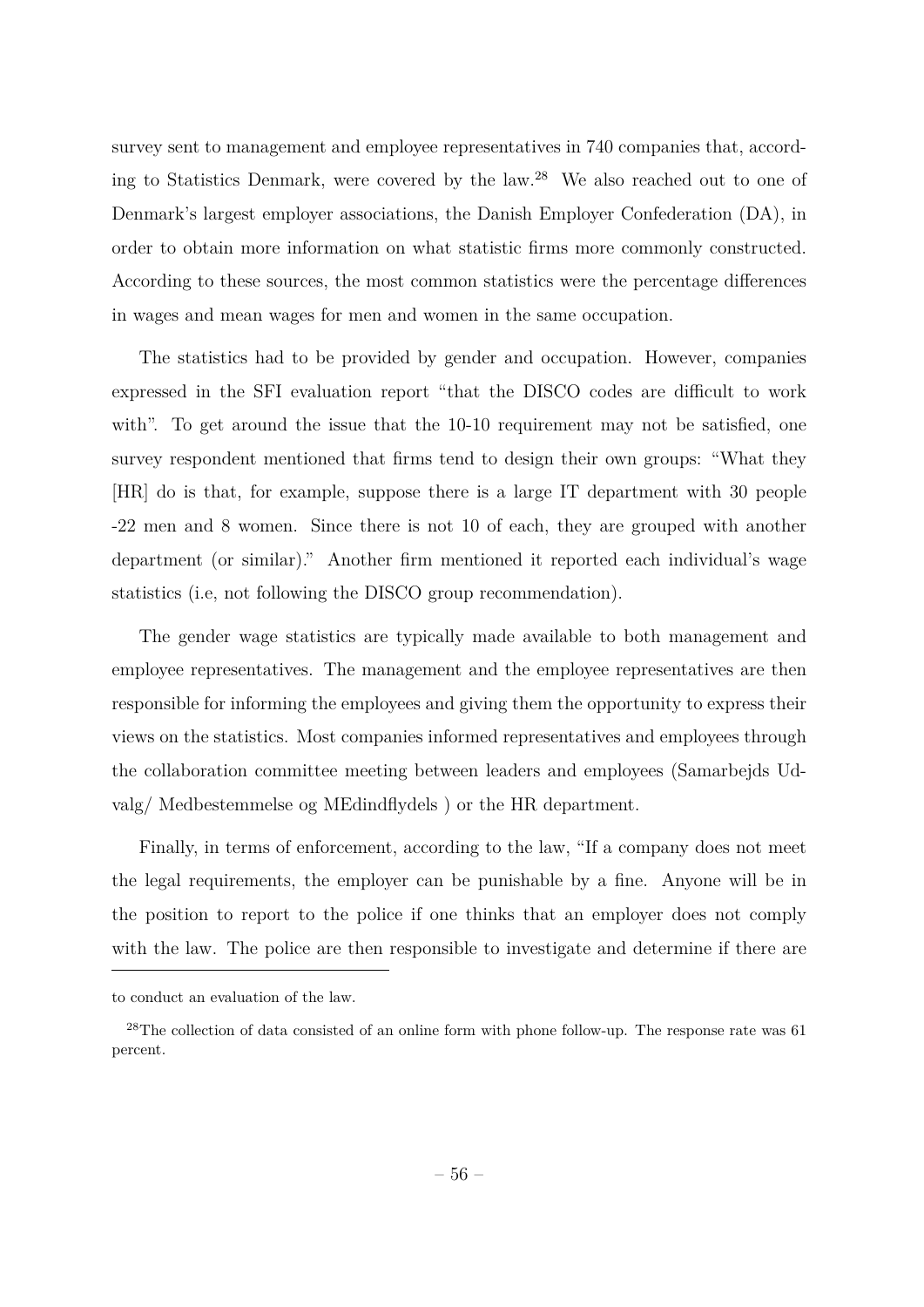grounds to press charges". To the best of our knowledge, no company has been fined.<sup>29</sup> Nevertheless, according to newspaper articles, employer organizations and their legal advisors were threatening with lawsuits if firms did not comply with the law (Politiken, 2007).

<sup>29</sup>However, a fine is only made public if a business does not accept it, in which case the matter will be settled in court.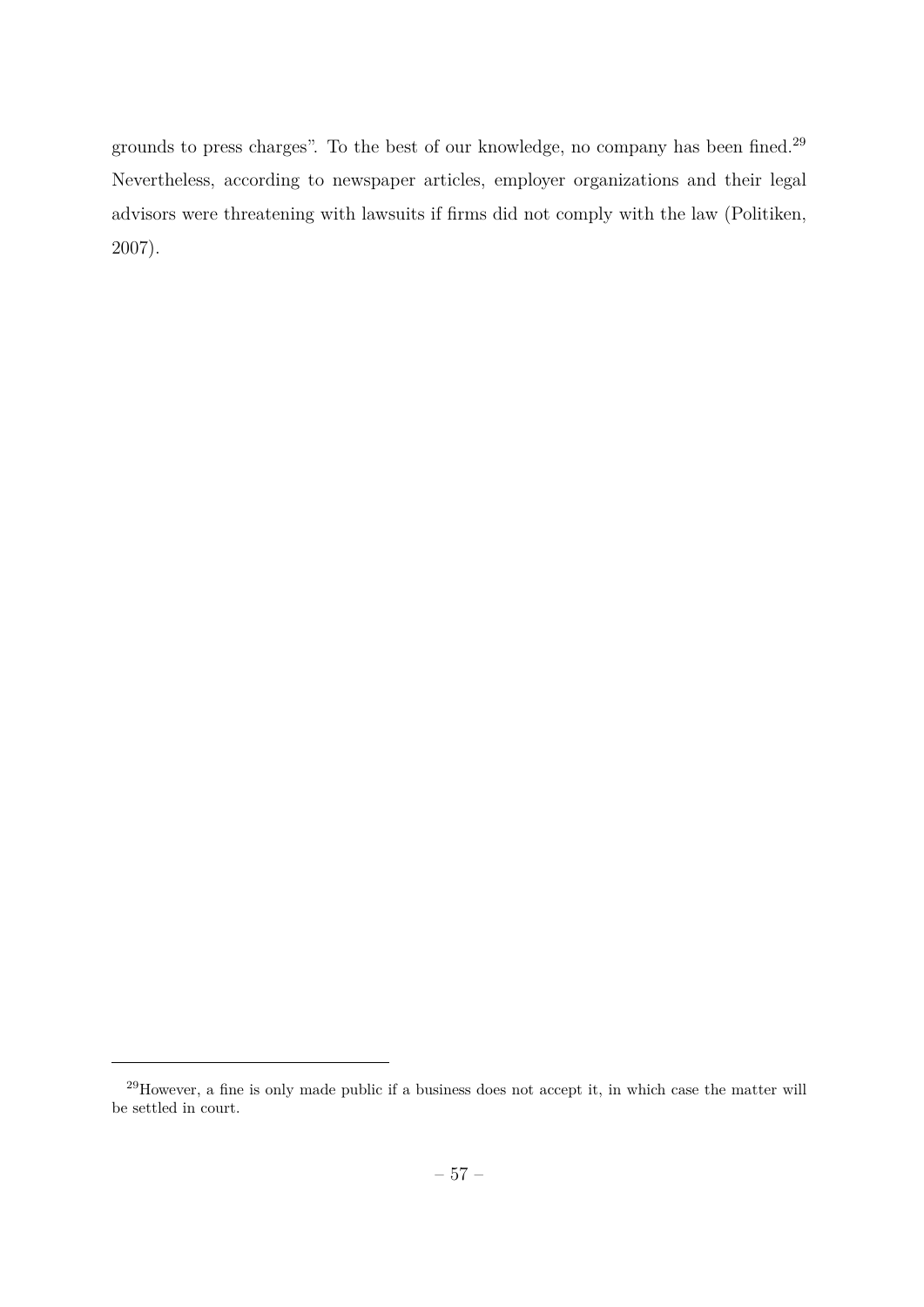# **Internet Appendix to**

# **"Do Firms Respond to Gender Pay Gap Disclosure?"**

Morten Bennedsen, Elena Simintzi, Margarita Tsoutsoura, and Daniel Wolfenzon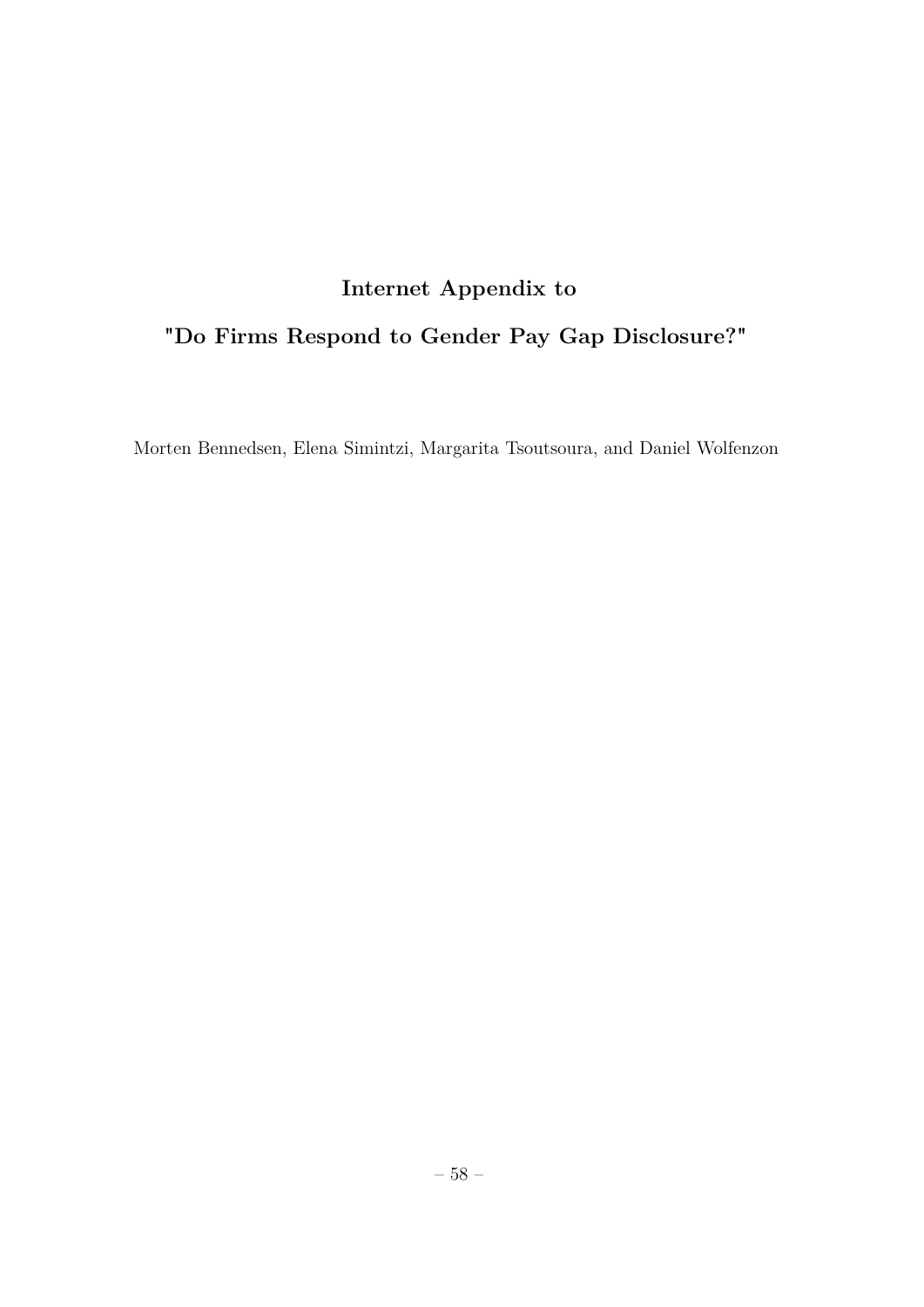The plots present results of the McCrary (2008) test, which tests for the continuity in the densities of the running variable at the 35-employee cutoff. Sub-figure (a) presents the plot for years 2003-2005, and sub-figure (b) for years 2006-2008.

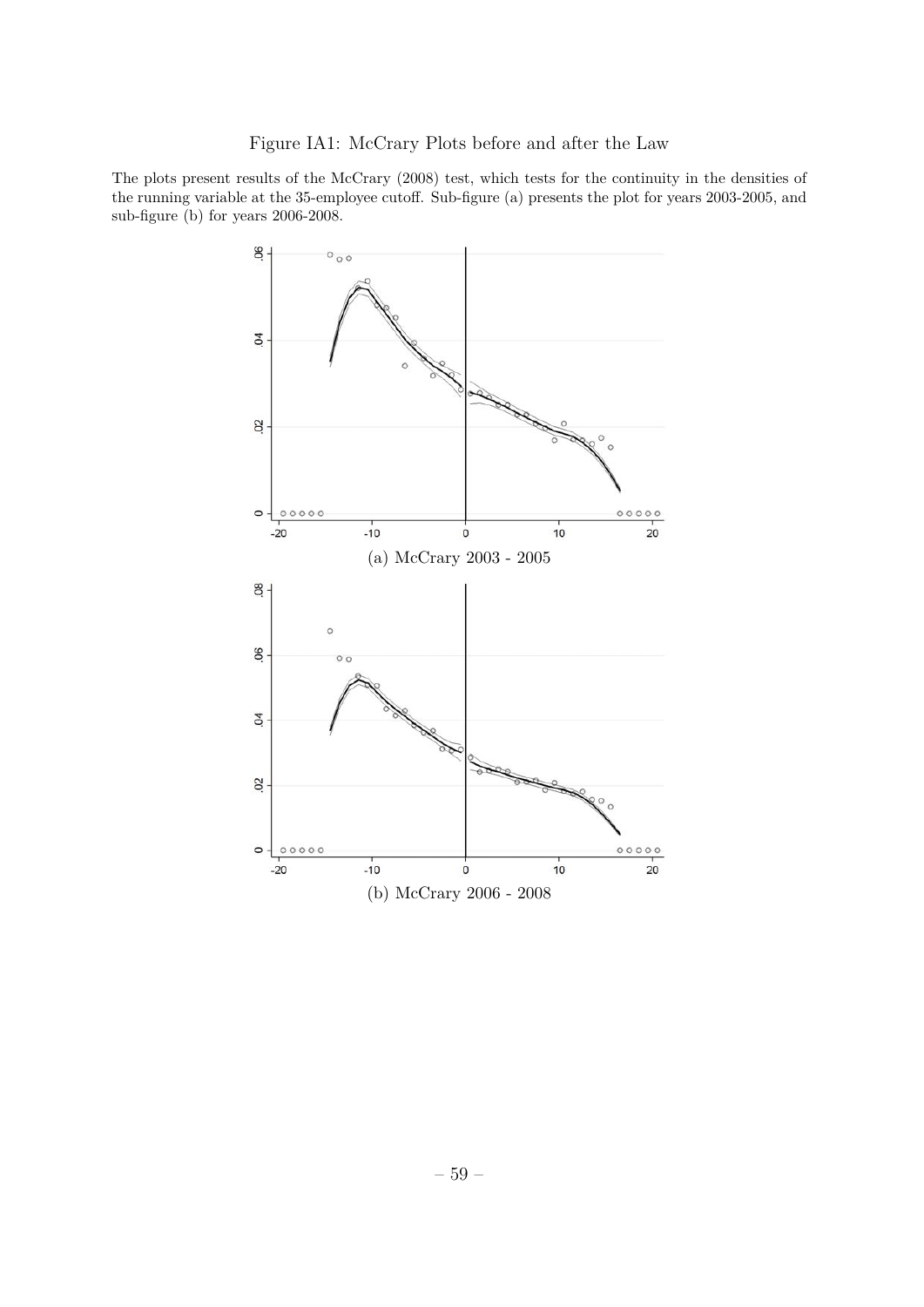We repeat the main diff-in-disc estimates of Table 5 for bandwidths 15-110 for males (a) and females (b) separately. The solid line plots the estimated coefficients, and the dotted lines represent the 95% confidence interval.

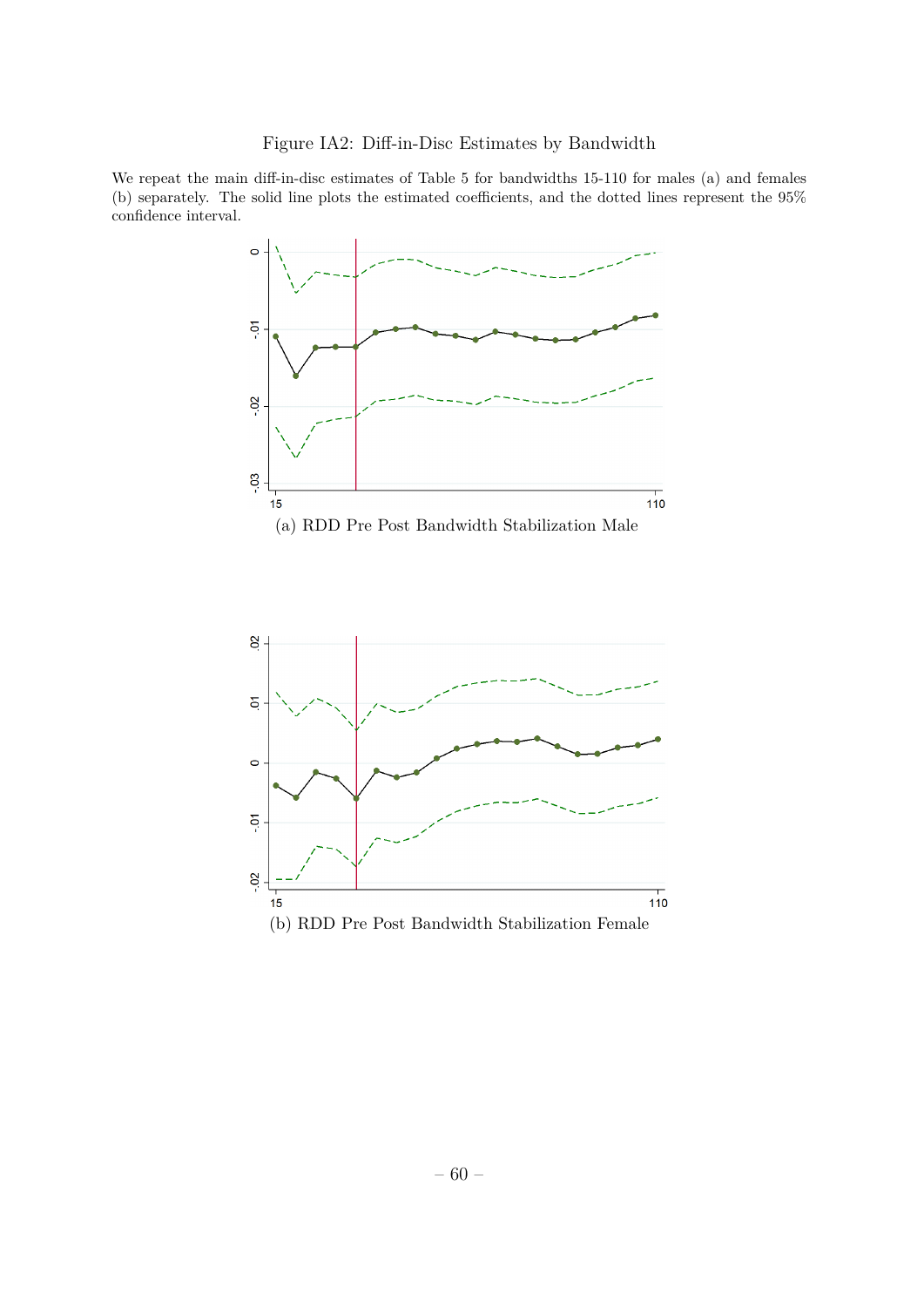#### Table IA1: Diff-in-Diff Sample: Pre-Treatment Industry Distribution

This table reports the industry composition of our diff-in-diff sample based on the unique number of firms in 2005 (one year prior to the law passage). We classify firms into 9 industries according to the Statistics Denmark industry classification code: 1. Agriculture, fishing, quarrying; 2. Manufacturing; 3. Electricity, gas and water supply; 4. Construction; 5. Wholesale and retail trade, hotels, restaurants; 6. Transport, post and telecommunications; 7. Finance and business activities; 8. Public and personal services; 9. Activity not stated.

|                  | All          |       | Treated           |       | Control      |       |  |
|------------------|--------------|-------|-------------------|-------|--------------|-------|--|
| 9-Cat Industry   | No. of Firms | $\%$  | No. of Firms      | %     | No. of Firms | %     |  |
|                  | (1)          | (2)   | $\left( 3\right)$ | (4)   | (5)          | (6)   |  |
| 2: Manufacturing | 1,008        | 28.83 | 374               | 32.13 | 634          | 27.19 |  |
| 4: Construction  | 423          | 12.10 | 143               | 12.29 | 280          | 12.01 |  |
| 5: Retail        | 1,374        | 39.30 | 427               | 36.68 | 947          | 40.61 |  |
| 6: Telecom       | 186          | 5.32  | 71                | 6.10  | 115          | 4.93  |  |
| 7: Finance       | 505          | 14.45 | 149               | 12.80 | 356          | 15.27 |  |
| Total            | 3,496        | 100   | 1,164             | 100   | 2,332        | 100   |  |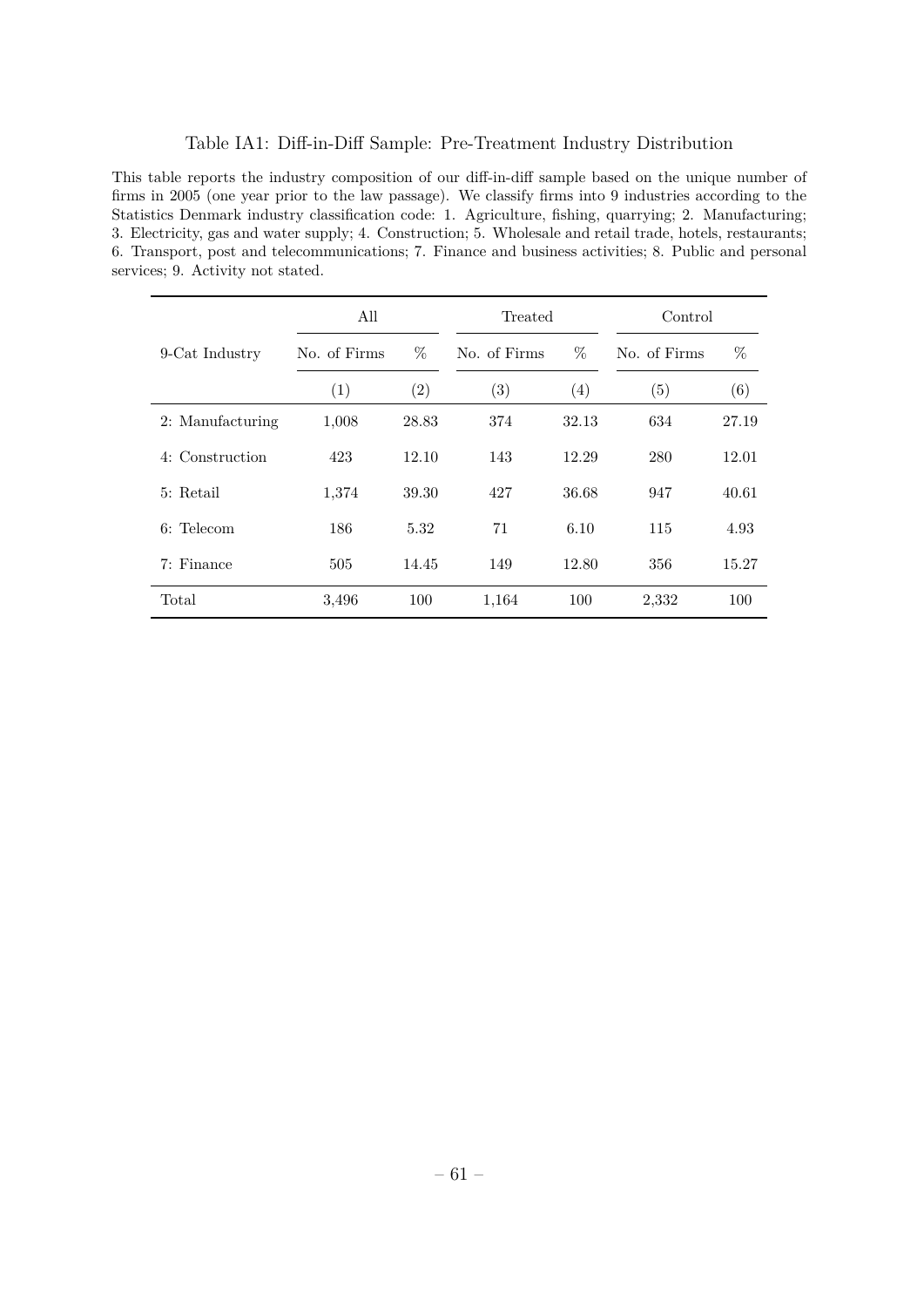|                       | Male           | Female   | All          | All            | Male         | Female   | All          | All         |
|-----------------------|----------------|----------|--------------|----------------|--------------|----------|--------------|-------------|
|                       | (1)            | (2)      | (3)          | (4)            | (5)          | (6)      | (7)          | (8)         |
| Treated x Post        | $-0.0152***$   | 0.0024   | 0.0024       |                | $-0.0146***$ | 0.0031   | 0.0031       |             |
|                       | (0.0039)       | (0.0045) | (0.0045)     |                | (0.0038)     | (0.0044) | (0.0044)     |             |
| Male x Post           |                |          | $-0.0029$    | $-0.0053$      |              |          | $-0.0038$    | $-0.0057$   |
|                       |                |          | (0.0035)     | (0.0036)       |              |          | (0.0034)     | (0.0035)    |
| Treated x Post x Male |                |          | $-0.0176***$ | $-0.0131**$    |              |          | $-0.0178***$ | $-0.0129**$ |
|                       |                |          | (0.0052)     | (0.0052)       |              |          | (0.0052)     | (0.0052)    |
| Person x Firm FE      | Yes            | Yes      | Yes          | Yes            | Yes          | Yes      | Yes          | Yes         |
| Year FE               | Yes            | Yes      | Yes          | No             | Yes          | Yes      | Yes          | No          |
| Firm x Year FE        | No             | No       | No           | Yes            | No           | No       | No           | Yes         |
| Individual Controls   | N <sub>o</sub> | No       | $\rm No$     | N <sub>o</sub> | Yes          | Yes      | Yes          | Yes         |
| Firm Controls         | No             | $\rm No$ | $\rm No$     | No             | Yes          | Yes      | Yes          | No          |
| $\mathbb{R}^2$        | 0.871          | 0.828    | 0.869        | 0.889          | 0.870        | 0.827    | 0.869        | 0.888       |

N 110,034 58,672 168,706 166,865 109,747 58,398 168,145 166,307

#### Table IA2: Diff-in-Diff: Sample Restriction to Control for Employee Composition Changes

This table repeats Table 3, except the sample includes only observations in which the employee works at the same firm as he did in 2005.Standard errors are double clustered at the individual and the firm level and reported in parentheses. \*\*\*, \*\*, and \* correspond to statistical significance at the 1%, 5%, and 10% levels, respectively.

N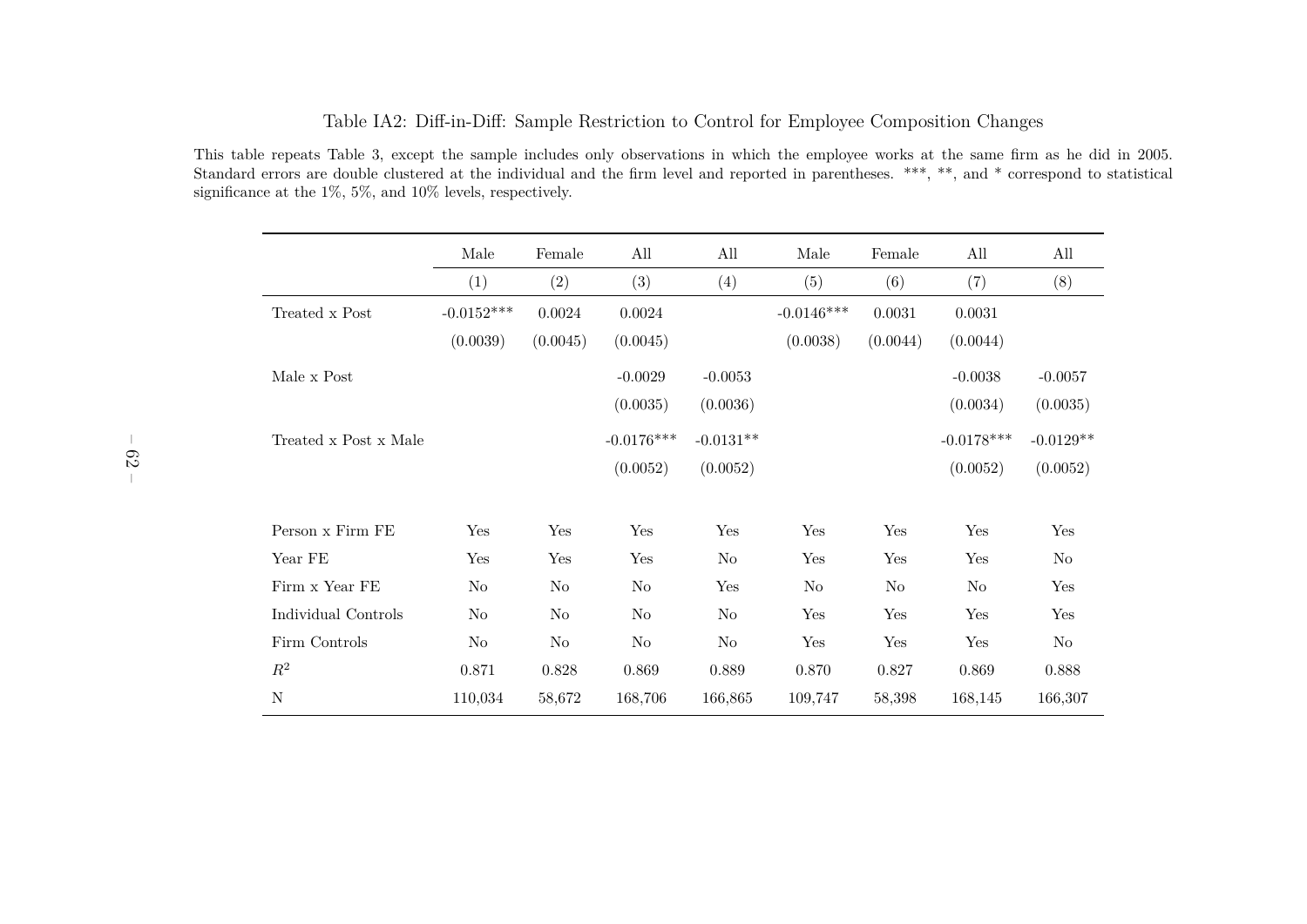#### Table IA3: Diff-in-Diff: Industry Treatment Intensity

This table reports whether gender pay gap disclosure has spillover effects on control firms. We measure whether control firms operate in industries with high treatment intensity. We classify industries by the percentage of employees working on firms with more than 35 employees pre-treatment. We define Industry Treatment Intensity to be 1 if the firm operates in an industry where the percentage of employees treated in the industry is above the sample median, and 0 otherwise. The sample includes only control firms, those firms with 20-34 employees. The dependent variable is wages (log-transformed). Columns <sup>1</sup> and <sup>5</sup> (2 and 6) are estimated using only male (female) employees. All other columns use the entire sample. Post takes <sup>a</sup> value of 1 for 2006, 2007, and 2008, and 0 for years 2003, 2004, and 2005. Individual controls include employee work experience and age. Firm controls include sales (log-transformed). We classify firms into <sup>27</sup> industries according to the Statistics Denmark industry classification code. Standard errors are double clustered at the individual and the firm level and reported in parentheses. \*\*\*, \*\*, and \*correspond to statistical significance at the 1%, 5%, and 10% levels, respectively.

|                                                                | Male           | Female     | All       | All            | Male                 | Female               | $\mathop{\mathrm{All}}\nolimits$ | All        |
|----------------------------------------------------------------|----------------|------------|-----------|----------------|----------------------|----------------------|----------------------------------|------------|
|                                                                | (1)            | (2)        | (3)       | (4)            | (5)                  | (6)                  | (7)                              | (8)        |
| Industry Treatment Intensity x Post                            | $-0.0375*$     | $-0.0388*$ | $-0.0377$ |                | $-0.0421**$          | $-0.0395*$           | $-0.0370*$                       |            |
|                                                                | (0.0202)       | (0.0235)   | (0.0234)  |                | (0.0177)             | (0.0227)             | (0.0225)                         |            |
| Male x Post                                                    |                |            | $-0.0024$ | 0.0000         |                      |                      | 0.0004                           | $0.0015\,$ |
|                                                                |                |            | (0.0173)  | (0.0172)       |                      |                      | (0.0164)                         | (0.0168)   |
| Industry Treatment Intensity x Male                            |                |            | 0.0591    | $-0.0166$      |                      |                      | 0.0316                           | $-0.0376$  |
|                                                                |                |            | (0.0695)  | (0.0719)       |                      |                      | (0.0649)                         | (0.0723)   |
| Industry Treatment Intensity $\mathbf x$ Post $\mathbf x$ Male |                |            | 0.0001    | $-0.0070$      |                      |                      | $-0.0049$                        | $-0.0094$  |
|                                                                |                |            | (0.0293)  | (0.0287)       |                      |                      | (0.0276)                         | (0.0281)   |
|                                                                |                |            |           |                |                      |                      |                                  |            |
| Person x Firm FE                                               | Yes            | Yes        | Yes       | Yes            | Yes                  | Yes                  | Yes                              | Yes        |
| Year $\rm FE$                                                  | Yes            | Yes        | Yes       | No             | Yes                  | Yes                  | Yes                              | $\rm No$   |
| Firm x Year FE                                                 | N <sub>o</sub> | $\rm No$   | $\rm No$  | Yes            | N <sub>o</sub>       | N <sub>o</sub>       | $\rm No$                         | Yes        |
| Individual Controls                                            | $\rm No$       | $\rm No$   | $\rm No$  | N <sub>o</sub> | Yes                  | Yes                  | Yes                              | Yes        |
| Firm Controls                                                  | $\rm No$       | $\rm No$   | $\rm No$  | $\rm No$       | $\operatorname{Yes}$ | $\operatorname{Yes}$ | Yes                              | $\rm No$   |
| $\mathbb{R}^2$                                                 | 0.860          | 0.827      | 0.860     | 0.881          | 0.865                | 0.829                | 0.863                            | 0.883      |
| $\mathbf N$                                                    | 81,755         | 44,773     | 126,528   | 125,186        | 81,399               | 44,468               | 125,867                          | 124,526    |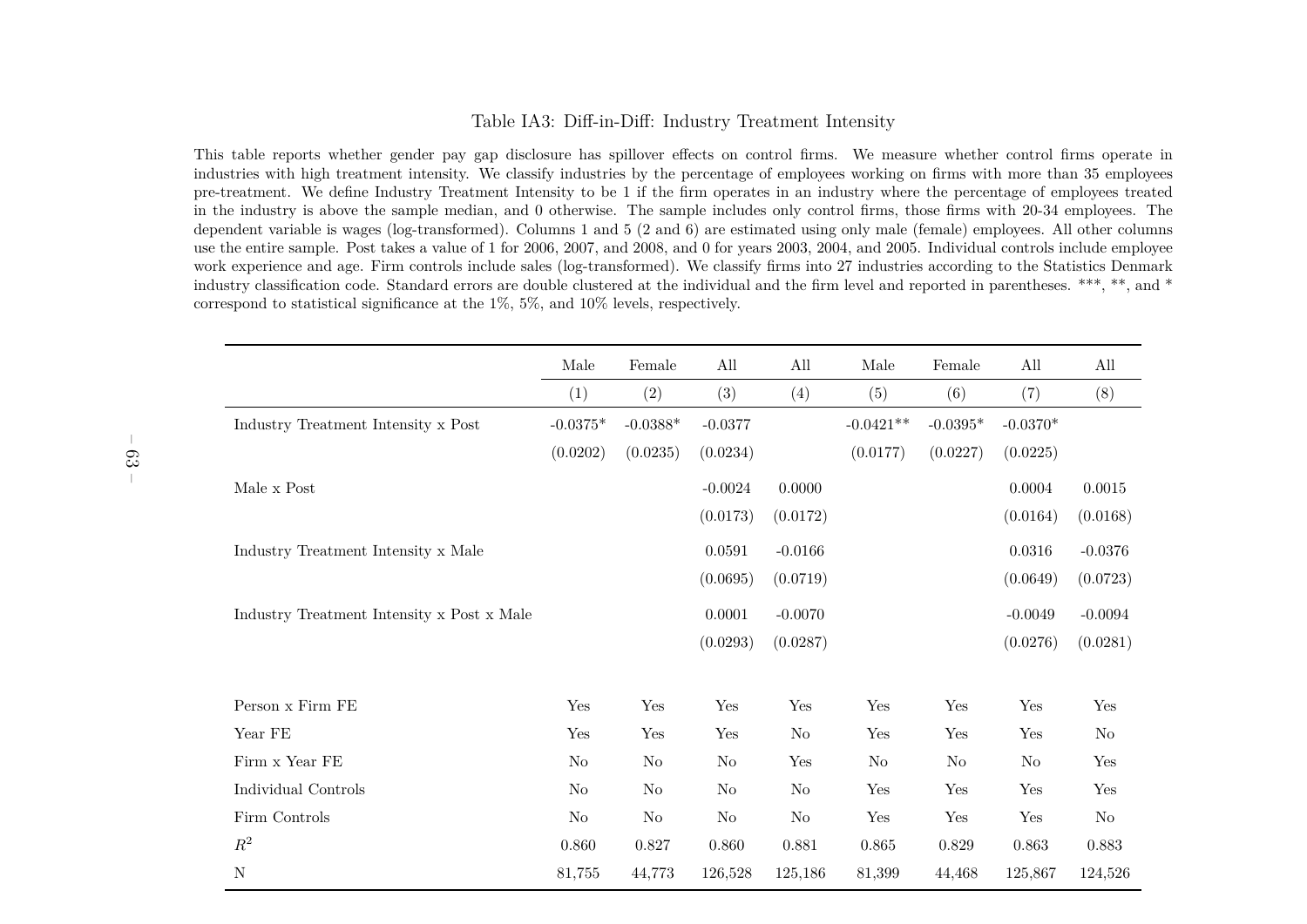#### Table IA4: Diff-in-Diff: Employee Hours Worked and Hourly Wages

This table repeats Table 3, but uses employee hours worked (log-transformed) in Panel A, and hourly wages (log-transformed) in Panel B, as the dependent variables. The measure of hourly wages comes from <sup>a</sup> mandated pension scheme—Arbejdsmarkedets Tillaegspension (ATP)—that requires all employers to contribute on behalf of their employees based on individual hours worked. Standard errors are double clustered at the individual and the firm level and reported in parentheses. \*\*\*, \*\*, and \* correspond to statistical significance at the 1%, 5%, and 10% levels,respectively.

| Panel A: Employee Hours Worked (log-transformed) |             |             |             |           |            |             |             |           |  |  |
|--------------------------------------------------|-------------|-------------|-------------|-----------|------------|-------------|-------------|-----------|--|--|
|                                                  | Male        | Female      | All         | All       | Male       | Female      | All         | All       |  |  |
|                                                  | (1)         | (2)         | (3)         | (4)       | (5)        | (6)         | (7)         | (8)       |  |  |
| Treated x Post                                   | $-0.0167**$ | $-0.0215**$ | $-0.0215**$ |           | $-0.0148*$ | $-0.0206**$ | $-0.0206**$ |           |  |  |
|                                                  | (0.0078)    | (0.0094)    | (0.0094)    |           | (0.0077)   | (0.0093)    | (0.0093)    |           |  |  |
| Male x Post                                      |             |             | $-0.0095$   | $-0.0027$ |            |             | $-0.0102$   | $-0.0026$ |  |  |
|                                                  |             |             | (0.0071)    | (0.0041)  |            |             | (0.0071)    | (0.0041)  |  |  |
| Treated x Post x Male                            |             |             | 0.0049      | 0.0052    |            |             | 0.0058      | 0.0054    |  |  |
|                                                  |             |             | (0.0093)    | (0.0063)  |            |             | (0.0092)    | (0.0062)  |  |  |
|                                                  |             |             |             |           |            |             |             |           |  |  |
| Person-Firm FE                                   | Yes         | Yes         | Yes         | Yes       | Yes        | Yes         | Yes         | Yes       |  |  |
| Year FE                                          | Yes         | Yes         | Yes         | $\rm No$  | Yes        | Yes         | Yes         | $\rm No$  |  |  |
| Firm x Year FE                                   | No          | $\rm No$    | $\rm No$    | Yes       | $\rm No$   | $\rm No$    | No          | Yes       |  |  |
| Individual Controls                              | $\rm No$    | No          | No          | $\rm No$  | Yes        | Yes         | Yes         | Yes       |  |  |
| Firm Controls                                    | No          | No          | No          | $\rm No$  | Yes        | Yes         | Yes         | $\rm No$  |  |  |
| $\mathbb{R}^2$                                   | 0.419       | 0.490       | $0.455\,$   | 0.640     | 0.421      | 0.492       | 0.456       | 0.641     |  |  |
| $\mathbf N$                                      | 145,855     | 79,532      | 225,387     | 223,627   | 145,265    | 79,027      | 224,292     | 222,532   |  |  |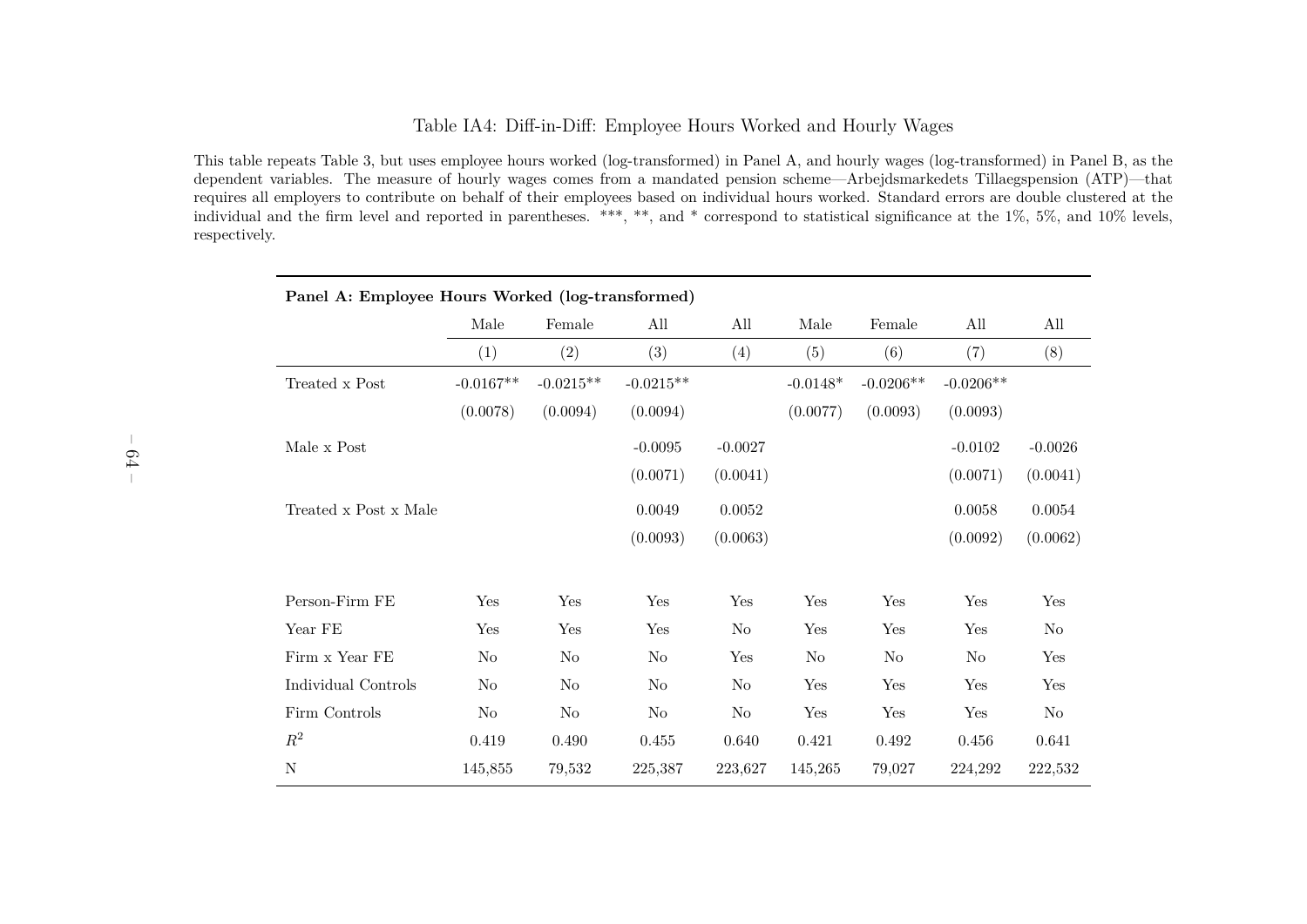| Panel B: Employee Hourly Wages (log-transformed) |              |          |                |                |                |              |              |              |  |
|--------------------------------------------------|--------------|----------|----------------|----------------|----------------|--------------|--------------|--------------|--|
|                                                  | Male         | Female   | All            | All            | Male           | Female       | All          | All          |  |
|                                                  | (1)          | (2)      | (3)            | (4)            | (5)            | (6)          | (7)          | (8)          |  |
| Treated <b>x</b> Post                            | $-0.0116***$ | 0.0018   | 0.0018         |                | $-0.0106***$   | $\,0.0023\,$ | $\,0.0023\,$ |              |  |
|                                                  | (0.0030)     | (0.0033) | (0.0033)       |                | (0.0030)       | (0.0033)     | (0.0033)     |              |  |
| Male x Post                                      |              |          | $0.0080***$    | $0.0092***$    |                |              | $0.0074***$  | $0.0090***$  |  |
|                                                  |              |          | (0.0026)       | (0.0025)       |                |              | (0.0026)     | (0.0025)     |  |
| Treated x Post x Male                            |              |          | $-0.0133***$   | $-0.0126***$   |                |              | $-0.0130***$ | $-0.0125***$ |  |
|                                                  |              |          | (0.0039)       | (0.0038)       |                |              | (0.0039)     | (0.0038)     |  |
| Person x Firm FE                                 | Yes          | Yes      | Yes            | Yes            | Yes            | Yes          | Yes          | Yes          |  |
| Year FE                                          | Yes          | Yes      | Yes            | N <sub>o</sub> | Yes            | Yes          | Yes          | No           |  |
| Firm x Year FE                                   | $\rm No$     | $\rm No$ | N <sub>o</sub> | Yes            | N <sub>o</sub> | No           | No           | Yes          |  |
| Individual Controls                              | $\rm No$     | $\rm No$ | $\rm No$       | $\rm No$       | Yes            | Yes          | Yes          | Yes          |  |
| Firm Controls                                    | $\rm No$     | $\rm No$ | $\rm No$       | $\rm No$       | Yes            | Yes          | Yes          | $\rm No$     |  |
| $R^2$                                            | 0.912        | 0.892    | 0.913          | 0.931          | 0.912          | 0.893        | 0.913        | $\,0.931\,$  |  |
| $\mathbf N$                                      | 145,720      | 79,465   | 225,185        | 223,424        | 145,131        | 78,963       | 224,094      | 222,333      |  |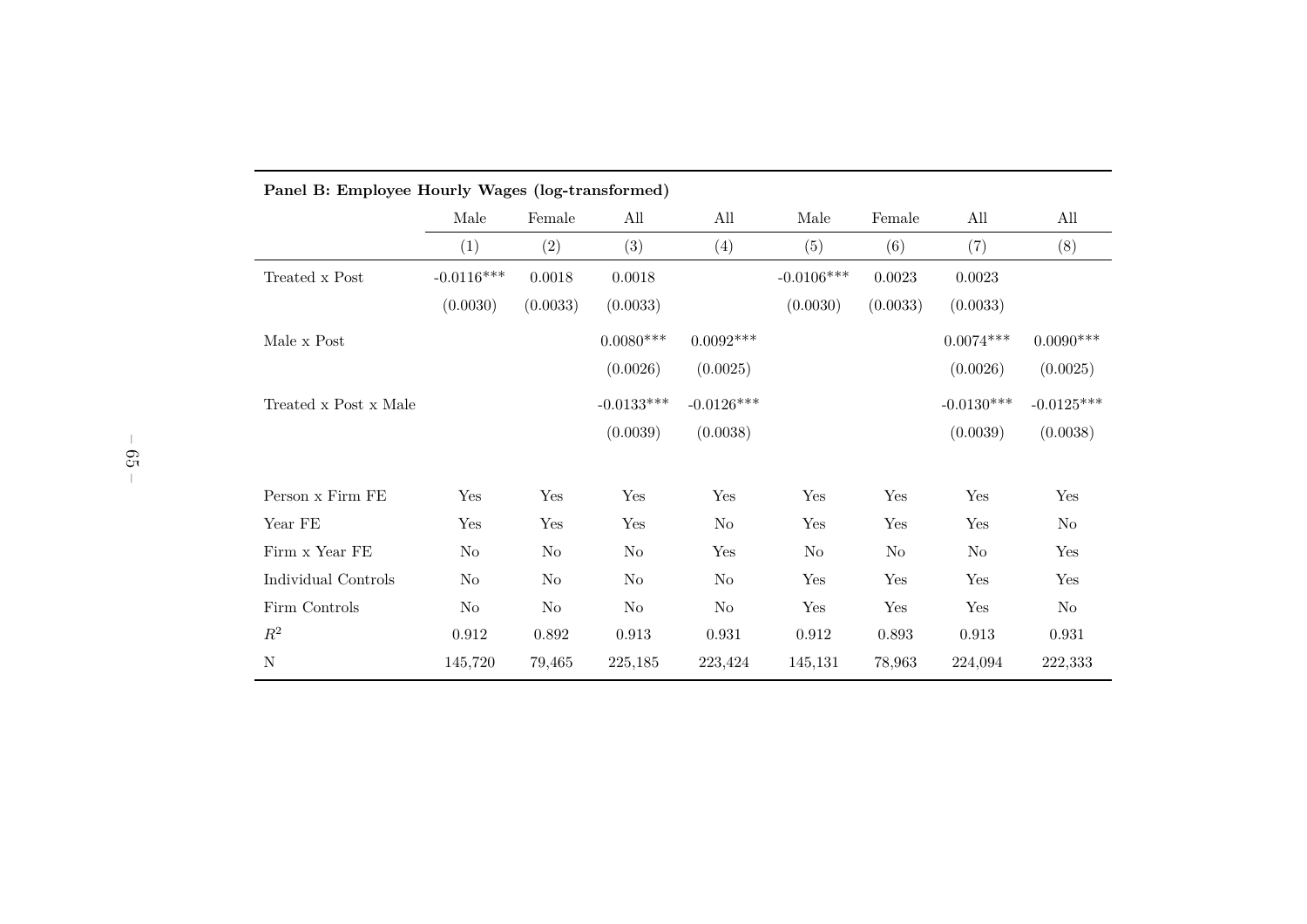#### Table IA5: Diff-in-Diff: Employee Total Compensation

This table repeats Table <sup>3</sup> for two subsets of employees: those who received bonus compensation at least one year in our sample period (Panel A) and those who never received <sup>a</sup> bonus in our sample period (Panel B). In Panel A, the dependent variable is employee total compensation, wages, and bonuses (log-transformed). In Panel B, the dependent variable is employee wages. The employee bonus variable includes irregular payments including bonus, grants, commissions, etc. Standard errors are double clustered at the individual and the firm level and reported inparentheses. \*\*\*, \*\*, and \* correspond to statistical significance at the 1%, 5%, and 10% levels, respectively.

| I allel A. Evel Received Dollus |              |          |             |             |                |          |             |             |
|---------------------------------|--------------|----------|-------------|-------------|----------------|----------|-------------|-------------|
|                                 | Male         | Female   | All         | All         | Male           | Female   | All         | All         |
|                                 | (1)          | (2)      | (3)         | (4)         | (5)            | (6)      | (7)         | (8)         |
| Treated x Post                  | $-0.0128***$ | 0.0009   | 0.0008      |             | $-0.0099**$    | 0.0032   | 0.0035      |             |
|                                 | (0.0045)     | (0.0054) | (0.0054)    |             | (0.0041)       | (0.0051) | (0.0050)    |             |
| Male x Post                     |              |          | $-0.0004$   | $-0.0014$   |                |          | 0.0003      | $-0.0005$   |
|                                 |              |          | (0.0041)    | (0.0042)    |                |          | (0.0039)    | (0.0040)    |
| Treated x Post x Male           |              |          | $-0.0137**$ | $-0.0125**$ |                |          | $-0.0137**$ | $-0.0129**$ |
|                                 |              |          | (0.0061)    | (0.0060)    |                |          | (0.0058)    | (0.0058)    |
| Person-Firm FE                  | Yes          | Yes      | Yes         | Yes         | Yes            | Yes      | Yes         | Yes         |
| Year FE                         | Yes          | Yes      | Yes         | $\rm No$    | Yes            | Yes      | Yes         | $\rm No$    |
|                                 |              |          |             |             |                |          |             |             |
| Firm x Year FE                  | $\rm No$     | $\rm No$ | $\rm No$    | Yes         | N <sub>o</sub> | No       | $\rm No$    | Yes         |
| Individual Controls             | $\rm No$     | $\rm No$ | $\rm No$    | $\rm No$    | Yes            | Yes      | Yes         | Yes         |
| Firm Controls                   | $\rm No$     | $\rm No$ | No          | $\rm No$    | Yes            | Yes      | Yes         | No          |
| $\mathbb{R}^2$                  | 0.867        | 0.834    | 0.868       | 0.890       | 0.872          | 0.838    | 0.872       | 0.893       |
| N                               | 104,484      | 54,298   | 158,782     | 156,175     | 104,077        | 53,948   | 158,025     | 155,424     |

#### **Panel A: Ever Received Bonus**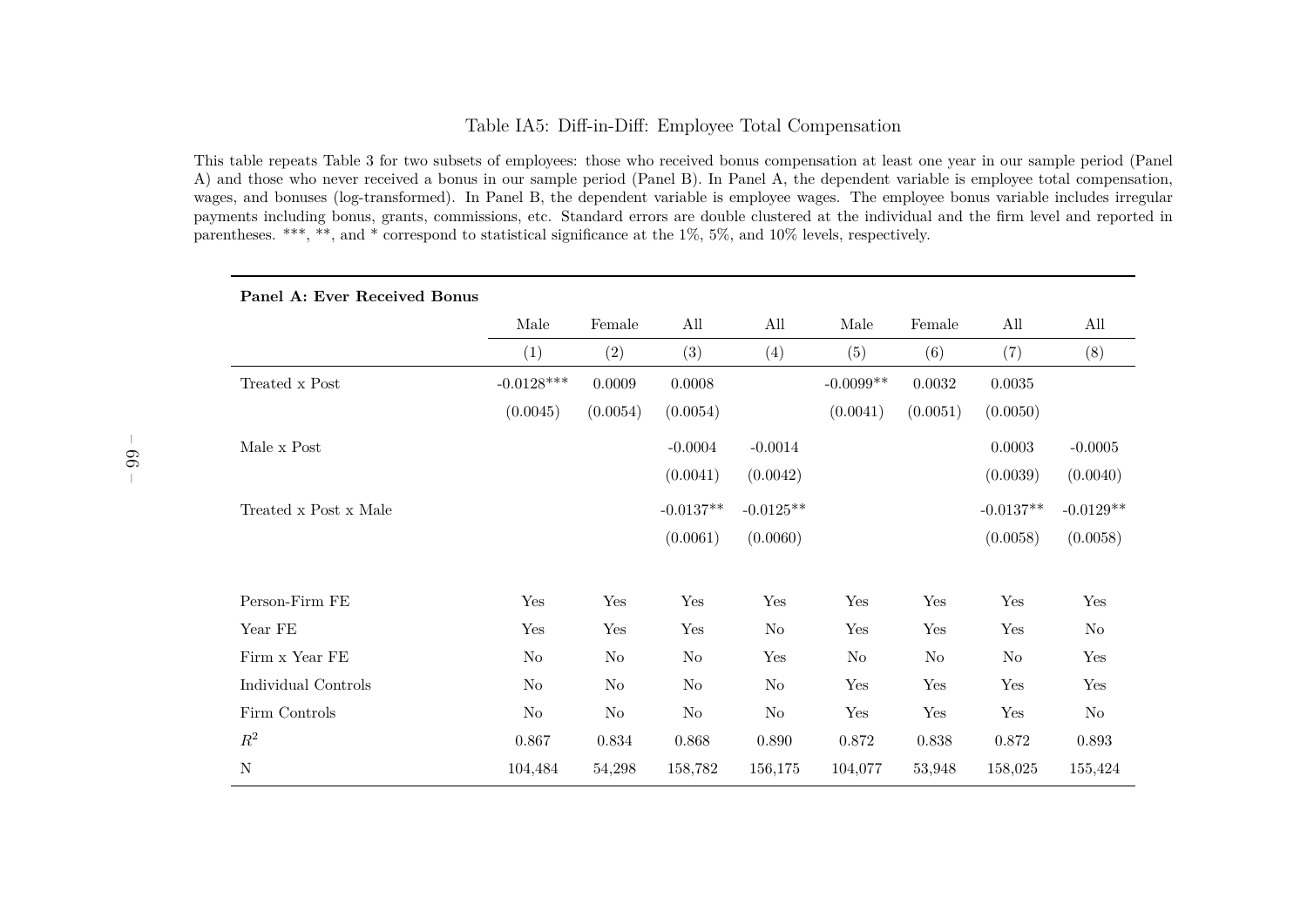|                       | Male         | Female   | All         | All       | Male         | Female   | All         | All       |
|-----------------------|--------------|----------|-------------|-----------|--------------|----------|-------------|-----------|
|                       | (1)          | (2)      | (3)         | (4)       | (5)          | (6)      | (7)         | (8)       |
| Treated x Post        | $-0.0224***$ | 0.0032   | 0.0034      |           | $-0.0189***$ | 0.0031   | 0.0031      |           |
|                       | (0.0071)     | (0.0083) | (0.0082)    |           | (0.0063)     | (0.0078) | (0.0077)    |           |
| Male x Post           |              |          | $-0.0051$   | $-0.0090$ |              |          | $-0.0074$   | $-0.0110$ |
|                       |              |          | (0.0068)    | (0.0075)  |              |          | (0.0065)    | (0.0071)  |
| Treated x Post x Male |              |          | $-0.0257**$ | $-0.0158$ |              |          | $-0.0223**$ | $-0.0127$ |
|                       |              |          | (0.0101)    | (0.0109)  |              |          | (0.0095)    | (0.0104)  |
| Person-Firm FE        | Yes          | Yes      | Yes         | Yes       | Yes          | Yes      | Yes         | Yes       |
| Year FE               | Yes          | Yes      | Yes         | $\rm No$  | Yes          | Yes      | Yes         | $\rm No$  |
|                       |              |          |             |           |              |          |             |           |
| Firm x Year FE        | $\rm No$     | $\rm No$ | No          | Yes       | $\rm No$     | $\rm No$ | $\rm No$    | Yes       |
| Individual Controls   | $\rm No$     | No       | $\rm No$    | $\rm No$  | Yes          | Yes      | Yes         | Yes       |
| Firm Controls         | No           | $\rm No$ | $\rm No$    | No        | Yes          | Yes      | Yes         | $\rm No$  |
| $\mathbb{R}^2$        | 0.861        | 0.811    | $0.855\,$   | 0.887     | 0.864        | 0.812    | 0.858       | 0.888     |
| ${\bf N}$             | 48,524       | 28,773   | 77,297      | 74,102    | 48,323       | 28,583   | 76,906      | 73,732    |

#### **Panel B: Never Received Bonus**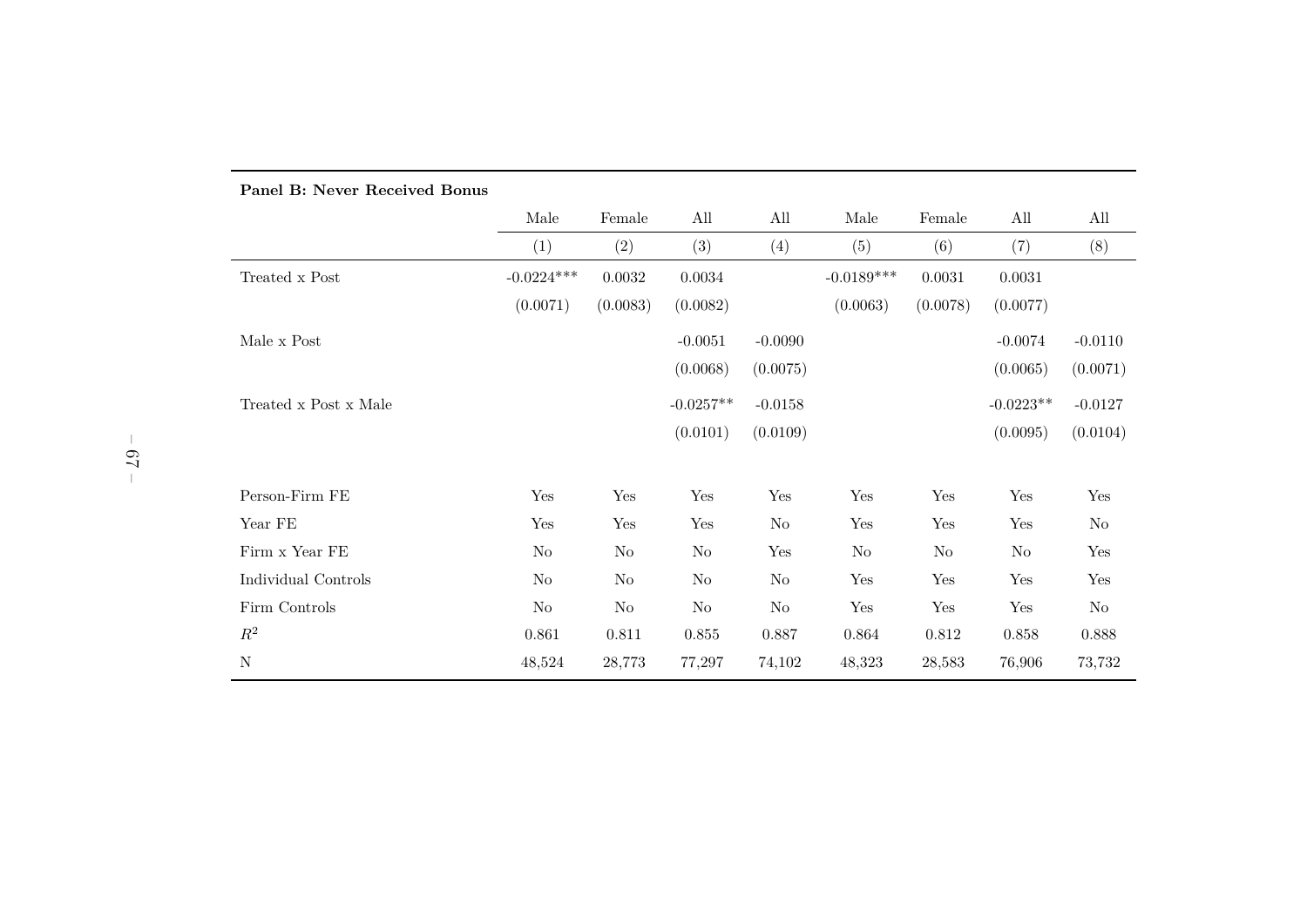| Table IA6: Diff-in-Disc Robustness: T-1 and T-2 |  |  |  |  |
|-------------------------------------------------|--|--|--|--|
|-------------------------------------------------|--|--|--|--|

We repeat the main diff-in-disc estimates of Table 5 in columns 1-2. In columns 3-4, we instead define employment based on years T-2. Standard errors are double clustered at the individual and the firm level and reported in parentheses. \*\*\*, \*\*, and \* correspond to statistical significance at the 1%, 5%, and 10% levels, respectively.

|              | $T-1$          |          | $T-2$        |           |
|--------------|----------------|----------|--------------|-----------|
|              | Male<br>Female |          | Male         | Female    |
|              | (1)            | (2)      | (3)          | (4)       |
| Diff-in-Disc | $-0.0114***$   | 0.0032   | $-0.0133***$ | $-0.0010$ |
|              | (0.0043)       | (0.0052) | (0.0046)     | (0.0054)  |
|              |                |          |              |           |
| Firm FE      | Yes            | Yes      | Yes          | Yes       |
| $R^2$        | 0.850          | 0.803    | 0.850        | 0.805     |
| N            | 328,659        | 191,461  | 330,433      | 190,904   |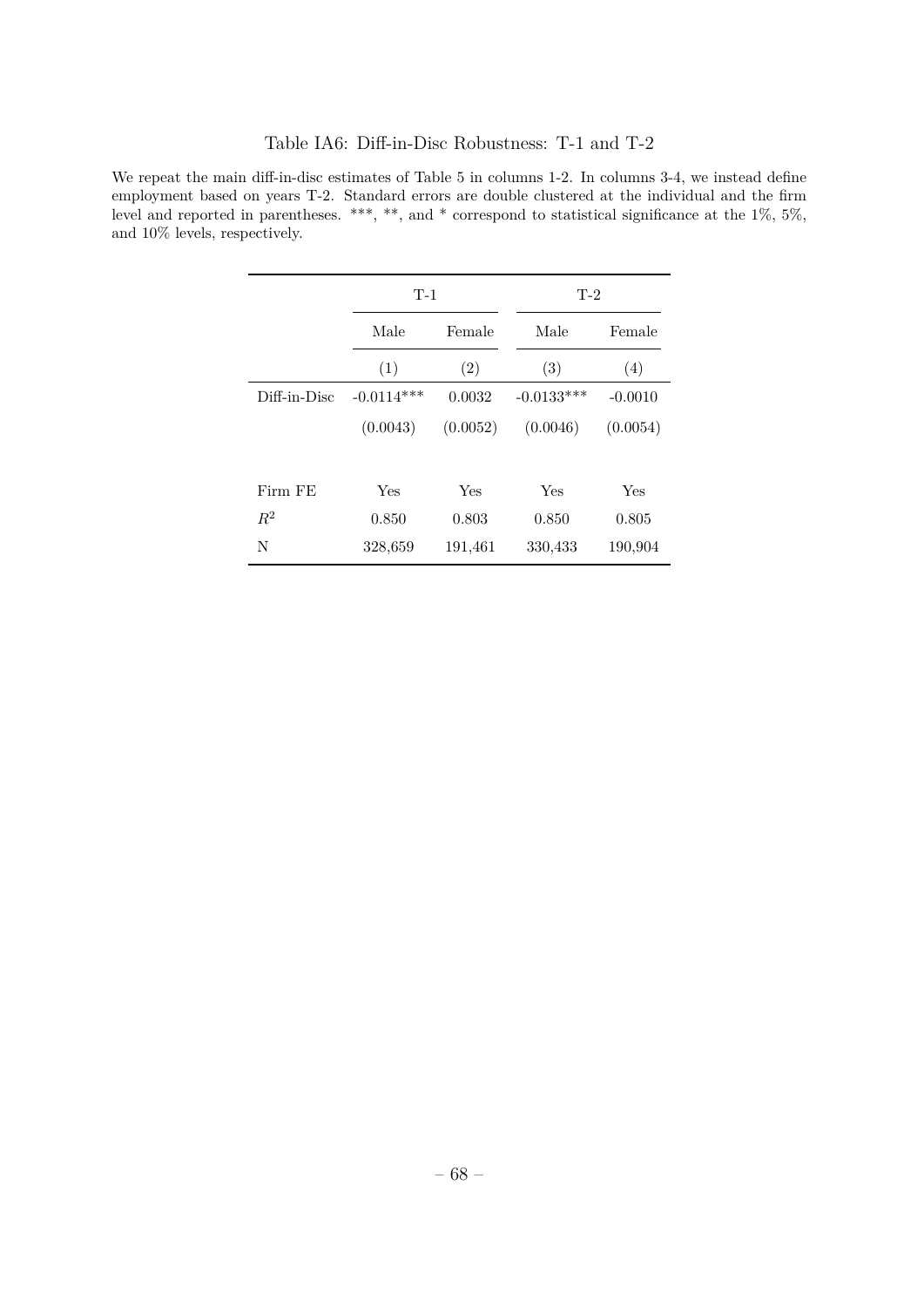#### Table IA7: Covariate Balance

We estimate an RDD model with individual (panel A) and firm (panel B) characteristics as outcomes. The model fits a different third-degree polynomial on employment at each side of the discontinuity. Data are from the period before the implementation of the law (2003-2005). We include firms with 1-100 employees (i.e., bandwidth of 65). Employee number is defined as of year T-1. Standard errors are double clustered at firm and employee levels for individual covariates in Panel A and clustered at the firm level for firm covariates in Panel B. Standard errors are reported in parentheses. \*\*\*, \*\*, and \* correspond to statistical significance at the 1%, 5%, and 10% levels, respectively.

|                   |           | Panel A: Individual-Level Covariate Balance |                   |                   |                   |  |  |  |  |
|-------------------|-----------|---------------------------------------------|-------------------|-------------------|-------------------|--|--|--|--|
|                   | Age       | Education                                   | Gender            | Work Experience   | Has Child         |  |  |  |  |
|                   | (1)       | $\left( 2\right)$                           | $\left( 3\right)$ | $\left( 4\right)$ | $\left( 5\right)$ |  |  |  |  |
| Over 35 Employees | $-0.3174$ | $-0.0152$                                   | 0.0044            | $-0.2452$         | $-0.0330$         |  |  |  |  |
|                   | (0.3697)  | (0.0193)                                    | (0.0161)          | (0.3685)          | (0.0292)          |  |  |  |  |
| Year FE           | Yes       | Yes                                         | Yes               | Yes               | Yes               |  |  |  |  |
| $R^2$             | 0.001     | 0.002                                       | 0.001             | 0.001             | 0.001             |  |  |  |  |
| N                 | 290,854   | 285,349                                     | 291,472           | 291,638           | 291,639           |  |  |  |  |

|                   | Panel B: Firm-Level Covariate Balance |                             |                   |                   |  |  |  |
|-------------------|---------------------------------------|-----------------------------|-------------------|-------------------|--|--|--|
|                   | Profits                               | Assets<br>Female Proportion |                   |                   |  |  |  |
|                   | (1)                                   | $\left( 2\right)$           | $\left( 3\right)$ | $\left( 4\right)$ |  |  |  |
| Over 35 Employees | 220.4412                              | $-0.0157$                   | 2372.3869         | -783.3038         |  |  |  |
|                   | (289.8334)                            | (0.0160)                    | (2212.7116)       | (1145.1933)       |  |  |  |
|                   |                                       |                             |                   |                   |  |  |  |
| $R^2$             | 0.000                                 | 0.016                       | 0.014             | 0.122             |  |  |  |
| N                 | 22,777                                | 23,460                      | 23,460            | 23,460            |  |  |  |